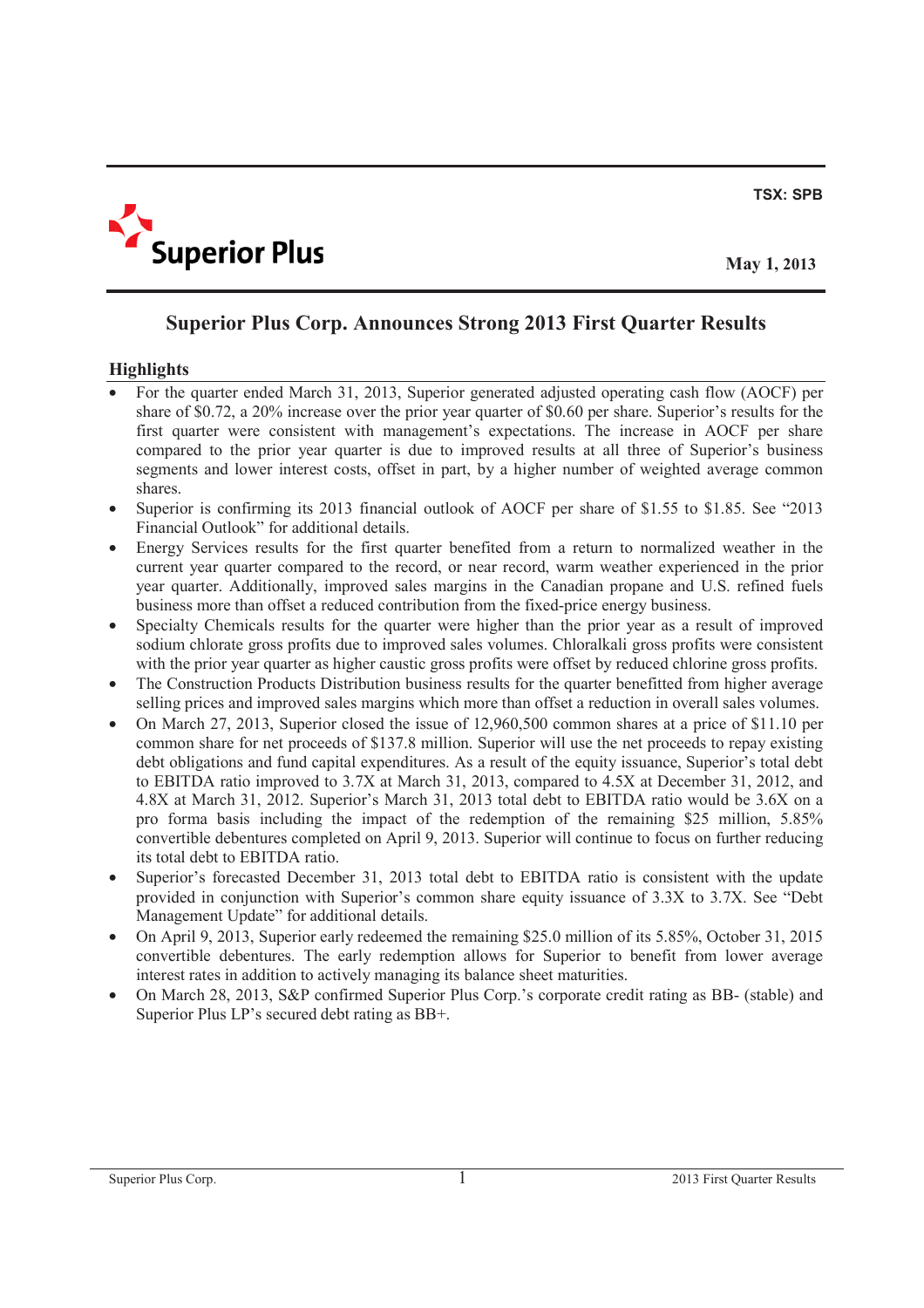## **First Quarter Financial Summary**

|                                                | Three months ended March 31, |         |
|------------------------------------------------|------------------------------|---------|
| (millions of dollars except per share amounts) | 2013                         | 2012    |
| Revenue                                        | 1,049.9                      | 1,065.9 |
| Gross profit                                   | 253.1                        | 238.1   |
| EBITDA from operations $(1)(2)$                | 105.5                        | 90.5    |
| Interest                                       | (17.0)                       | (19.7)  |
| Cash income tax expense                        | (0.4)                        | (0.2)   |
| Corporate costs                                | (6.1)                        | (4.0)   |
| Adjusted operating cash flow <sup>(1)</sup>    | 82.0                         | 66.6    |
|                                                |                              |         |

| Adjusted operating cash flow per share, basic and diluted $(1)(3)(4)$ | \$0.72 | \$0.60 |
|-----------------------------------------------------------------------|--------|--------|
| Dividends paid per share                                              | \$0.15 | \$0.1. |

 $\overline{p(1)}$  EBITDA from operations and adjusted operating cash flow are key performance measures used by management to evaluate the performance of Superior. These measures are defined under "Non-IFRS Financial Measures" in Superior's 2013 First Quarter Management's Discussion and Analysis (MD&A).

The prior year quarter has been restated for the impact of adopting International Accounting Standard  $12 -$  "Employee Benefits" effective January 1, 2013. The impact to EBITDA from operations was a decrease to Energy Services of \$0.3 million and a decrease to Specialty Chemicals of \$0.5 million. See Superior's 2013 First Quarter MD&A for additional details.

(3) The weighted average number of shares outstanding for the three months ended March 31, 2013 is 113.7 million (2012 – 111.1 million).

(4) For the three months ended March 31, 2013, the dilutive impact of the  $7.50\%$ , October 31, 2016 convertible debentures was 6.6 million shares (120.3 million total shares on a dilutive basis) with a resulting impact on AOCF of \$1.4 million (\$83.4 million total on a dilutive basis). For the three months ended March 31, 2012, there were no dilutive instruments.

#### **Segmented Information**

|                                           | Three months ended March 31, |      |
|-------------------------------------------|------------------------------|------|
| (millions of dollars)                     | 2013                         | 2012 |
| EBITDA from operations:                   |                              |      |
| <b>Energy Services</b>                    | 67.6                         | 58.1 |
| <b>Specialty Chemicals</b>                | 32.9                         | 29.1 |
| <b>Construction Products Distribution</b> | 5.0                          | 3.3  |
|                                           | 105.5                        | 90.5 |

### **Energy Services**

- Energy Services EBITDA from operations for the first quarter was \$67.6 million compared to \$58.1 million in the prior year quarter. Results were impacted by higher contributions from all the businesses except for the fixed-price energy services business.
- The Canadian propane business generated gross profit of \$77.1 million in the first quarter compared to \$72.8 million in the prior year quarter due to improved average sales margins and higher sales volumes.
- Canadian propane average sales margins were 18.0 cents per litre in the first quarter compared to 17.6 cents per litre in the prior year quarter. The increase in the average sales margin was due to improved pricing on industrial and commercial contracts, benefits associated with a reduction in the wholesale cost of propane, and improvements to overall pricing management. Average sales margins also benefited from an increase to the proportion of higher margin residential volumes.
- Canadian propane distribution sales volumes were 16 million litres or 4% higher than the prior year quarter due to improved sales volumes in all lines of business except for industrial; industrial volumes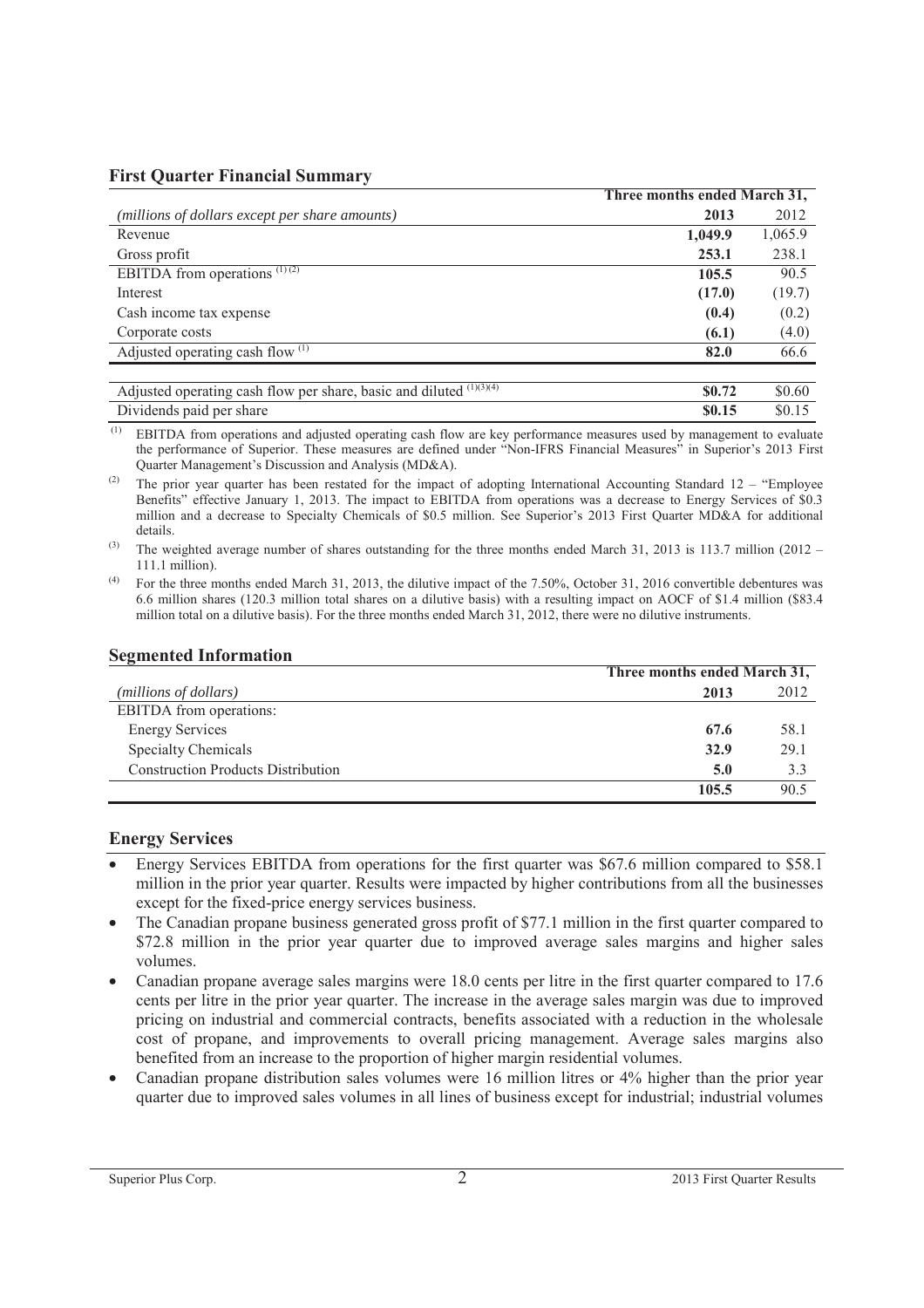were consistent with the prior year quarter. Sales volumes, specifically residential and commercial sale volumes, benefited from colder average temperatures across Canada throughout the first quarter.

- Average weather across Canada, as measured by degree days, for the first quarter was 7% colder than the prior year and consistent with the 5-year average.
- The U.S. refined fuels business generated gross profits of \$52.9 million in the first quarter compared to \$45.7 million in the prior year quarter. The increase in gross profit was due to higher sales volumes and an increase in average sales margins.
- U.S. refined fuels average sales margins were 10.3 cents per litre in the quarter, compared to 9.7 cents per litre in the prior year quarter. Sales margins were positively impacted by the reduced cost for wholesale propane and an increased proportion of higher margin propane sales volumes. Average sales margins also benefited from improved general market conditions for heating oil compared to the prior year. Prior year quarter margins were challenged by a rapid decline in the wholesale cost of heating oil due to the unseasonably warm weather experienced in the prior year quarter.
- Sales volumes within the U.S. refined fuels business were 39 million litres or 8% higher than the prior year. Sales volumes in all segments were higher than the prior year due to colder average temperatures across the Northeast throughout the first quarter. The impact of weather more than offset the impact of ongoing customer attrition on heating oil customers.
- Average weather for the U.S. refined fuel business, as measured by degree days, for the first quarter was 23% colder than the prior year and 2% warmer than the 5-year average. The impact of colder weather benefited sales volumes in all business segments, in particular the weather sensitive residential segment.
- The fixed-price energy services business generated gross profits of \$4.7 million compared to \$7.5 million in the prior year quarter due to reduced natural gas profits. Lower natural gas gross profits were due to a reduction in sales volumes as a result of a reduced contribution from the residential segment which has been in decline due to a change in strategy in prior years to exit that market and focus on small commercial and industrial accounts. Gross profit related to the electricity segment was lower than the prior year as reduced contributions from the Ontario market more than offset improvements in the U.S. market.
- The supply portfolio management business generated gross profits of \$7.9 million in the first quarter compared to \$6.2 million in the comparative period as market based trading conditions were more favourable compared to the prior year quarter.
- Operating expenses were \$85.9 million in the first quarter compared to \$84.6 million in the prior year quarter. Operating expenses were impacted by higher sales volumes in the Canadian propane and U.S. refined fuels businesses, offset by cost reduction initiatives implemented throughout 2012.
- Superior expects business conditions in 2013 for its Energy Services business will be similar to 2012. EBITDA from operations is anticipated to be higher in 2013 than in 2012 due in part to the assumption that weather will be consistent with the 5-year average in 2013. Superior's 2012 results were negatively impacted by warm weather, as average weather in the first quarter of 2012, as measured by degree days, across Canada and the Northeastern U.S. was at record or near record levels. Additionally, Superior expects to realize ongoing improvements in its financial results as a result of its business initiative activities which will more than offset a reduction in the contribution from the fixedprice energy services business due to exiting the Canadian residential market in prior years.

## **Specialty Chemicals**

- EBITDA from operations for the first quarter was \$32.9 million compared to \$29.1 million in the prior year quarter.
- Sodium chlorate gross profits were higher than the prior year quarter due to higher sales volumes and modestly higher average selling prices.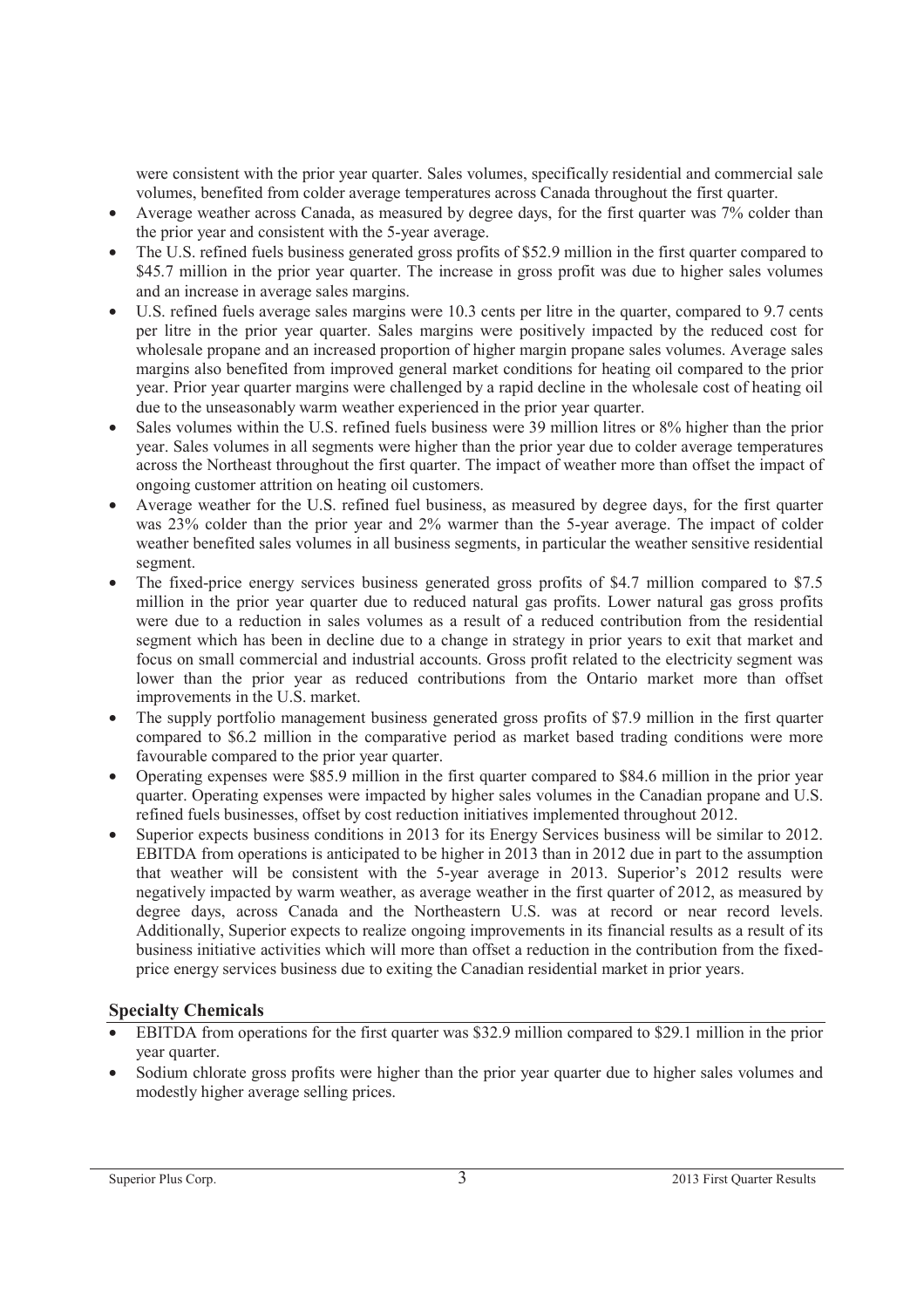- Sodium chlorate sales volumes were 7% higher than the prior year quarter as a result of improved demand from North American customers. The market for sodium chlorate continues to be balanced due to a stable market for pulp.
- Chloralkali gross profits were consistent with the prior year quarter as improved sales volumes were fully offset by reduced average selling prices. Sales volumes in the first quarter benefitted from improved plant operating performance and higher customer demand. The reduction in average selling prices for chloralkali was due to a weak pricing environment for chlorine, the impact of which was offset in part, by an improved proportion of high margin potassium caustic sales volumes. Superior anticipates that pricing pressure on chlorine will moderate throughout the second and third quarters due to the seasonal demand for chlorine/bleach products.
- Operating expenses of \$32.8 million were \$0.8 million higher than the prior year due to increased employee costs and general inflationary increases.
- As previously announced, Superior has approved an expansion of its hydrochloric acid production capacity at its Port Edwards, Wisconsin and Saskatoon, Saskatchewan facilities. Upon completion of both projects, Superior will have doubled its total hydrochloric acid production capacity to 360,000 wet metric tonnes. The expansion of the production capacity will allow Superior to optimize overall returns at both facilities by converting a larger portion of its chlorine into higher value hydrochloric acid. The Port Edwards project is anticipated to cost \$18 million with commercial production expected in the first quarter of 2014, the Saskatoon project is anticipated to cost \$25 million with commercial production expected in the fourth quarter of 2014. To date, cumulative costs of \$2.3 million have been incurred with respect to both projects.
- ERCO's collective bargaining agreement covering certain employees at its North Vancouver, British Columbia facility expired on November 30, 2012; terms of the expired agreement continue to govern the ongoing employment relationship. An offer proposed by ERCO for a new agreement was rejected by the union. Both ERCO and the union are committed to continue negotiations in an attempt to reach a new collective bargaining agreement.
- Superior expects business conditions in 2013 for its Specialty Chemicals business will be similar to 2012. EBITDA from operations, excluding the impact of the \$12.5 million one-time payment from TransCanada received in the third quarter of 2012, is anticipated to be modestly higher in 2013 due to improved performance of the chloralkali product segment as a result of higher gross profits from hydrochloric acid and modestly higher selling prices for caustic soda, which will more than offset reduced pricing for chlorine. Superior does anticipate that electricity prices will be modestly higher than the prior year due to recent increases in the price of natural gas. Superior continues to see a stable market for sodium chlorate as a result of the current market for pulp. Superior also expects a stable market for chloralkali sales volumes and pricing as North American supply demand fundamentals continue to be balanced. The market for chloralkali continues to be supported by historically low natural gas prices.

## **Construction Products Distribution**

- EBITDA from operations for the first quarter was \$5.0 million compared to \$3.3 million in the prior year quarter. Prior year results included \$1.1 million in one-time restructuring costs. Excluding the impact of the restructuring costs noted above, results in the first quarter were higher than the prior year quarter due to improved selling prices and improved sales margins.
- Gross profit was modestly higher than the prior year quarter as improved average selling prices and modestly higher average sales margins more than offset reduced sales volumes. Gypsum sales volumes were lower than the prior year quarter as a result of reduced sales in Canada, due in part, to a reduction of branch locations as a result of restructuring activities completed throughout 2012 combined with a slowdown in new housing starts and general construction related activity. The reduction in Canadian sales volumes was offset, in part, by higher U.S. sales volumes due to ongoing improvements in new house construction activity and the introduction of the full interiors product line into select U.S.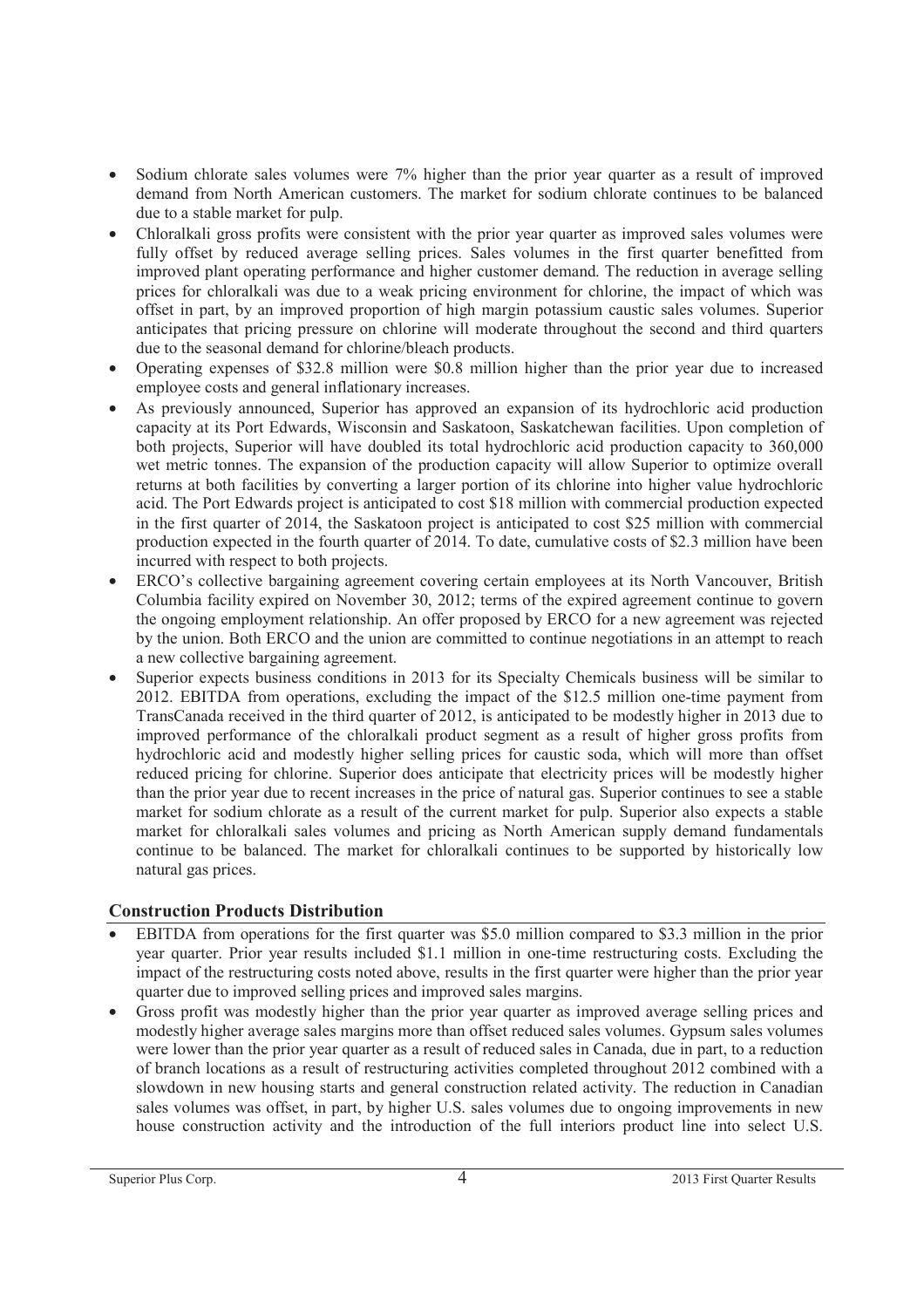markets that were previously acoustical ceiling focused. Gypsum sales margins benefited from improved board pricing and the withdrawal from certain Canadian markets that were less profitable, partially offset, by the introduction of lower margin products and a slowdown in the Ontario market.

- Commercial and industrial insulation (C&I) sales volumes were modestly lower than the prior year quarter as end-use markets continue to be challenging. In addition, volumes were impacted by severe winter weather conditions in parts of the U.S. East and Midwest which impacted the timing of various construction projects. C&I gross margins were consistent with the prior year.
- Operating expenses for the first quarter were \$40.1 million compared to \$40.7 million in the prior year quarter. Prior year operating costs included \$1.1 million in one-time restructuring costs. Excluding the impact of prior year restructuring costs, operating costs were impacted by cost associated with higher sales volumes in the U.S. operations and inflationary increases of wages and other operating costs. Operating expenses as a percentage of sales, excluding restructuring costs, were consistent with the prior year quarter.
- Superior expects business conditions in 2013 for its Construction Products Distribution business to be similar to 2012 with slightly improving conditions in the U.S. and lower residential construction in Canada. EBITDA from operations is anticipated to be higher in 2013 than 2012 due in part to the absence of restructuring costs incurred in 2012. In addition, results will benefit from the ongoing business initiative activities. Superior continues to see difficult market conditions in both the residential and commercial segments in Canada and the U.S, although the U.S. residential market continues to show signs of improvement. Superior does not anticipate significant improvements in the end-use markets in the near term.

## **Corporate Related**

- Total interest expense for the first quarter was \$17.0 million compared to \$19.7 million in the prior year quarter. Interest expense was lower than the prior year quarter as a result of lower average debt levels due to Superior's ongoing focus to reduce its total debt levels.
- Corporate costs were \$6.1 million in the first quarter an increase of \$2.1 million compared to the prior year quarter. The increase in corporate costs was due to higher costs associated with long-term incentive plans as a result of an increase in Superior's share price.
- Superior's total debt (including convertible debentures) to Compliance EBITDA improved to 3.7X (3.6X adjusted for the pro forma impact of the \$25 million, 5.85% convertible debenture redemption on April 9, 2013) as at March 31, 2013, compared to 4.5X as at December 31, 2012 and 4.8X as at March 31, 2012. The reduction in total leverage compared to December 31, 2012 is due to Superior using the \$137.8 million in net proceeds from its common share equity issue to repay existing indebtedness. Superior continues to focus on reducing its total leverage through ongoing debt reduction, including reducing working capital requirements and improving business operations. See "Debt Management Update" for details on Superior's anticipated December 31, 2013 total debt to EBITDA ratio.
- On March 28, 2013, S&P confirmed Superior Plus Corp.'s corporate credit rating as BB- (stable) and Superior Plus LP's secured debt rating as BB+.
- On April 9, 2013, Superior early redeemed the remaining \$25 million of its 5.85%, October 31, 2015 convertible debentures. The early redemption allows for Superior to benefit from lower average interest rates in addition to actively managing its balance sheet maturities. Superior has no material balance sheet maturities which require refinancing in 2013.

## **CRA Income Tax Update**

As anticipated in Superior's previous disclosure, Superior received on April 2, 2013 from the CRA Notices of Reassessment for Superior's 2009 and 2010 taxation years reflecting the CRA's intent to challenge the tax consequences of Superior's corporate conversion transaction (Conversion) which occurred on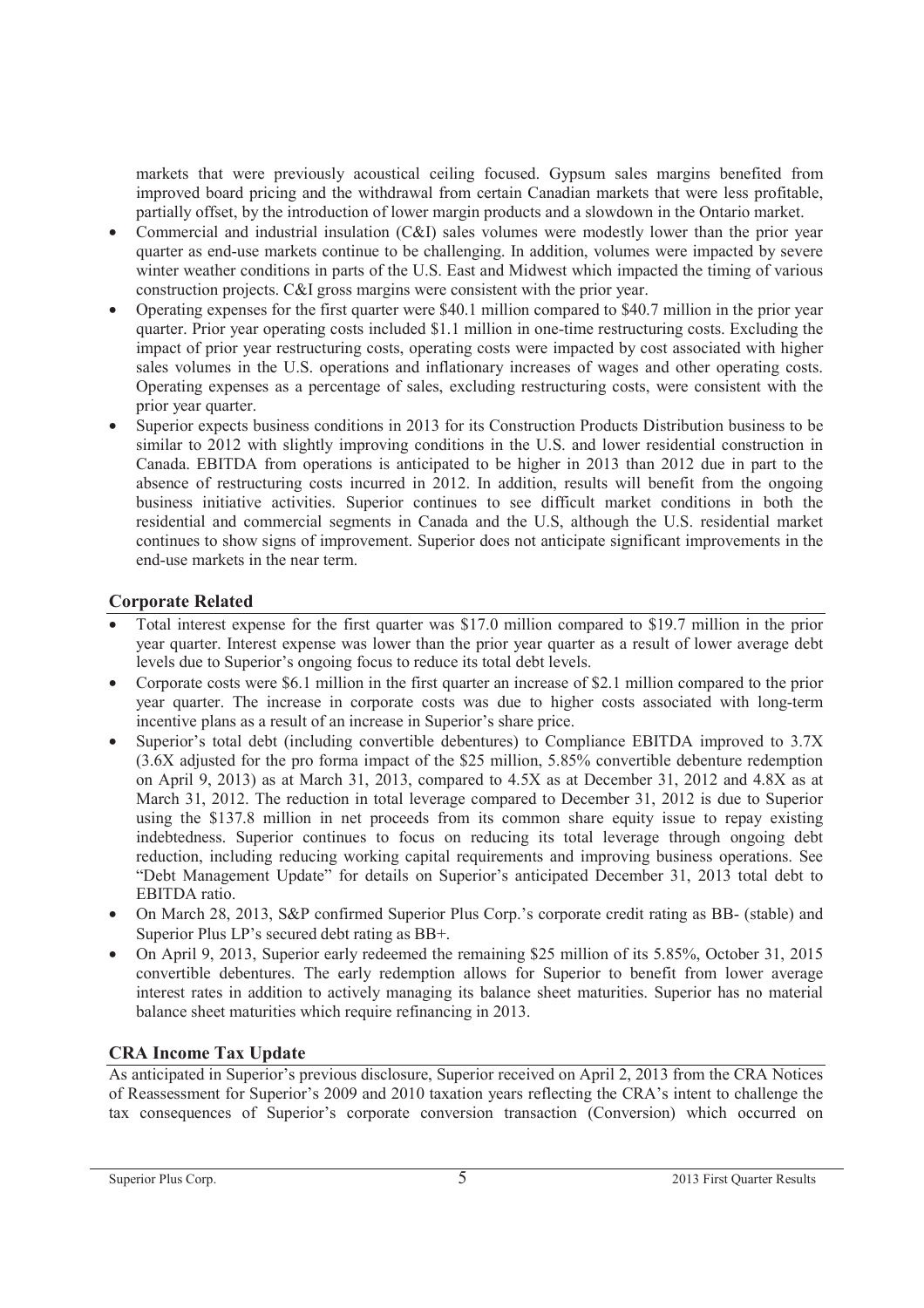December 31, 2008. The CRA's position is based on the acquisition of control rules, in addition to the general anti-avoidance rules in the Income Tax Act (Canada). The table below summarizes Superior's estimated tax liabilities and payment requirements associated with the received and anticipated Notices of Reassessment.

|                      |                        | 50% of the Taxes |                      |
|----------------------|------------------------|------------------|----------------------|
| <b>Taxation Year</b> | Taxes Payable $(1)(2)$ | Pavable $(1)(2)$ | <b>Payment Dates</b> |
| 2009/2010            | \$13.0                 | \$6.5            | Paid in April 2013   |
| 2011                 | \$10.0 <sup>(3)</sup>  | \$5.0            | O <sub>2</sub> 2013  |
| 2012                 | \$10.0 <sup>(3)</sup>  | \$5.0            | O <sub>3</sub> 2013  |
| 2013                 | \$20.0 <sup>(3)</sup>  | \$10.0           | O <sub>3</sub> 2014  |
| Total                | \$53.0                 | \$26.5           |                      |

 $<sup>(1)</sup>$ In millions of dollars</sup>

(2)Includes estimated interest and penalties.

<sup>(3)</sup>Estimated based on Superior's previously filed tax returns and the midpoint of Superior's 2013 outlook.

Superior has 90 days from the initial Notice of Reassessment to prepare and file a Notice of Objection which would be reviewed by the CRA's appeals division. Superior anticipates filing a Notice of Objection in the next 30 days. After 90 days if the CRA has not responded or settled the Notice of Objection with Superior, then an application can be made to the Tax Court of Canada. Superior anticipates that if the application proceeds in the Tax Court of Canada a decision could be rendered by the end of fiscal 2014. If a decision of the Tax Court of Canada were to be appealed, the appeal process could reasonably be expected to take an additional 2 years. If Superior receives a positive decision then any taxes, interest and penalties paid to the CRA will be refunded plus interest and if Superior is unsuccessful then any remaining taxes payable plus interest and penalties will have to be remitted.

Superior remains confident in the appropriateness of its tax filing position and the expected tax consequences of the Conversion and intends to vigorously defend such position and intends to file its future tax returns on a basis consistent with its view of the outcome of the Conversion.

Superior's 2013 financial outlook includes the impact of the reassessment although the interim tax payments made by Superior will be recorded to the balance sheet and will not impact either adjusted operating cash flow or net earnings.

Based on the midpoint of Superior's current 2013 financial outlook of adjusted operating cash flow per share of \$1.70, if the tax pools from the Conversion were not available to Superior, the impact would be an increase to cash income taxes of approximately \$0.15 per share for 2013. As previously stated, Superior intends to file its future income tax returns on a basis consistent with its view of the outcome of the Conversion.

## **2013 Financial Outlook**

Superior expects 2013 AOCF per share of \$1.55 to \$1.85, consistent with the financial outlook provided on March 7, 2013, which includes the impact of Superior's common share equity issuance which closed on March 27, 2013. Superior's 2013 financial outlook is consistent with Superior's 2012 actual results as the impact of ongoing improvements in the businesses as a result of Superior's business initiative projects, average weather, as measured by degree days being consistent with the five year average, the absence of one-time restructuring costs, will be offset by the absence of the one-time TransCanada payment received in third quarter 2012 and a greater number of common shares outstanding due to the issuance of 12,960,500 shares on March 27, 2013. Superior's 2013 financial outlook has been provided on the basis that Superior will continue to prepare and file its future tax returns on a basis consistent with its view of the outcome of the CRA's challenge of its corporate conversion transaction.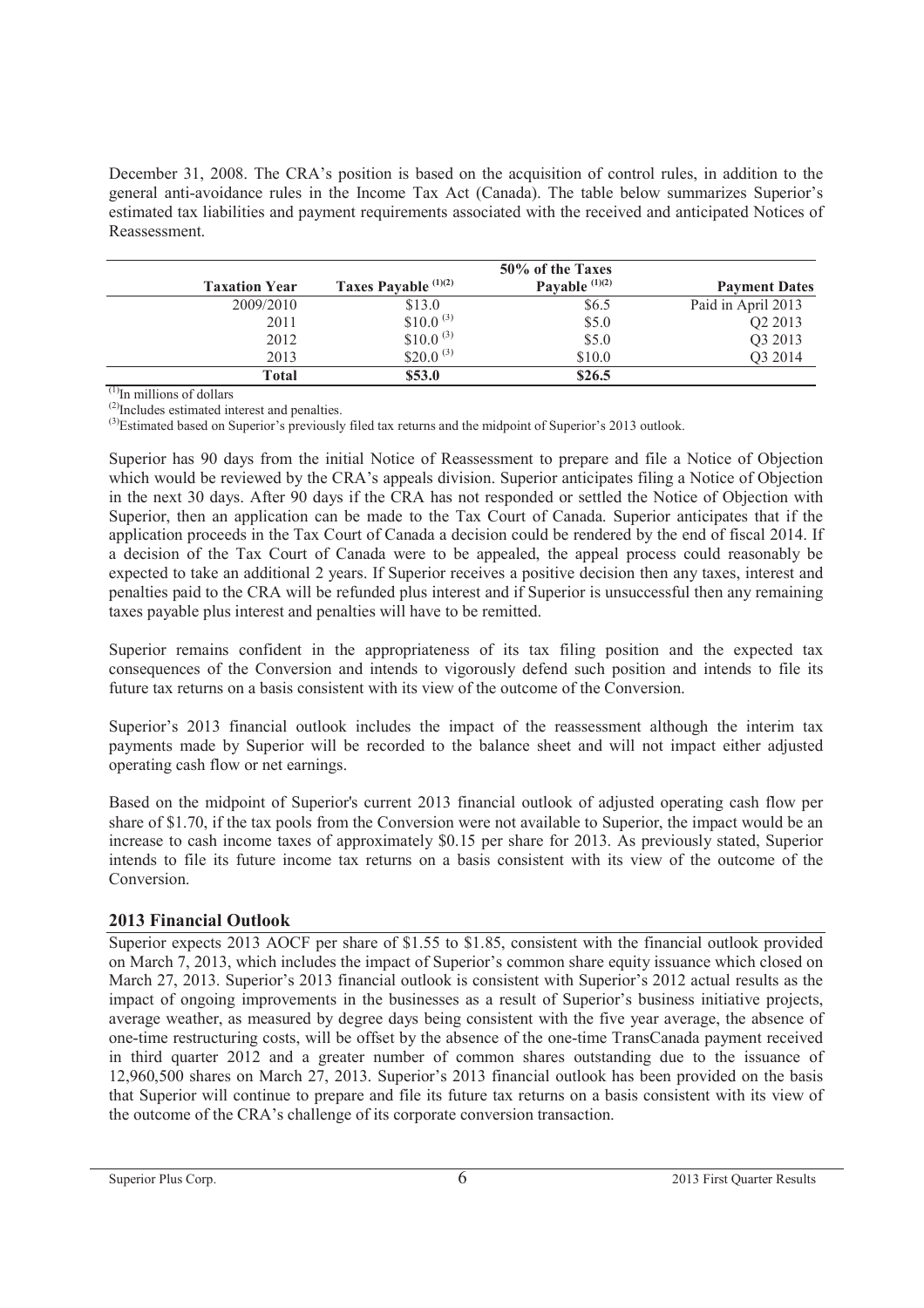For additional details on the assumptions underlying the 2013 financial outlook, see Superior's 2013 First Quarter Management's Discussion and Analysis.

## **Debt Management Update**

Superior's anticipated debt repayment for 2013 and total debt to EBITDA leverage ratio as at December 31, 2013, based on Superior's 2013 financial outlook is detailed in the chart below.

|                                                              | (Dollar Per   | (Millions of  |
|--------------------------------------------------------------|---------------|---------------|
|                                                              | Share)        | Dollars)      |
| 2013 financial outlook AOCF per share – mid-point $(1)$      | 1.70          | 209.2         |
| Maintenance capital expenditures, net                        | (0.23)        | (28.0)        |
| Capital lease obligation repayments                          | (0.13)        | (15.8)        |
| Payments to CRA in relation to tax reassessment $(2)$        | (0.13)        | (16.5)        |
| Cash flow available for dividends and debt repayment before  |               |               |
| growth capital                                               | 1.21          | 148.9         |
| Expansion of Port Edward's and Saskatoon facilities          | (0.22)        | (26.5)        |
| Other growth capital expenditures                            | (0.17)        | (21.2)        |
| Proceeds from dividend reinvestment program                  | 0.04          | 4.9           |
| Estimated 2013 free cash flow available for dividend and     |               |               |
| debt repayment                                               | 0.86          | 106.1         |
| Proceeds from equity issue, net of issue costs               | 1.12          | 137.8         |
| Dividends                                                    | (0.60)        | (73.8)        |
| Total estimated debt repayment                               | 1.38          | 170.1         |
| Estimated total debt to EBTIDA as at December 31, 2013       | $3.3X - 3.7X$ | $3.3X - 3.7X$ |
| Dividends                                                    | 0.60          | 73.8          |
| Calculated payout ratio after all capital and payment to CRA | 70%           | 70%           |

(1) See "Financial Outlook" in Superior's 2013 First Quarter Management's Discussion and Analysis for additional details including assumptions, definitions and risk factors.

(2) See "CRA Income Tax Update" for additional details.

## **2013 Detailed First Quarter Results**

Superior's 2013 First Quarter Financial Discussion and Analysis is attached and is also available on Superior's website at www.superiorplus.com under the Investor Relations section.

## **2013 First Quarter Results Conference Call**

Superior will be conducting a conference call and webcast for investors, analysts, brokers and media representatives to discuss the 2013 First Quarter Results at 8:30 a.m. MDT on Thursday, May 2, 2013. To participate in the call, dial:1-877-240-9772. An archived recording of the call will be available for replay until midnight, June 30, 2013. To access the recording, dial: 1-800-408-3053 and enter pass code 5664915 followed by the # key. Internet users can listen to the call live, or as an archived call, on Superior's website at www.superiorplus.com.

## **Forward Looking Information**

This document, the documents incorporated herein by reference and other reports and filings made with the securities regulatory authorities include forward-looking statements. All forward-looking statements are based on our beliefs as well as assumptions based on information available at the time the assumption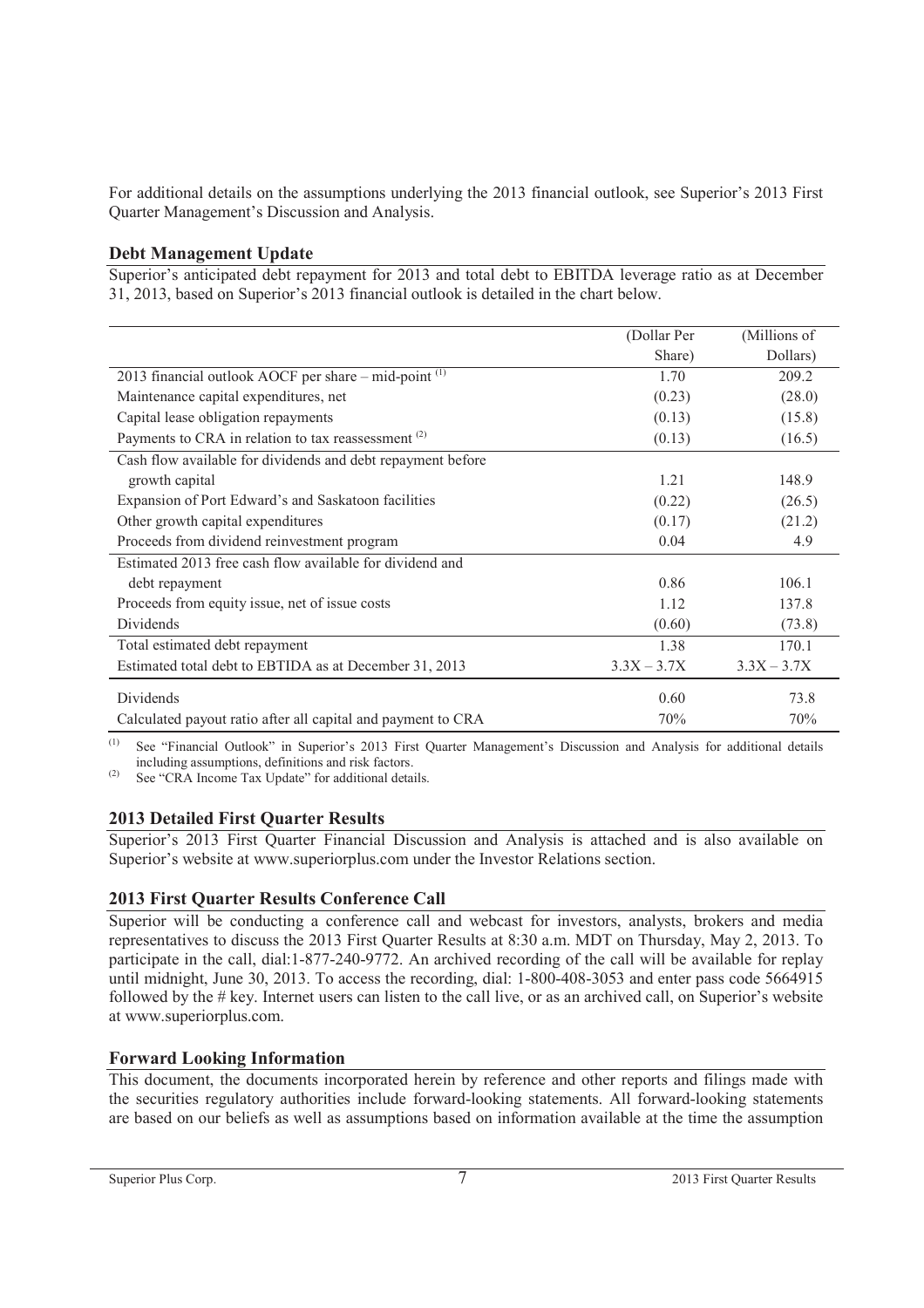was made and on management's experience and perception of historical trends, current conditions and expected future developments, as well as other factors deemed appropriate in the circumstances. Forwardlooking information may include statements regarding the objectives, business strategies to achieve those objectives, expected financial results (including those in the area of risk management), economic or market conditions, and the outlook of or involving Superior, Superior LP and its businesses. No assurance can be given that these assumptions and expectations will prove to be correct. Those assumptions and expectations are based on information currently available to Superior, including information obtained from third party industry analysts and other third party sources, and the historic performance of Superior's businesses. Forward-looking statements are not facts, but only predications and can generally be identified by the use of statements that include phrases such as "anticipate", "believe", "continue", "could", "estimate", "foresee", "expect", "plan", "intend", "forecast", "future", "guidance", "may", "predict", "project", "should", "strategy", "target", "will" or similar expressions suggesting future outcomes.

In particular, this document contains forward-looking statements pertaining to the following: future financial position, consolidated and business segment outlooks, expected EBITDA from operations, expected adjusted operating cash flow (AOCF) and adjusted operating cash flow per share, expected leverage ratios and debt repayment, debt management summary, expectations in terms of the cost of operations, capital spend and maintenance and the variability of these costs, business strategy and objectives, development plans and programs, business expansion and improvement projects, expected timing of commercial production and the costs associated therewith, market conditions in Canada and the U.S., expected tax consequences of the Conversion, the expected challenge by the CRA of the tax consequences of the Conversion (and the expected timing and impact of such process including any payment of taxes and the quantum of such payments), future income taxes, the impact of proposed changes to Canadian tax legislation or U.S. tax legislation, future economic conditions, future exchange rates and exposure to such rates, dividend strategy, anticipated DRIP proceeds, payout ratio, expected weather, expectations in respect to the global economic environment, our trading strategy and the risk involved in these strategies, the impact of certain hedges on future reported earnings and cash flows, commodity prices and costs, the impact of contracts for commodities, demand for chemicals including sodium chlorate and chloralkali, effect of operational and technological improvements, business enterprise system upgrade plans, future account receivable levels, expected governmental regulatory regimes and legislation and their expected impact on regulatory and legislative compliance costs, expectations for the outcome of existing or potential legal and contractual claims, our ability to obtain financing on acceptable terms, expected life of facilities and statements regarding net working capital and capital expenditure requirements of Superior or Superior Plus LP, 1the assumptions set forth under the "Financial Outlook" section of our MD&A and are subject to the risks and uncertainties set forth below.

By its very nature, forward-looking information involves numerous assumptions, risks and uncertainties, both general and specific. Should one or more of these risks and uncertainties materialize or should underlying assumptions prove incorrect, as many important factors are beyond our control, Superior's or Superior LP's actual performance and financial results may vary materially from those estimates and intentions contemplated, expressed or implied in the forward-looking information. These risks and uncertainties include incorrect assessments of value when making acquisitions, increases in debt service charges, the loss of key personnel, fluctuations in foreign currency and exchange rates, inadequate insurance coverage, liability for cash taxes, counterparty risk, compliance with environmental laws and regulations, operational risks involving our facilities, force majeure, labour relations matters, our ability to access external sources of debt and equity capital, and the risks identified in (i) our MD&A under the heading "Risk Factors" and (ii) Superior's most recent Annual Information Form. The preceding list of assumptions, risks and uncertainties is not exhaustive.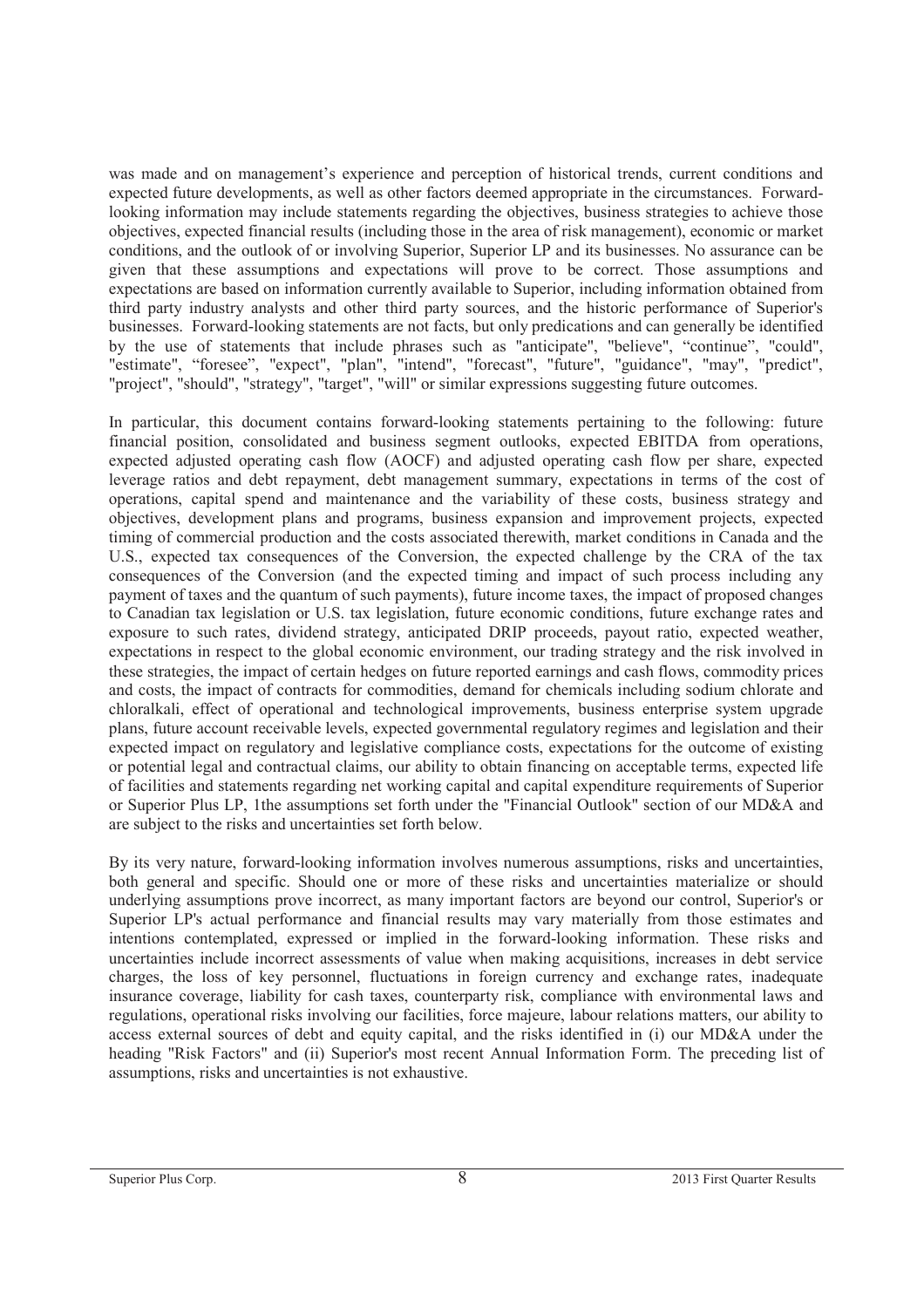Readers are urged to consider these factors carefully in evaluating forward-looking statements and are cautioned not to place undue reliance on these forward-looking statements. The forward-looking statements included in this document are made only as of the date hereof and, except as required by law, neither Superior nor Superior LP undertakes to publicly update or revise such information to reflect new information, future events or otherwise. In light of these risks, uncertainties, and assumptions, the forwardlooking events might occur to a different extent or at a different time than we have described, or might not occur. We cannot assure that projected results or events will be achieved.

For more information about Superior, visit our website at www.superiorplus.com or contact:

| <b>Wayne Bingham</b> | Executive Vice-President and Chief Financial Officer                                  |
|----------------------|---------------------------------------------------------------------------------------|
|                      | E-mail: whingham@superiorplus.com                                                     |
|                      | Phone: (403) 218-2951 / Fax: (403) 218-2973                                           |
| <b>Jay Bachman</b>   | Vice-President, Investor Relations and Treasurer<br>E-mail: jbachman@superiorplus.com |
|                      | Phone: (403) 218-2957 / Fax: (403) 218-2973                                           |
|                      | Toll Free: 1-866-490-PLUS (7587)                                                      |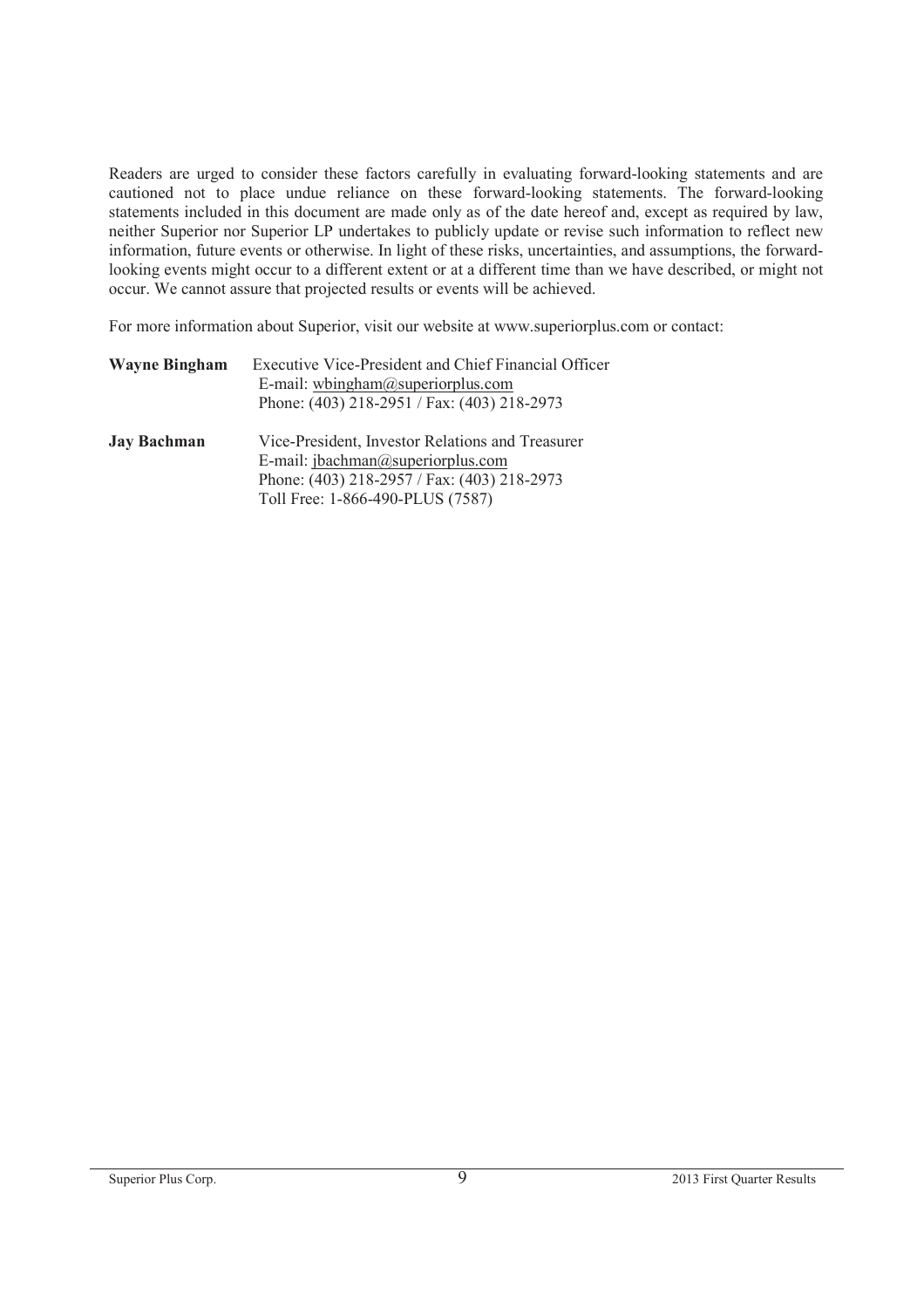## **Management's Discussion and Analysis of 2013 First Quarter Results May 1, 2013**

The following Management Discussion & Analysis (MD&A) is a review of the financial performance and position of Superior Plus Corp. (Superior) as at March 31, 2013 and for the three months ended March 31, 2013 and 2012. The information in this MD&A is current to May 1, 2013. This MD&A should be read in conjunction with Superior's audited consolidated financial statements and notes to those statements as at and for the twelve months ended December 31, 2012 and its December 31, 2012 MD&A. Additional information regarding Superior, including the Annual Information Form, is available on SEDAR at www.sedar.com, and on Superior's website, www.superiorplus.com.

The accompanying unaudited condensed consolidated financial statements of Superior were prepared by and are the responsibility of Superior's management. Superior's unaudited condensed consolidated financial statements were prepared in accordance with *International Accounting Standard 34 Interim Financial Reporting* as issued by the International Accounting Standards Board (IASB). Dollar amounts in this MD&A are expressed in Canadian dollars and millions except where otherwise noted.

## **Overview of Superior**

Superior is a diversified business corporation. Superior holds 99.9% of Superior Plus LP (Superior LP), a limited partnership formed between Superior General Partner Inc. (Superior GP) as general partner and Superior as limited partner. Superior owns 100% of the shares of Superior GP and Superior GP holds 0.1% of Superior LP. The cash flow of Superior is solely dependent on the results of Superior LP and is derived from the allocation of Superior LP's income to Superior by means of partnership allocations. Superior, through its ownership of Superior LP and Superior GP, has three operating segments: the Energy Services segment, which includes a Canadian propane distribution business, a U.S. refined fuels distribution business, a fixed-price energy services business and a supply portfolio management business; the Specialty Chemicals segment; and the Construction Products Distribution segment.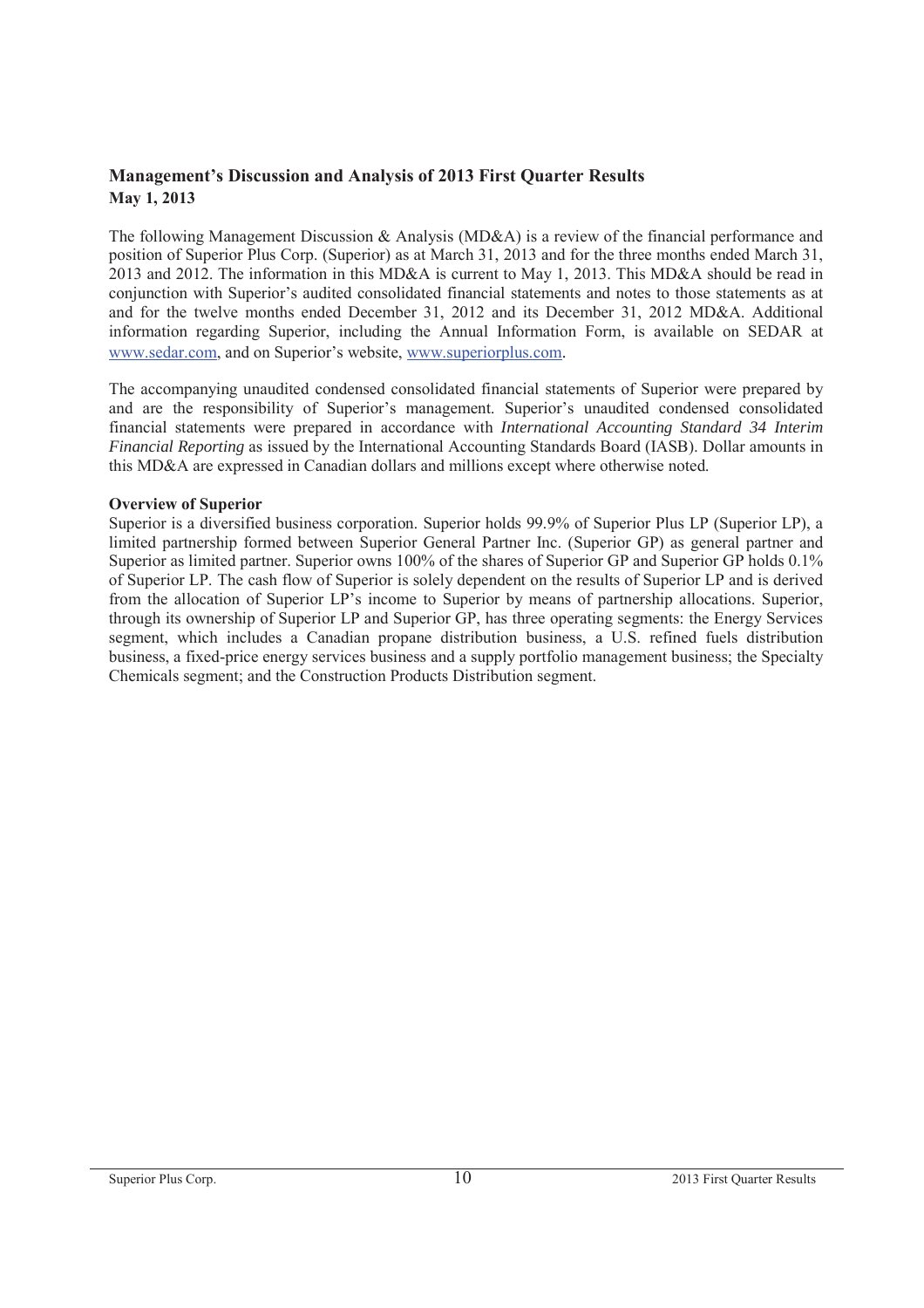## **First Quarter Results Summary of Adjusted Operating Cash Flow**

|                                                              |        | Three months ended<br>March 31, |
|--------------------------------------------------------------|--------|---------------------------------|
| (millions of dollars except per share amounts)               | 2013   | $2012^{(4)}$                    |
| EBITDA from operations: $(1)$                                |        |                                 |
| <b>Energy Services</b>                                       | 67.6   | 58.1                            |
| Specialty Chemicals                                          | 32.9   | 29.1                            |
| <b>Construction Products Distribution</b>                    | 5.0    | 3.3                             |
|                                                              | 105.5  | 90.5                            |
| Interest expense                                             | (17.0) | (19.7)                          |
| Cash income tax expense                                      | (0.4)  | (0.2)                           |
| Corporate costs                                              | (6.1)  | (4.0)                           |
| Adjusted operating cash flow (AOCF) <sup>(1)</sup>           | 82.0   | 66.6                            |
|                                                              |        |                                 |
| Adjusted operating cash flow per share, basic <sup>(2)</sup> | \$0.72 | \$0.60                          |
| Adjusted operating cash flow per share, diluted $(3)$        | \$0.69 | \$0.60                          |

(1) Earnings before interest, taxes, depreciation and amortization (EBITDA) and adjusted operating cash flow are not IFRS measures. See "Non-IFRS Financial Measures".

(2) The weighted average number of shares outstanding for the three months ended March 31, 2013, is 113.7 million (2012 – 111.1 million).

(3) For the three months ended March 31, 2013, the dilutive impact of the 7.50%, October 31, 2016 convertible debentures was 6.6 million shares (120.3 million total shares on a dilutive basis) with a resulting impact on AOCF of \$1.4 million (\$83.4 million total on a dilutive basis). For the three months ended March 31, 2012, there were no dilutive instruments.

(4) The prior year quarter has been restated for the impact of adopting IAS 19 Employee Benefits on January 1, 2013. The impact to EBITDA from operations was a decrease to Energy Services of \$0.3 million and a decrease to Specialty Chemicals of \$0.5 million, see IAS 19 – *Employee Benefits, amendments* for further details.

## **Adjusted Operating Cash Flow Reconciled to Net Cash Flow from Operating Activities** (1)

|                                                       |        | Three months<br>ended March 31, |
|-------------------------------------------------------|--------|---------------------------------|
| (millions of dollars)                                 | 2013   | 2012                            |
| Net cash flow from operating activities               | 95.3   | 120.9                           |
| Add: Non cash interest expense                        | 1.7    | 1.7                             |
| Less: Increase (decrease) in non-cash working capital | 4.1    | (34.4)                          |
| Gain on debenture redemption                          | (0.2)  |                                 |
| Income tax expense                                    | (0.4)  | (0.2)                           |
| Finance costs recognized in net earnings              | (18.5) | (21.4)                          |
| Adjusted operating cash flow                          | 82.0   | 66.6                            |

(1) See the unaudited condensed consolidated financial statements for net cash flow from operating activities and changes in non-cash working capital.

First quarter adjusted operating cash flow was \$82.0 million, an increase of \$15.4 million or 23% from the prior year quarter. The increase in adjusted operating cash flow was due to higher operating results at all of Superior's segments offset in part by higher corporate costs and an increase in shares outstanding. Adjusted operating cash flow of \$0.72 per share, increased by \$0.12 per share as compared to the prior year quarter due to a 23% increase in adjusted operating cash flow as noted above offset in part by a 2% increase in the weighted average number of shares outstanding. The average number of shares outstanding increased in 2013 as a result of shares issued from Superior's Dividend Reinvestment Program and Optional Share Purchase Plan (DRIP) and the completion of an equity offering on March 27, 2013.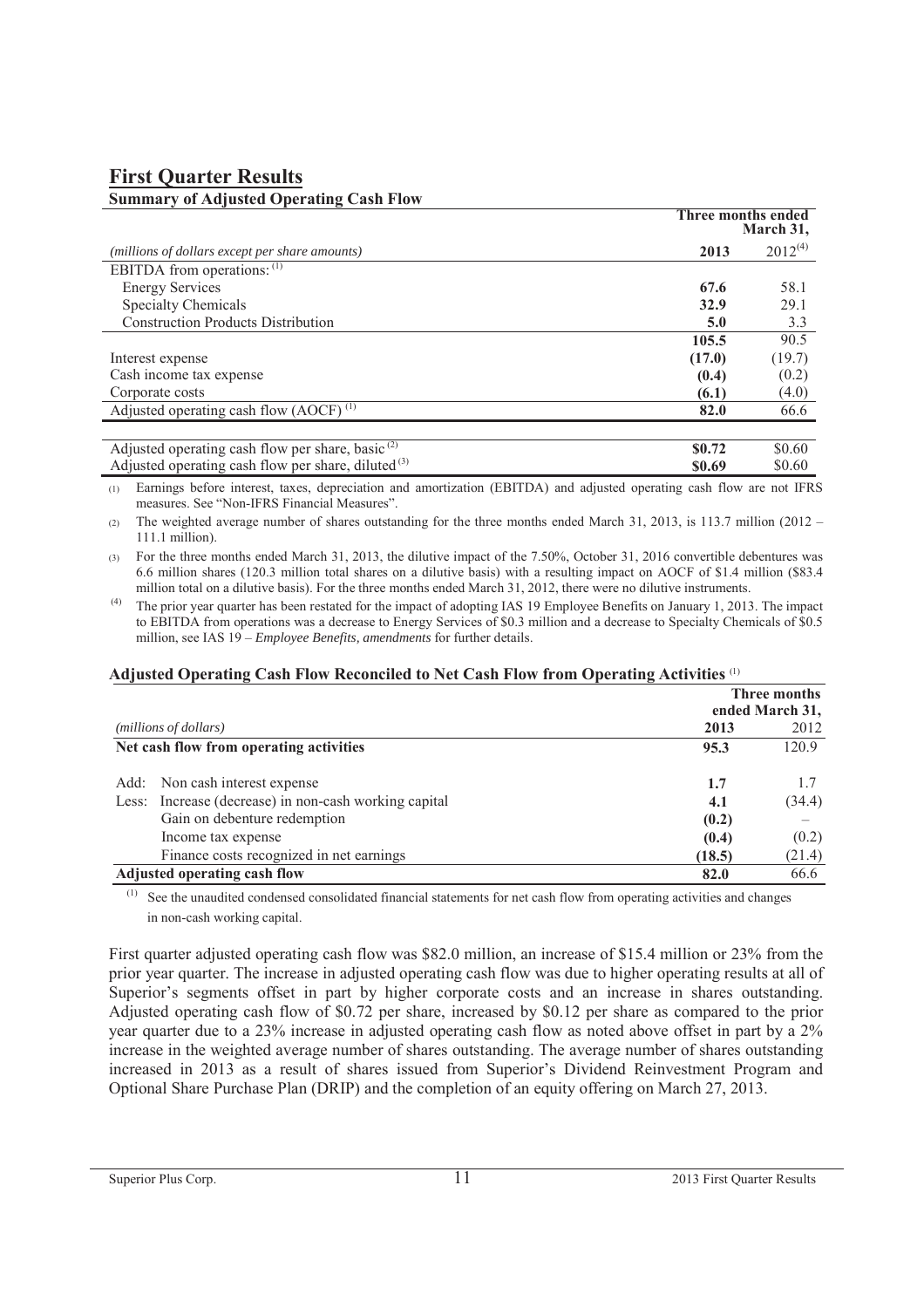The net earnings for the first quarter were \$31.4 million, compared to net earnings of \$27.9 million in the prior year quarter. Net earnings were primarily impacted by an increase in gross profits offset in part by higher unrealized losses on financial instruments in the current quarter and higher income tax expense. The change in the unrealized losses on financial instruments was due principally to losses in the current quarter on Superior's debenture embedded derivatives compared to the prior year quarter as a result of fluctuations in Superior's share price. Revenues of \$1,049.9 million were \$16.0 million lower than the prior year quarter due to reduced Energy Services revenue as a result of lower heating oil and propane prices offset in part by higher revenue at Specialty Chemicals as a result of increased sales volumes and pricing for some products. Gross profit of \$253.1 million was \$15.0 million higher than the prior year quarter primarily due to increased Energy Services gross profits due to higher sales volumes and gross margins and Specialty Chemical gross profits due to higher sales volumes and gross margins. Operating expenses of \$179.1 million in the first quarter were \$1.2 million lower than in the prior year quarter due to reduced amortization expense and one-time restructuring costs offset by higher operating costs associated with increases sales volumes within the Energy Services segment. Total income tax expense for the first quarter was \$15.8 million compared to income tax expense of \$6.1 million in the prior year quarter. The increase in income tax expense was due to higher net earnings in the first quarter of 2013 as compared to the prior year quarter.

### **Energy Services**

Energy Services' condensed operating results for 2013 and 2012;

|                                                       |         | Three months ended |
|-------------------------------------------------------|---------|--------------------|
|                                                       |         | March 31,          |
| (millions of dollars)                                 | 2013    | $2012^{(2)}$       |
| $Revenue$ <sup>(1)</sup>                              | 719.7   | 747.6              |
| Cost of sales <sup><math>(1)</math></sup>             | (566.2) | (604.9)            |
| Gross profit                                          | 153.5   | 142.7              |
| Less: Cash operating and administrative $costs^{(1)}$ | (85.9)  | (84.6)             |
| <b>EBITDA</b> from operations                         | 67.6    | 58.1               |

(1) In order to better reflect the results of its operations, Superior has reclassified certain amounts for purposes of this MD&A to present its results as if it had accounted for various transactions as accounting hedges. See "Reconciliation of Divisional Segmented Revenue, Cost of Sales and Cash Operating and Administrative Costs Included in this MD&A" for detailed amounts.

(2) The prior year quarter has been restated for the impact of adopting IAS 19 Employee Benefits on January 1, 2013. The prior year quarter cash operating and administrative costs were increased by \$0.3 million due to the accounting standard change.

Revenues for the first quarter of 2013 were \$719.7 million, a decrease of \$27.9 million from revenues of \$747.6 million in 2012. The decrease in revenues is primarily due to lower commodity prices offset in part by higher sales volumes as compared to the prior year quarter. Total gross profit for the first quarter of 2013 was \$153.5 million, an increase of \$10.8 million or 8% over the prior year quarter. The increase in gross profit was primarily due to higher Canadian propane distribution and U.S. refined fuels distribution gross profits due to higher gross margins and sale volumes. A summary and detailed review of gross profit is provided below.

#### **Gross Profit Detail**

|                                 | <b>Three months ended</b> |       |
|---------------------------------|---------------------------|-------|
|                                 | March 31,                 |       |
| ( <i>millions of dollars</i> )  | 2013                      | 2012  |
| Canadian propane distribution   | 77.1                      | 72.8  |
| U.S. refined fuels distribution | 52.9                      | 45.7  |
| Other services                  | 10.9                      | 10.5  |
| Supply portfolio management     | 7.9                       | 6.2   |
| Fixed-price energy services     | 4.7                       | 7.5   |
| Total gross profit              | 153.5                     | 142.7 |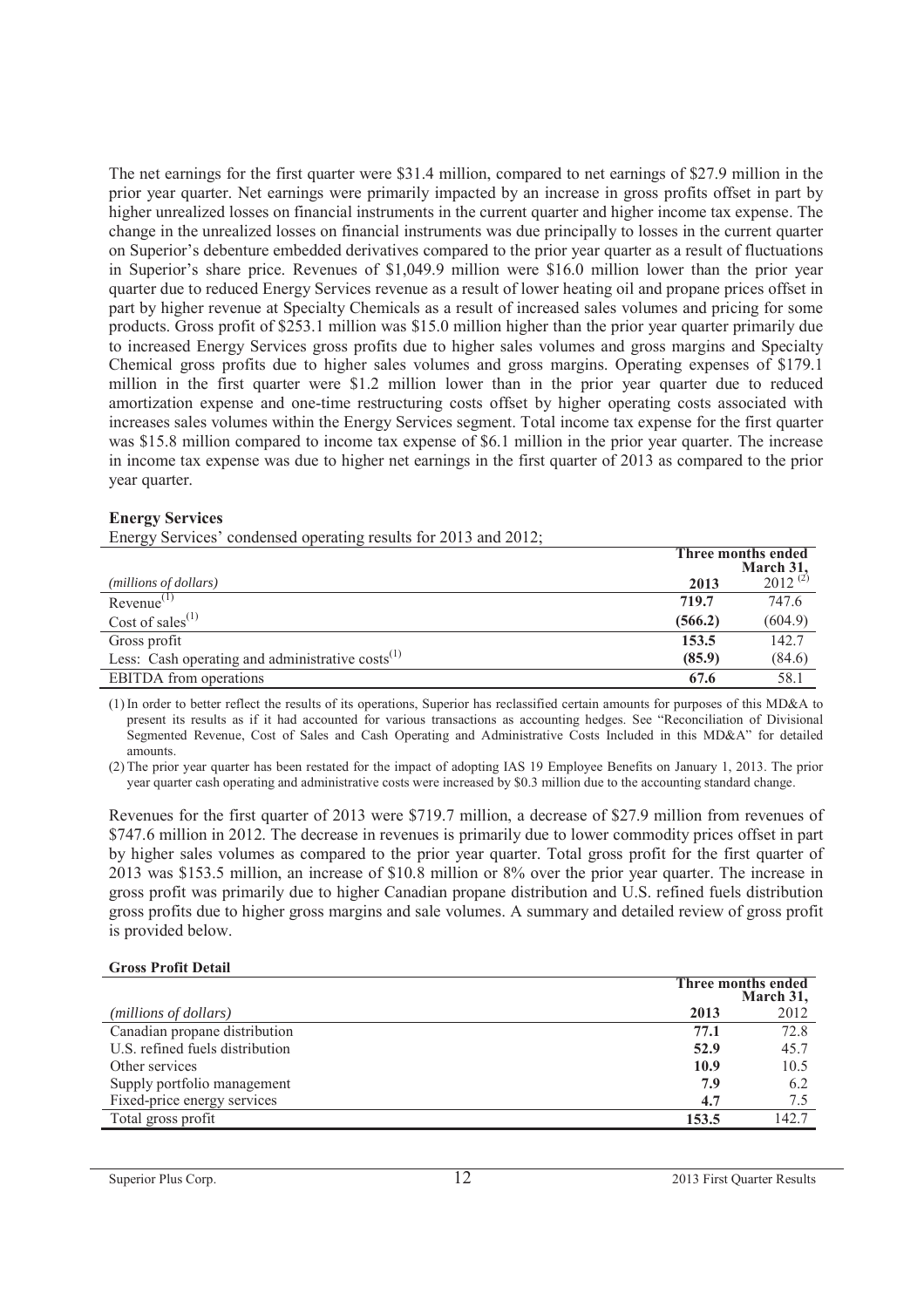## *Canadian Propane Distribution*

Canadian propane distribution gross profit for the first quarter was \$77.1 million, an increase of \$4.3 million or 6% from 2012, due to higher sales volumes and gross margins. Residential and commercial sales volumes increased by 15 million litres or 10% from the prior year quarter, due to colder weather during the first quarter of 2013 as compared to the prior year quarter and both new residential sales and improved customer retention. Average weather across Canada for the first quarter, as measured by degree days, was 7% colder than the prior year and consistent with the five-year average. Industrial volumes were consistent with the prior year quarter and automotive propane volumes increased by 1 million litres or 7%, this increase is in contrast to the historical structural decline in this end-use market due to the continued favourable price spread between propane and gasoline.

Average propane sales margins for the first quarter increased to 18.0 cents per litre from 17.6 cents per litre in the prior year quarter. The increase is principally due to improved pricing management and a favourable movement in the sales mix as the current quarter included a higher proportion of higher-margin sales volumes.

| Volumes by End-Use Application |      |      | Volumes by Region <sup>(1)</sup> |                              |      |
|--------------------------------|------|------|----------------------------------|------------------------------|------|
| Three months ended March 31,   |      |      |                                  | Three months ended March 31, |      |
| (millions of litres)           | 2013 | 2012 | ( <i>millions of litres</i> )    | 2013                         | 2012 |
| Residential                    | 52   | 47   | Western Canada                   | 255                          | 243  |
| Commercial                     | 107  | 97   | Eastern Canada                   | 144                          | 137  |
| Agricultural                   | 17   | 16   | Atlantic Canada                  | 30                           | 33   |
| Industrial                     | 238  | 239  |                                  |                              |      |
| Automotive                     | 15   | 14   |                                  |                              |      |
|                                | 429  | 413  |                                  | 429                          | 413  |

# **Canadian Propane Distribution Sales Volumes**

Regions: Western Canada region consists of British Columbia, Alberta, Saskatchewan, Manitoba, Northwest Ontario, Yukon and Northwest Territories; Eastern Canada region consists of Ontario (except for Northwest Ontario) and Quebec; and Atlantic Canada region consists of New Brunswick, Newfoundland & Labrador, Nova Scotia and Prince Edward Island.

## *U.S. Refined Fuels Distribution*

U.S. refined fuels distribution gross profit for the first quarter was \$52.9 million, an increase of \$7.2 million from the prior year quarter. The increase in gross profit was due to higher sales volumes and gross margins. Sales volumes of 512 million litres, increased by 39 million litres or 8% from the prior year quarter. The increase was primarily due to colder weather as the prior year quarter experienced unseasonably warm weather offset in part by higher customer attrition. Weather as measured by heating degree days for the first quarter was 23% higher than the prior year quarter although customer attrition negatively impacted overall heating related sales volumes. Average U.S. refined fuels sales margins of 10.3 cents per litre increased slightly from 9.7 cents per litre in the prior year quarter. Sales margins were positively impacted by reduced cost for propane supply and a favourable sales mix due to a higher proportion of higher-margin sales volumes.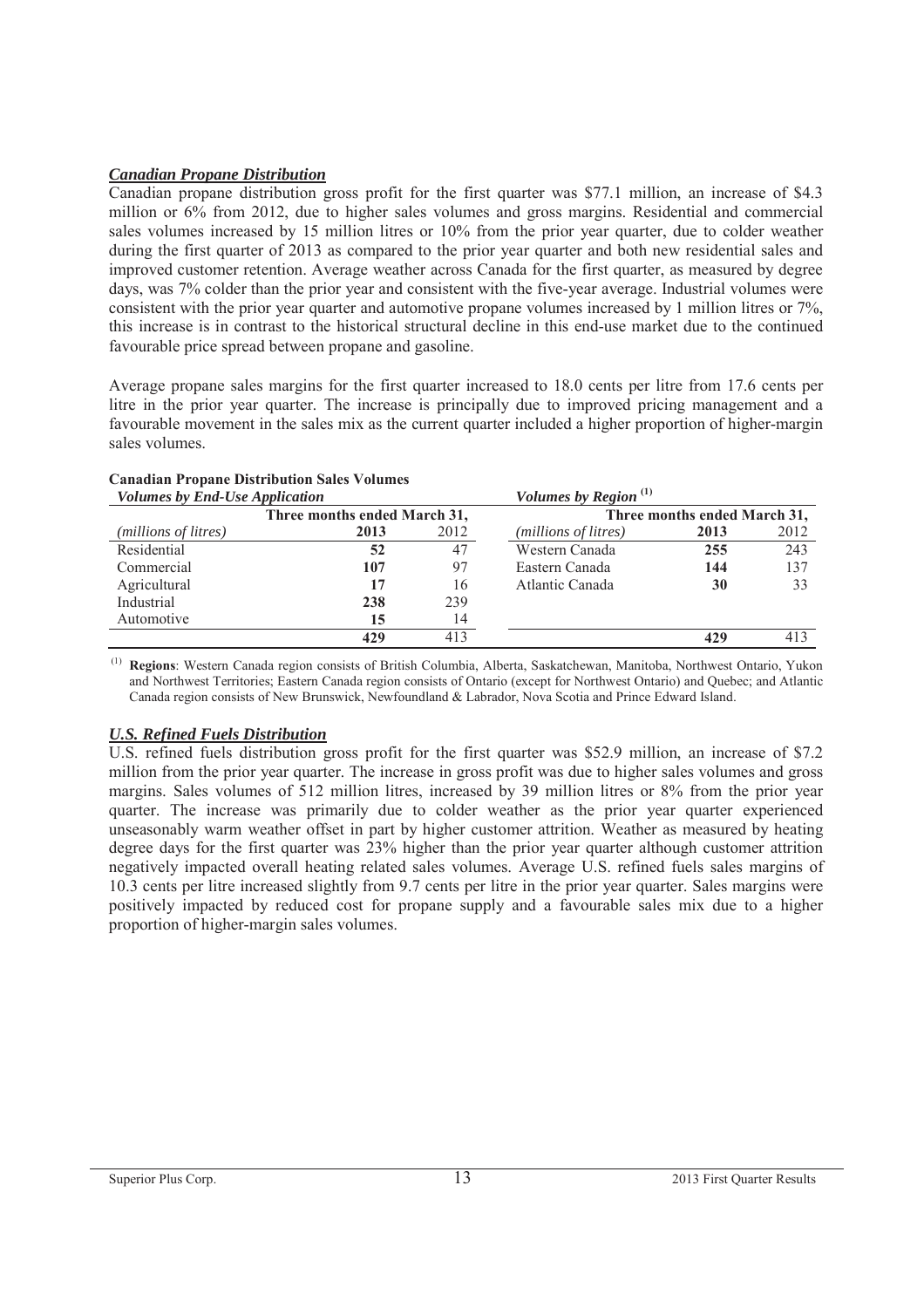#### **U.S. Refined Fuels Distribution Sales Volumes**

| Volumes by End-Use Application $(1)$ |                              | Volumes by Region $(2)$       |      |      |
|--------------------------------------|------------------------------|-------------------------------|------|------|
|                                      | Three months ended March 31, |                               |      |      |
| 2013                                 | 2012                         | ( <i>millions of litres</i> ) | 2013 | 2012 |
| 143                                  | 126                          | Northeast United States       | 512  | 473  |
| 226                                  | 216                          |                               |      |      |
| 143                                  | 31                           |                               |      |      |
| 512                                  |                              |                               | 512  |      |
|                                      |                              | Three months ended March 31,  |      |      |

(1) **Volume**: Volume of heating oil, propane, diesel and gasoline sold (millions of litres).

(2) **Regions**: Northeast United States region consists of Pennsylvania, Connecticut, New York, and Rhode Island.

#### *Other Services*

Other services gross profit was \$10.9 million in the first quarter, an increase of \$0.4 million from the prior year quarter due to higher service calls and installation work.

### *Supply Portfolio Management*

Supply portfolio management gross profits were \$7.9 million in the first quarter, an increase of \$1.7 million from the prior year quarter due to favourable market conditions, impact of colder weather and optimization of arbitrage opportunities through logistics management.

### *Fixed-Price Energy Services*

| <b>Fixed-Price Energy Services Gross Profit</b> |              |                                   |           |        |                  |                                   |
|-------------------------------------------------|--------------|-----------------------------------|-----------|--------|------------------|-----------------------------------|
|                                                 |              | Three months ended March 31, 2013 |           |        |                  | Three months ended March 31, 2012 |
| <i>(millions of dollars except volume)</i>      | <b>Gross</b> |                                   |           | Gross  |                  |                                   |
| and per unit amounts)                           | Profit       | Volume                            | Per Unit  | Profit | Volume           | Per Unit                          |
| Natural gas $(1)$                               | 3.0          | 4.5 GJ                            | 66.7e/GJ  | 5.3    | $4.8 \text{ GJ}$ | $110.4\epsilon/GJ$                |
| Electricity <sup><math>(2)</math></sup>         | 1.7          | 205.2 KWh                         | 0.83c/KWh | 2.2    | 185.1 KWh        | $1.19$ ¢/KWh                      |
| Total                                           | 4.7          |                                   |           | 7.5    |                  |                                   |

 $(1)$  Natural gas volumes are expressed in thousands of gigajoules (GJ).

(2) Electricity volumes are expressed in thousands of kilowatt hours (KWh).

Fixed-price energy services gross profit was \$4.7 million in the first quarter, a decrease of \$2.8 million or 37% from \$7.5 million in the prior year quarter. Natural gas gross profit was \$3.0 million, a decrease of \$2.3 million from the prior year quarter due to lower gross margins and sales volumes. Gross profit per unit was 66.7 cents per gigajoule (GJ), a decrease of 43.7 cents per GJ or 40% from the prior year quarter. The decrease in natural gas gross margin was due to sales mix as the existing customer base contains a lower proportion of higher margin residential customers and overall decline in the number of highermargin residential customers. Sales volumes of natural gas were 4.5 million GJ, 0.3 million GJ or 6% lower than the prior year quarter due to a continued decline in residential volumes and lower customer aggregation as a result of continued historically low system prices for natural gas. Electricity gross profit in the first quarter of 2013 was \$1.7 million, a decrease of \$0.5 million or 23% from the prior year quarter due to an increase in the supply cost of electricity offset in part by higher customer demand.

## *Operating Costs*

Cash operating and administrative costs were \$85.9 million in the first quarter of 2013, a slight increase of \$1.3 million or 2% from the prior year quarter. The increase in expenses was primarily due to the timing of truck maintenance and higher employee costs associated with increased sales volumes offset in part by the impact of cost reduction initiatives implemented in 2012.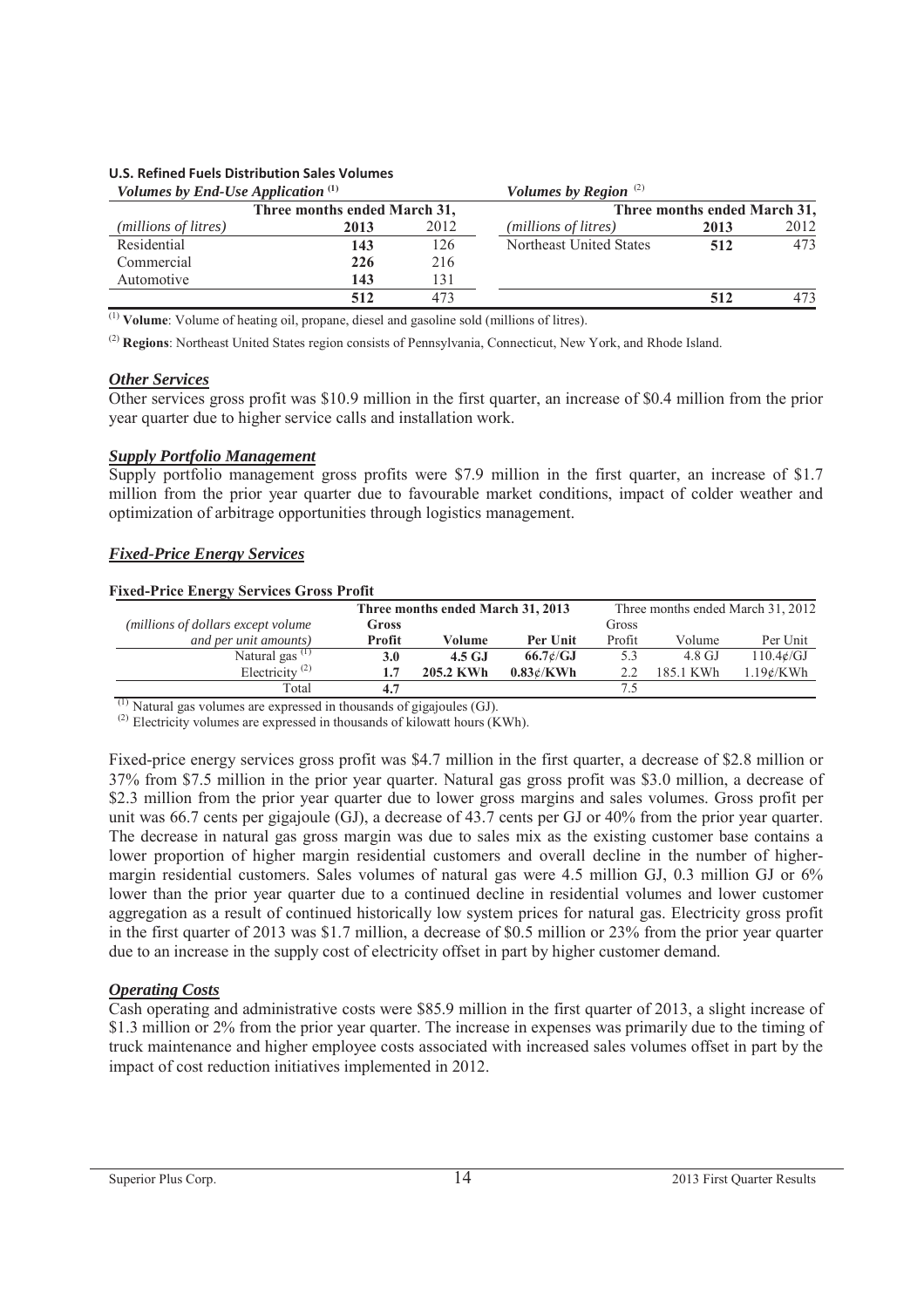### **Outlook**

EBITDA from operations is anticipated to be higher in 2013 than in 2012 due in part to the assumption that weather will be consistent with the 5-year average in 2013. Superior's 2012 results were negatively impacted by warm weather, as average weather in the first quarter of 2012, as measured by degree days, across Canada and the Northeastern U.S. was at record or near record levels. Additionally, Superior expects to realize ongoing improvements in its financial results as a result of its business initiative activities which will more than offset a reduction in the contribution from the fixed-price energy services business due to Superior exiting the Canadian residential market in prior years.

Initiatives to improve results in the Energy Services business continued during the first quarter of 2013 in conjunction with Superior's goal for each of its businesses to become best-in-class. Business improvement projects for 2013 include: a) improving customer service, b) improving overall logistics and procurement functions, c) enhancing the management of margins, d) working capital management, and e) improving existing and implementing new technologies to facilitate improvements to the business.

In addition to the significant assumptions detailed above, refer to "Risk Factors to Superior" for a detailed review of significant business risks affecting the Energy Services' businesses.

### **Specialty Chemicals**

Specialty Chemicals' condensed operating results for 2013 and 2012;

| (millions of dollars except per metric tonne<br>$(MT)$ amounts) | Three months ended<br>March 31, |           |        |              |
|-----------------------------------------------------------------|---------------------------------|-----------|--------|--------------|
|                                                                 | 2013                            |           |        | $2012^{(2)}$ |
|                                                                 |                                 | \$ per MT |        | \$ per MT    |
| Chemical revenue $^{(1)}$                                       | 144.6                           | 711       | 132.9  | 707          |
| Chemical cost of sales <sup>(1)</sup>                           | (78.9)                          | 388)      | (71.8) | (382)        |
| Chemical gross profit                                           | 65.7                            | 323       | 61.1   | 325          |
| Less: Cash operating and administrative                         |                                 |           |        |              |
| $costs^{(1)}$                                                   | (32.8)                          | (161)     | (32.0) | (170)        |
| <b>EBITDA</b> from operations                                   | 32.9                            | 162       | 29.1   | 155          |
| Chemical volumes sold (thousands of MTs)                        | 203                             |           | 188    |              |

(1) In order to better reflect the results of its operations, Superior has reclassified certain amounts for purposes of this MD&A related to derivative financial instruments, non-cash amortization and foreign currency translation losses or gains related to U.S.-denominated working capital. See "Reconciliation of Divisional Segmented Revenue, Cost of Sales and Cash Operating and Administrative Costs Included in this MD&A" for detailed amounts.

(2) The prior year quarter has been restated for the impact of adopting IAS 19 Employee Benefits on January 1, 2013. The prior year quarter cash operating and administrative costs were increased by \$0.5 million due to the accounting standard change.

Chemical revenue for the first quarter of \$144.6 million was \$11.7 million or 9% higher than in the prior year quarter primarily due to higher sales volumes and pricing for sodium chlorate. First quarter gross profit of \$65.7 million was \$4.6 million higher than in the prior year quarter due to increased sodium chlorate gross profits. Sodium chlorate gross profits increased due to higher sales volumes from strong demand in all markets and the additional contribution from price increases which were implemented during the past 12 months. Sodium chlorate sales volumes increased by 9,000 tonnes or 7% compared to the prior year quarter due to higher demand from all markets as the supply demand fundamentals remain balanced. Chloralkali/potassium products gross profits were consistent with the prior year quarter as higher sales volumes were offset by lower pricing. Sales volumes increased by 7,000 tonnes or 10% due to improved plant operational performance and increased customer demand. Pricing was weaker than the prior year quarter particularly for chlorine which remains soft.

Cash operating and administrative costs of \$32.8 million were \$0.8 million or 3% higher than in the prior year quarter due to increased employee compensation costs.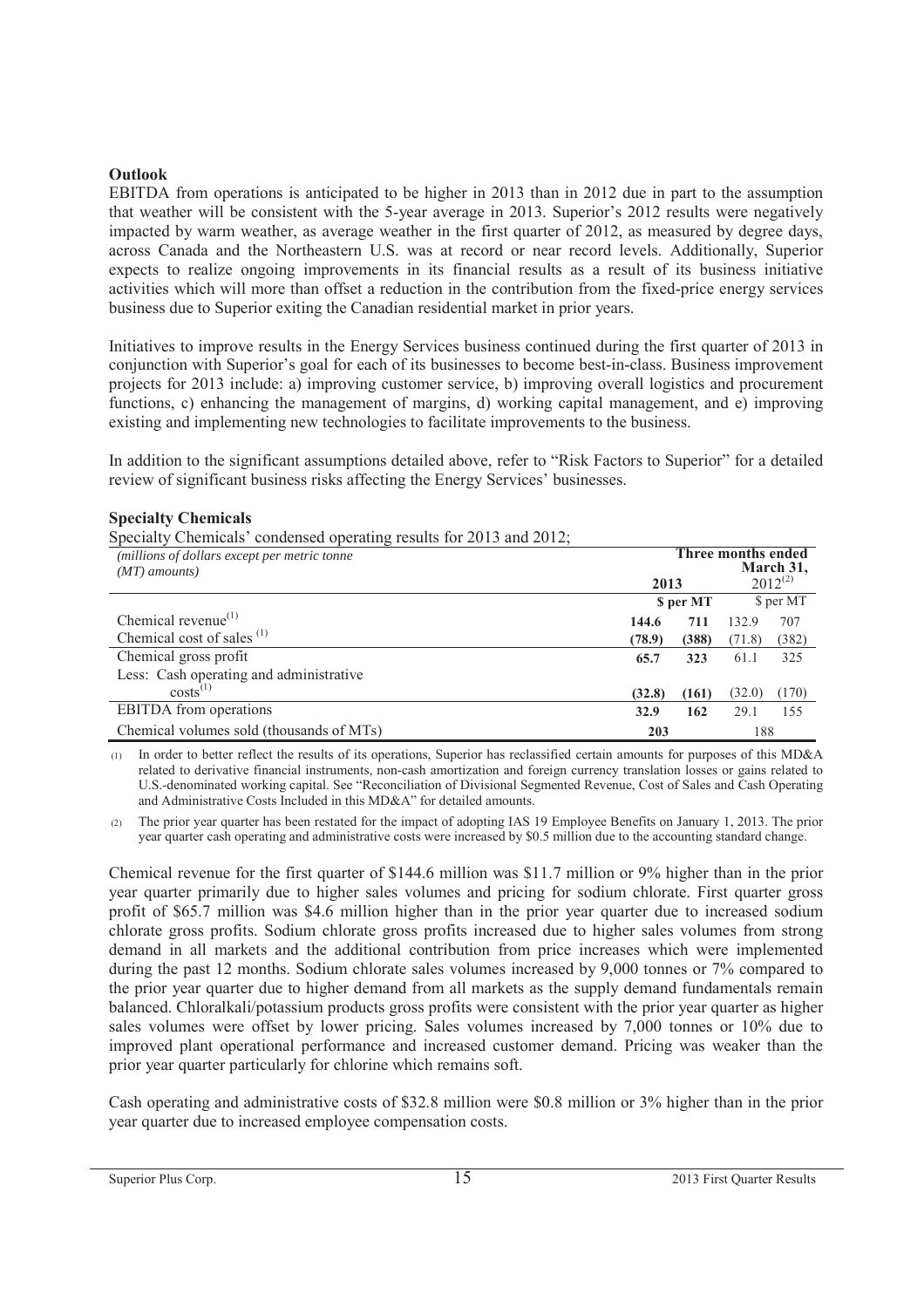### **Major Capital Projects**

As announced in the first quarter of 2012, Superior has approved an \$18 million expansion of hydrochloric acid production capacity at the Port Edwards, Wisconsin chloralkali facility. The existing capacity of 110,000 wet metric tonnes (WMT), or 36,000 dry metric tonnes, will be increased to approximately 220,000 WMT. The expansion project commenced in 2012, with commercial production expected in the first quarter of 2014.

As announced in the third quarter of 2012, Superior has approved a \$25 million expansion of the hydrochloric acid production capacity at the Saskatoon, Saskatchewan chloralkali facility. The existing capacity of 70,000 WMT, or 22,000 dry metric tonnes, will be increased to approximately 140,000 WMT. The expansion project commenced in 2012, with commercial production expected in the fourth quarter of 2014.

As of Q1 2013, a total of \$2.3 million has been spent on the two projects. Upon completion of both projects, Superior will have total hydrochloric acid production capacity of approximately 360,000 WMT. The two expansions will allow Superior to optimize overall returns at both facilities by converting a larger portion of its chlorine into higher-value hydrochloric acid.

### **Outlook**

Superior expects business conditions in 2013 for its Specialty Chemicals business will be similar to 2012. EBITDA from operations, excluding the impact of the \$12.5 million one-time payment from TransCanada received in the third quarter of 2012, is anticipated to be modestly higher in 2013 due to improved performance of the chloralkali product segment as a result of higher gross profits from hydrochloric acid and modestly higher selling prices for caustic soda, which will more than offset reduced pricing for chlorine. Superior continues to see a stable market for sodium chlorate as a result of the current market for pulp. Superior also expects a stable market for chloralkali sales volumes and pricing as North American supply demand fundamentals continue to be balanced. The market for chloralkali continues to be supported by historically low natural gas prices.

In addition to the significant assumptions detailed above, refer to "Risk Factors to Superior" for a detailed review of the significant business risks affecting Superior's Specialty Chemicals' segment.

#### **Construction Products Distribution**

Construction Products Distribution's condensed operating results for 2013 and 2012;

| $\tilde{}$                                         |        |                    |
|----------------------------------------------------|--------|--------------------|
|                                                    |        | Three months ended |
|                                                    |        | March 31,          |
| ( <i>millions of dollars</i> )                     | 2013   | 2012               |
| Revenue                                            |        |                    |
| Gypsum Specialty Distribution (GSD) revenue        | 123.5  | 121.1              |
| Commercial and Industrial Insulation (C&I) revenue | 63.0   | 63.1               |
| Cost of sales                                      |        |                    |
| GSD cost of sales                                  | (95.1) | (94.1)             |
| C&I cost of sales                                  | (46.3) | (46.1)             |
| Gross profit                                       | 45.1   | 44.0               |
| Less: Cash operating and administrative costs      | (40.1) | (40.7)             |
| <b>EBITDA</b> from operations                      | 5.0    | 3.3                |

In order to better reflect the results of its operations, Superior has reclassified certain amounts for purposes of this MD&A to present its results as if it had accounted for various transactions as accounting hedges. See "Reconciliation of Divisional Segmented Revenue, Cost of Sales and Cash Operating and Administrative Costs Included in this MD&A" for detailed amounts.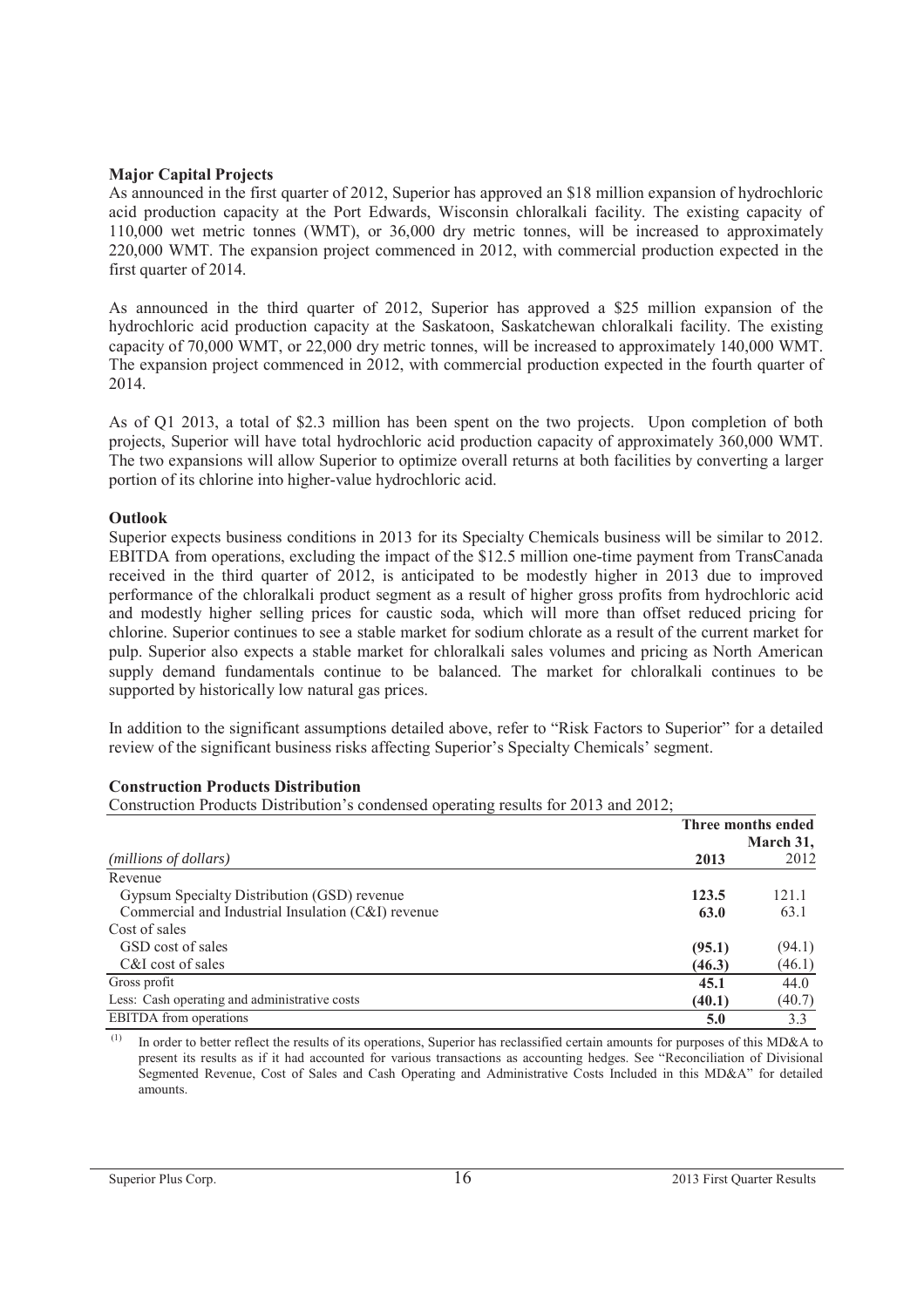GSD and C&I revenues of \$186.5 million for the first quarter of 2013 were \$2.3 million or 1% higher than in the prior year quarter. GSD revenue increased due to higher sales volumes, ongoing improvement in new housing starts and project work in some U.S. regions offset in part by lower contribution from some Canadian regions due to the impact of a slowdown in new housing starts in Canada and branch closures completed during 2012. C&I revenues were consistent with the prior year quarter.

Gross profits of \$45.1 million in the first quarter were \$1.1 million higher than in the prior year quarter primarily due to the higher revenues as noted above and increased gross margins. The increase in GSD gross margins was due to price increases, achievement of certain rebate plateaus and the benefit of exiting certain markets. C&I gross margins were consistent with the prior year.

Cash operating and administrative costs were \$40.1 million in the first quarter, a decrease of \$0.6 million or 1% from the prior year quarter. The decrease was primarily due to cost savings from restructuring activities completed during 2012 and the inclusion of \$1.1 million of one-time restructuring costs in the prior year quarter offset in part by higher employee compensation costs.

## **Outlook**

Superior expects business conditions in 2013 for its Construction Products Distribution business to be similar to 2012 with slightly improving conditions in the U.S. and lower residential construction in Canada. EBITDA from operations is anticipated to be higher in 2013 than 2012 due in part to the absence of restructuring costs incurred in 2012. In addition, results will benefit from the ongoing business initiative activities. Superior continues to see difficult market conditions in both the residential and commercial segments in Canada and the U.S. Superior does not anticipate significant improvements in the end-use markets in the near term.

Initiatives to improve results in the Construction Products Distribution business continued during the first quarter. Ongoing business improvement projects for 2013 include: a) assessment of overall logistics and existing branch network, b) review of supply chain management including procurement and transportation, c) review of product pricing, d) working capital management and e) sales growth in select focus products/markets.

In addition to the Construction Products Distribution segment's significant assumptions detailed above, refer to "Risk Factors to Superior" for a detailed review of the significant business risks affecting Superior's Construction Products Distribution segment.

|                                                    |       | Three months ended |
|----------------------------------------------------|-------|--------------------|
|                                                    |       | March 31,          |
| (millions of dollars)                              | 2013  | 2012               |
| Efficiency, process improvement and growth-related | 8.5   | 3.5                |
| Other capital                                      | 3.2   | 2.5                |
|                                                    | 11.7  | 6.0                |
| Proceeds on disposition of capital                 | (0.5) | (0.9)              |
| Total net capital expenditures                     | 11.2  | 5.1                |
| Investment in finance leases                       | 1.0   | 3.3                |
| Total expenditures                                 | 12.2  | 8.4                |

## **Consolidated Capital Expenditure Summary**

Efficiency, process improvement and growth related expenditures were \$8.5 million in the first quarter compared to \$3.5 million in the prior year quarter. These are primarily related to Energy Services' purchases of rental assets and truck related expenditures although additional expenditures were made during the quarter on the Canadian Propane distribution system conversion and the expansion projects at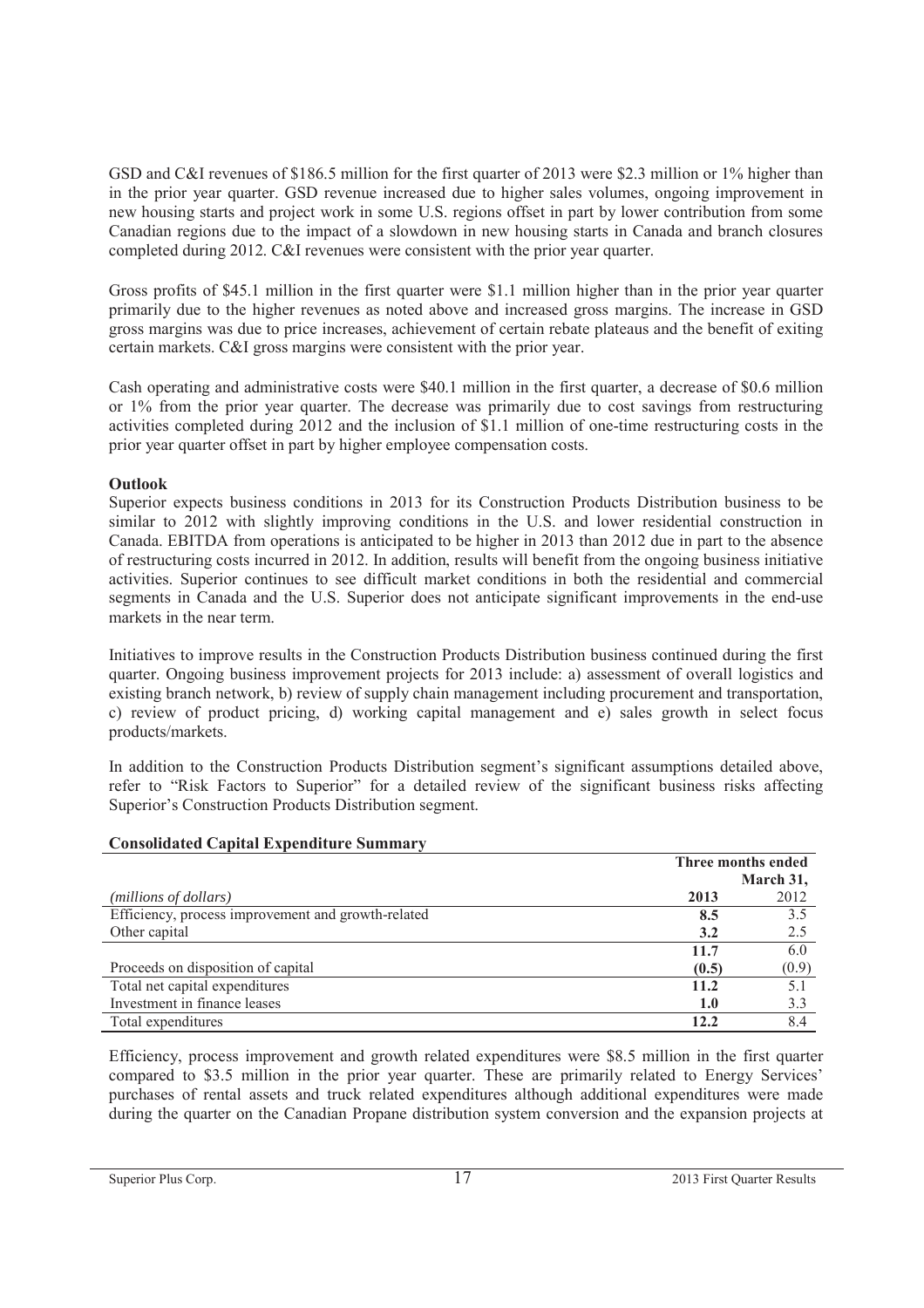Specialty Chemicals. Other capital expenditures were \$3.2 million in the first quarter compared to \$2.5 million in the prior year quarter, consisting primarily of required maintenance and general capital across all of Superior's segments. Proceeds on the disposal of capital were \$0.5 million in the first quarter and consisted of Superior's disposition of surplus tanks, cylinders and other assets. During the first quarter Superior entered into new leases with capital equivalent value of \$1.0 million primarily related to delivery vehicles for the Energy Services and Construction Products Distribution segments.

### **Corporate and Interest Costs**

Corporate costs for the first quarter were \$6.1 million, compared to \$4.0 million in the prior year quarter. The increase was primarily due to higher long term incentive costs as a result of an increase in Superior's share price and estimated payout amounts.

Interest expense on borrowing and finance lease obligations for the first quarter was \$9.1 million compared to \$10.5 million in the prior year quarter. The decrease was due to lower average debt as a result of Superior's \$143.9 million equity offering (\$137.8 million net of issuance costs) which closed on March 27, 2013, higher cash flows and the benefit of debt repayments efforts during the past 12 months. See "Liquidity and Capital Resources" discussion for further details on the change in average debt levels.

Interest on Superior's convertible unsecured subordinated debentures ("Debentures" which include all series of convertible unsecured subordinated debentures) for the first quarter was \$7.9 million compared to \$9.2 million in the prior year quarter. The decrease was due to the redemption of \$49.9 million of Superior's 5.75% convertible subordinated debentures due December 31, 2012 on August 1, 2012 and \$50.0 million of Superior's 5.85% convertible subordinated debentures due October 31, 2015 on January 3, 2013.

### **Income Taxes**

Total income tax recovery for the first quarter was \$15.8 million and consists of \$0.4 million in cash income tax expense and \$15.4 million in deferred income tax expense, compared to a total income tax expense of \$6.1 million in the prior year quarter, which consisted of \$0.2 million in cash income tax expense and a \$5.9 million deferred income tax expense.

Cash income tax expense for the first quarter was \$0.4 million and consisted of income tax expense in the U.S. of \$0.4 million (2012 Q1 - \$0.2 million of U.S. cash tax expense). Deferred income tax expense for the first quarter was \$15.4 million (2012 Q1 - \$6.1 million deferred income tax expense), resulting in a corresponding net deferred income tax asset of \$283.8 million as at March 31, 2013. The increase in deferred income tax expense was due to higher net earnings compared to the prior year quarter.

## **Canada Revenue Agency (CRA) Income Tax Update**

As anticipated in Superior's previous disclosure, Superior received on April 2, 2013 from the CRA Notices of Reassessment for Superior's 2009 and 2010 taxation years reflecting the CRA's intent to challenge the tax consequences of Superior's corporate conversion transaction (Conversion) which occurred on December 31, 2008. The CRA's position is based on the acquisition of control rules, in addition to the general anti-avoidance rules in the Income Tax Act (Canada). The table below summarizes Superior's estimated tax liabilities and payment requirements associated with the received and anticipated Notices of Reassessment.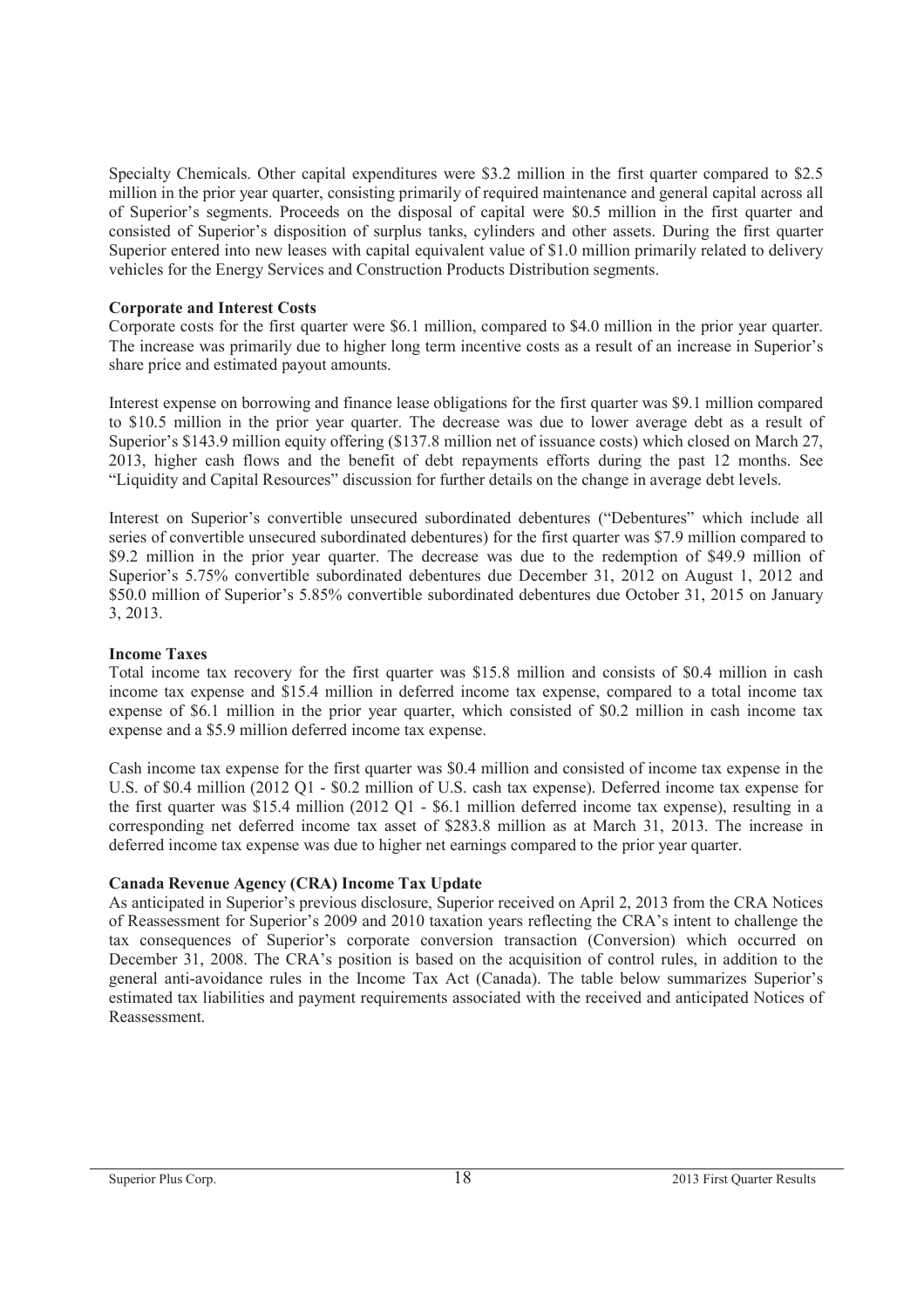|                      |                        | 50% of the Taxes    |                      |
|----------------------|------------------------|---------------------|----------------------|
| <b>Taxation Year</b> | Taxes Payable $(1)(2)$ | Payable $^{(1)(2)}$ | <b>Payment Dates</b> |
| 2009/2010            | \$13.0                 | \$6.5               | Paid in April 2013   |
| 2011                 | $$10.0^{(3)}$          | \$5.0               | Q2 2013              |
| 2012                 | $$10.0^{(3)}$          | \$5.0               | O <sub>3</sub> 2013  |
| 2013                 | \$20.0 $^{(3)}$        | \$10.0              | O <sub>3</sub> 2014  |
| Total                | \$53.0                 | \$26.5              |                      |

 $^{(4)}$ In millions of dollars

 $^{(5)}$ Includes estimated interest and penalties.

(6)Estimated based on Superior's previously filed tax returns and the midpoint of Superior's 2013 outlook.

Superior has 90 days from the initial Notice of Reassessment to prepare and file a Notice of Objection which would be reviewed by the CRA's appeals division. Superior anticipates filing a Notice of Objection in the next 30 days. After 90 days if the CRA has not responded or settled the Notice of Objection with Superior, then an application can be made to the Tax Court of Canada. Superior anticipates that if the application proceeds in the Tax Court of Canada a decision could be rendered by the end of fiscal 2014. If a decision of the Tax Court of Canada were to be appealed, the appeal process could reasonably be expected to take an additional 2 years. If Superior receives a positive decision then any taxes, interest and penalties paid to the CRA will be refunded plus interest and if Superior is unsuccessful then any remaining taxes payable plus interest and penalties will have to be remitted.

Superior remains confident in the appropriateness of its tax filing position and the expected tax consequences of the Conversion and intends to vigorously defend such position and intends to file its future tax returns on a basis consistent with its view of the outcome of the Conversion.

Superior's 2013 financial outlook as provided in this MD&A includes the impact of the reassessment although the interim tax payments made by Superior will be recorded to the balance sheet and will not impact either adjusted operating cash flow or net earnings. Please refer to the Debt Management Summary on page 21 for the cash flow implications.

Based on the midpoint of Superior's current 2013 financial outlook of adjusted operating cash flow per share of \$1.70, if the tax pools from the Conversion were not available to Superior, the impact would be an increase to cash income taxes of approximately \$0.15 per share for 2013. As previously stated, Superior intends to file its future income tax returns on a basis consistent with its view of the outcome of the Conversion.

### **Financial Outlook**

Superior's outlook is for adjusted operating cash flow for 2013 to be between \$1.55 per share and \$1.85 per share, this outlook has been reduced from the \$1.65 to \$1.95 range included in Superior's fourth quarter Financial Discussion. The reduction in the financial outlook is due to the dilution of additional common shares outstanding throughout 2013 due to the equity issuance which closed on March 27, 2013 net of reduced interest costs. Achieving Superior's adjusted operating cash flow is dependent on the operating results of its three operating segments.

In addition to the operating results of Superior's three operating segments, significant assumptions underlying Superior's 2013 outlook are:

- Economic growth in Canada and the U.S. is expected to be similar to or modestly higher than in 2012;
- Superior is expected to continue to attract capital and obtain financing on acceptable terms;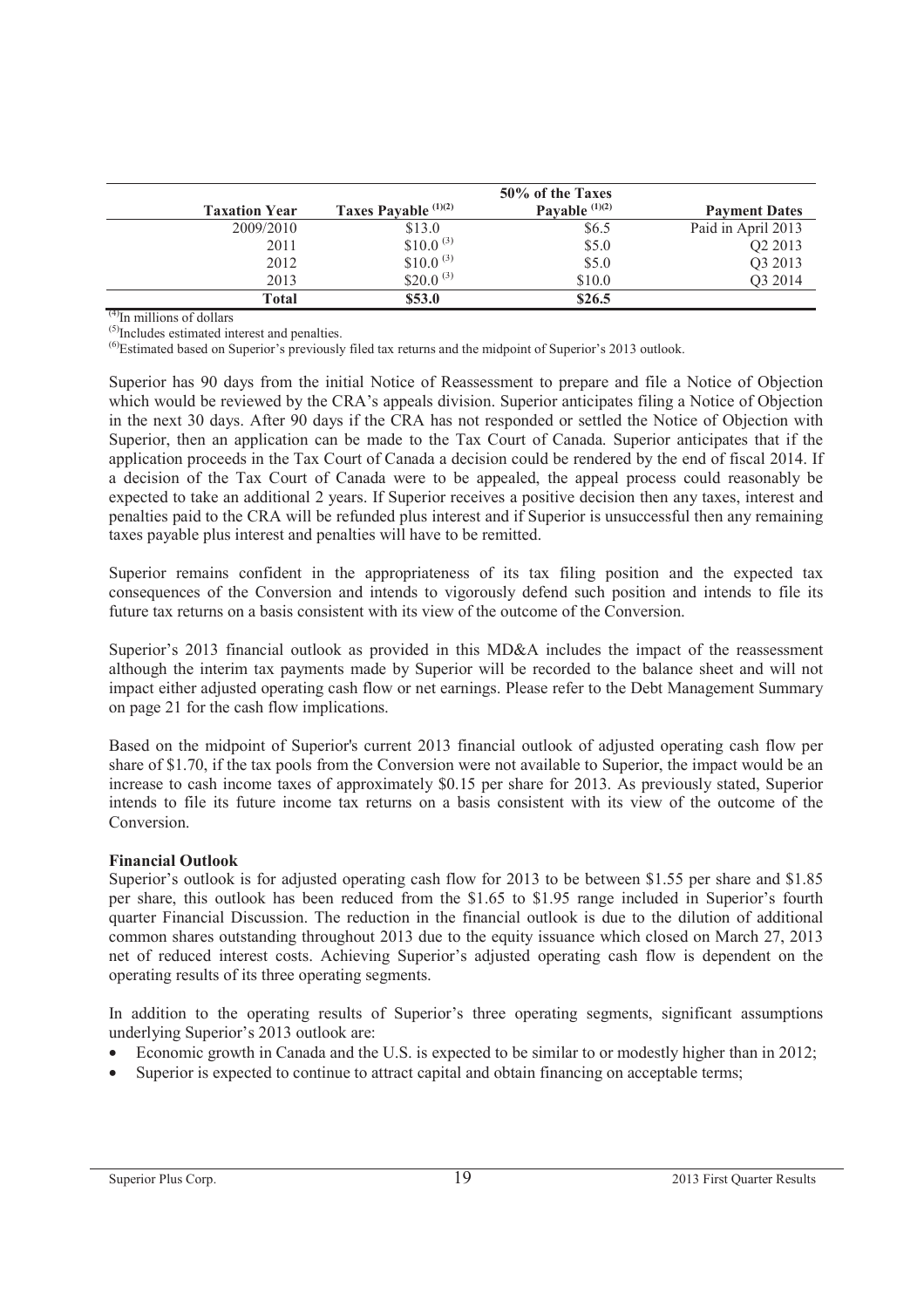- Superior's estimated total debt to EBITDA ratio is based on maintenance and growth related expenditures of \$75.7 million and working capital funding requirements which do not contemplate any significant commodity price changes;
- The foreign currency exchange rate between the Canadian dollar and US dollar is expected to average par in 2013 on all unhedged foreign currency transactions;
- Financial and physical counterparties are expected to continue fulfilling their obligations to Superior;
- Regulatory authorities are not expected to impose any new regulations impacting Superior;
- Superior's average interest rate on floating-rate debt is expected to remain consistent with 2012 levels; and
- Canadian and U.S. based cash taxes are expected to be minimal for 2013 based on existing statutory income tax rates and the ability to use available losses.

## *Energy Services*

- Average temperatures across Canada and the Northeast U.S. are expected to be consistent with the recent five-year average for 2013;
- Total propane and U.S. refined fuels-related sales volumes are expected to increase in 2013, due to assumptions that weather will be consistent with the five-year average and that there will be an impact from customer win-back and retention programs;
- Wholesale propane and U.S. refined fuels-related prices are not anticipated to significantly impact demand for propane, refined fuels and related services;
- Supply portfolio management market results in 2013 are expected to increase as compared to 2012 due to supply chain management efforts and higher sales volumes due to a return to normal weather; and
- Fixed-price energy services is expected to be able to access sales channel agents on acceptable contract terms although gross profits in 2013 will decrease from 2012. The decrease will be primarily related to lower natural gas gross margins due to lower transportation-related gross profits and lower contribution from residential customer renewals and residential customer count. Total new customer aggregation volumes are expected to decline from 2012 as the system price for natural gas remains low. Growth in the fixed-price electricity segment is expected to offset a portion of the decline in natural gas gross profits.

## *Specialty Chemicals*

- Sodium chlorate sales volumes are expected to increase in 2013 as compared to 2012 due to strong demand from all markets. Sodium chlorate pricing is expected to increase due to continued strong market conditions although gross margins are expected to decline as a result of higher electricity pricing;
- Chloralkali sales volumes are expected to increase in 2013 as compared to 2012 due to higher demand for chlorine and potassium products. Pricing is expected to be soft for chlorine in 2013 as compared to 2012 although it will be consistent for other products. Gross profits are expected to be consistent with 2012 as lower margins for chlorine products are offset by higher on caustic and potassium products;
- Electrical costs are expected to increase slightly in 2013 as compared to the prior year;
- No labour disruptions are expected in 2013 although the collective bargaining agreement for the North Vancouver facility has expired and negotiations are ongoing; and
- Average plant utilization will approximate 91% in 2013.

## *Construction Products Distribution*

• GSD sales revenue from Canada is expected to decline in 2013 due to branch closures and lower residential construction activity, offset in part by the successful introduction of new products and price management. GSD sales revenue from the United States is expected to increase in 2013 due to continued expansion of existing product lines into U.S. branches, emphasis on specific product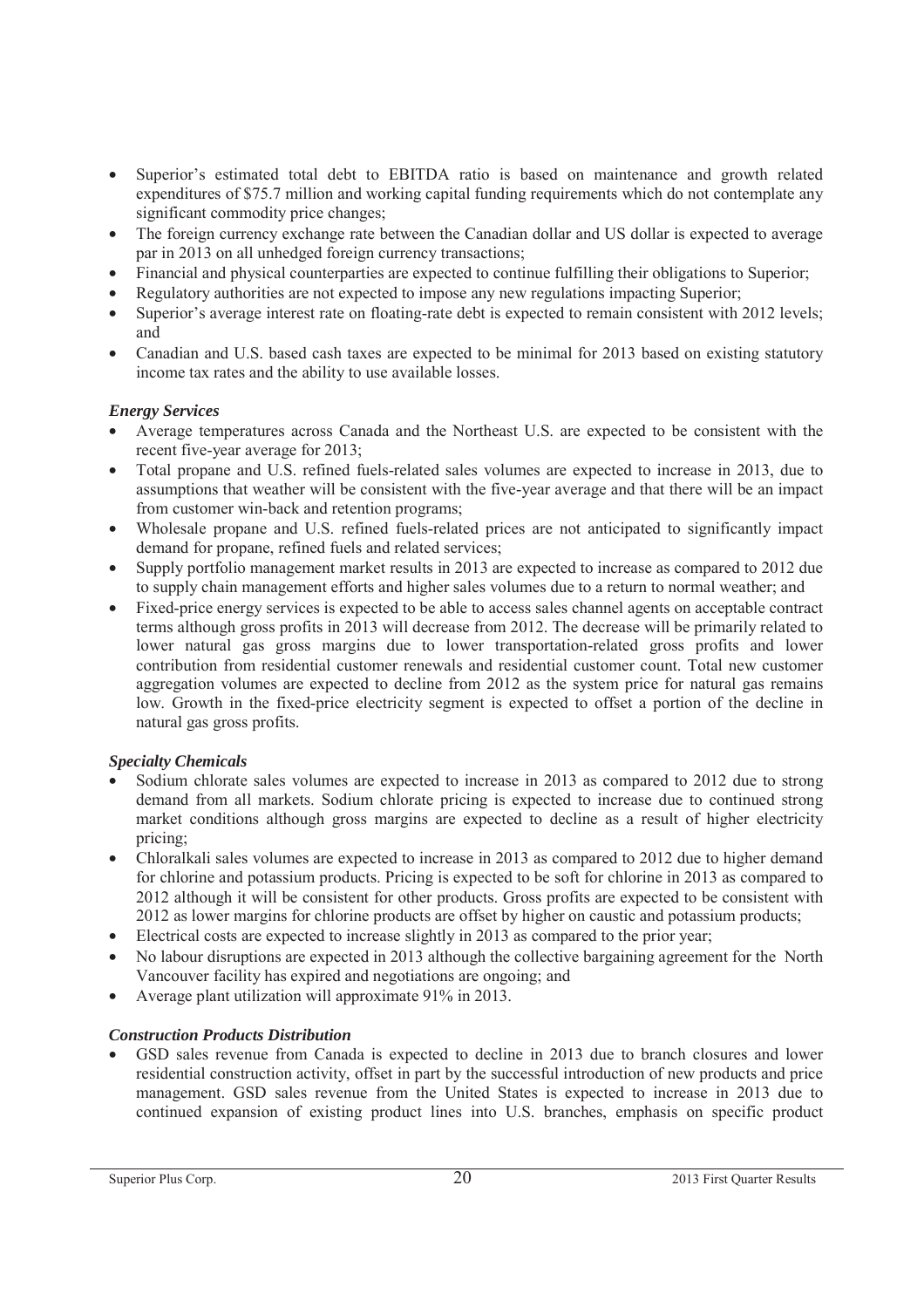opportunities, pricing initiatives and residential market improvements in some regions. C&I sales revenue is expected to increase in 2013 due to emphasis on specific product opportunities and pricing initiatives;

- Sales margins for GSD and C&I are expected to increase slightly from 2012 due to price management initiatives, procurement strategy and closure of low-margin branches; and
- Operating costs as a percentage of revenue are expected to increase slightly due to investment in supply chain capability and inflationary increases of wages and other operating costs, offset in part by savings from branch closures and restructuring completed in 2012.

## **Debt Management Update**

Upon successful closing of the equity issue on March 27, 2013, Superior's pro-forma December 31, 2012 total debt to EBITDA ratio would have been 4.0X compared to the actual total debt to EBITDA ratio of 4.5X. As a result of the equity issue, Superior is updating its forecasted December 31, 2013 total debt to EBITDA ratio range to 3.3X to 3.7X from the previously provided range of 3.8X to 4.2X. Superior's forecasted total debt to EBITDA ratio at December 31, 2013 would meet our previously provided short-term goal of 3.5X. Superior will continue to focus on reducing its total debt.

### **Debt Management Summary**

|                                                              |               | Millions of   |
|--------------------------------------------------------------|---------------|---------------|
|                                                              | Per Share     | dollars       |
| 2013 financial outlook AOCF per share – mid-point $(1)$      | \$1.70        | 209.2         |
| Maintenance capital expenditures, net                        | (0.23)        | (28.0)        |
| Capital lease obligation repayments                          | (0.13)        | (15.8)        |
| Payment to CRA in relation to tax reassessment $(2)$         | (0.13)        | (16.5)        |
| Cash flow available for dividends and debt repayment before  |               |               |
| growth capital                                               | \$1.21        | 148.9         |
| Expansion of Port Edward's and Saskatoon facilities          | (0.22)        | (26.5)        |
| Other growth capital expenditures                            | (0.17)        | (21.2)        |
| Proceeds from dividend reinvestment program                  | 0.04          | 4.9           |
| Estimated 2013 free cash flow available for dividend and     |               |               |
| debt repayment                                               | \$0.86        | 106.1         |
| Proceeds from equity issue, net of issue costs               | 1.12          | 137.8         |
| Dividends (annualized)                                       | (0.60)        | (73.8)        |
| Total estimated debt repayment (including Q1 2013 actuals)   | \$1.38        | 170.1         |
| Estimated total debt to EBITDA ratio as at December 31, 2013 | $3.3X - 3.7X$ | $3.3X - 3.7X$ |
| Dividend per share (annualized)                              | \$0.60        | 73.8          |
| Calculated payout ratio after all capital and payment to CRA | 70%           | 70%           |

(1) See "Financial Outlook" for additional details including assumptions, definitions and risk factors.

(2) See "Canada Revenue Agency Income Tax Update" for additional details.

In addition to Superior's significant assumptions detailed above, refer to "Risk Factors to Superior" for a detailed review of Superior's significant business risks.

### **Liquidity and Capital Resources**

Superior's revolving syndicated bank facility (Credit Facility), term loans and finance lease obligations (collectively Borrowing) before deferred financing fees totaled \$518.6 million as at March 31, 2013, a decrease of \$121.0 million from December 31, 2012. The decrease in Borrowing was primarily due to the equity offering that Superior closed on March 27, 2013 for net proceeds of \$137.8 million offset in part by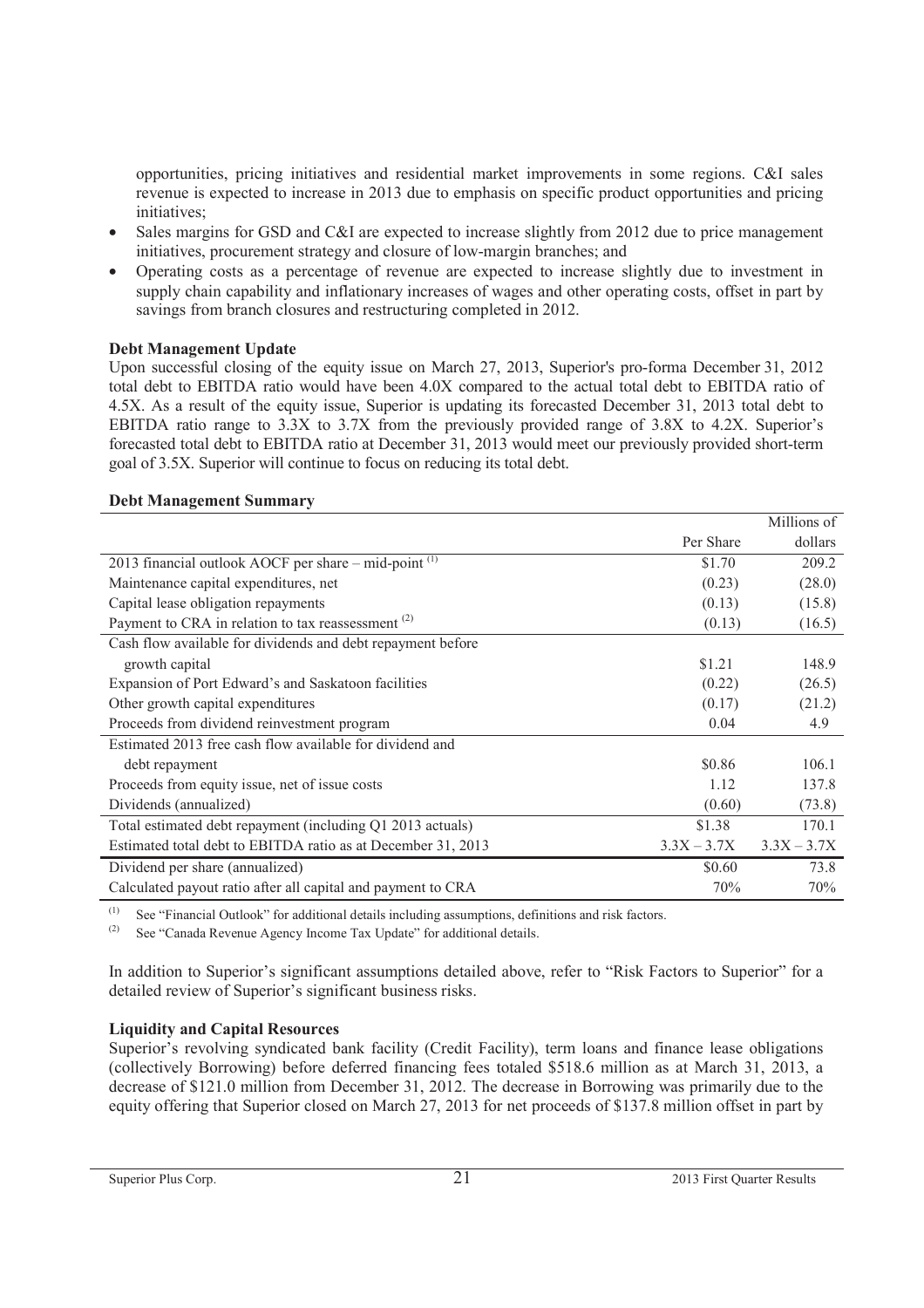the seasonal increase in net working capital funding requirements and the \$50.0 million debenture redemption (see Redemptions below) on January 3, 2013.

On March 28, 2012, Superior completed an extension of its Credit Facility with eight lenders and reduced the size of the facility from \$615 million to \$570 million. The Credit Facility matures on June 27, 2015 and can be expanded to \$750 million. The Credit Facility was reduced to reflect Superior's anticipated credit requirements as a result of Superior's ongoing debt reduction plan. Financial covenant ratios were unchanged with consolidated secured debt to consolidated EBITDA ratio and a consolidated debt to consolidated EBITDA ratio of 3.0x and 5.0x, respectively. See "Summary of Cash Flow" for details on Superior's sources and uses of cash.

As at March 31, 2013, Debentures (before deferred issue costs) issued by Superior totaled \$541.5 million which was \$49.9 million lower than the balance as at December 31, 2012 due to the redemption of the 5.75% convertible unsecured subordinated debentures during the third quarter, see Redemptions below for further details. See Note 11 to the unaudited condensed consolidated financial statements for additional details on Superior's Debentures.

## **Redemptions**

On January 3, 2013, Superior completed the previously announced redemption of \$50.0 million principal amount of its previously issued 5.85% convertible subordinated debentures due October 31, 2015. Superior used funds from its Credit Facility to fund the redemption of the 2015 Debentures. The debentures were redeemed, at the redemption price of \$1,000 in cash per \$1,000 principal amount of 2015 Debentures plus accrued and unpaid interest up to but excluding the redemption date.

On April 9, 2013, Superior redeemed the remaining \$25.0 million principal amount of its 5.85% convertible unsecured subordinated debentures ("5.85% Debentures") due October 31, 2015 in accordance with the indenture governing such debentures. The 5.85% Debentures were redeemed at the redemption price (the "Redemption Price") which is equal to the outstanding principal amount of 5.85% Debentures to be redeemed, together with all accrued and unpaid interest thereon up to the Redemption Date, being \$1,025.6438 per \$1,000 principal amount of 5.85% Debentures.

As at March 31, 2013, approximately \$338.8 million was available under the Credit Facility which Superior considers sufficient to meet its expected net working capital, capital expenditure and refinancing requirements.

Consolidated net working capital was \$280.5 million as at March 31, 2013, a decrease of \$7.3 million from net working capital of \$287.8 million as at December 31, 2012. The decrease was primarily due to a reduction in inventory within the Energy Services segment as a result of heating season customer demand. Higher net working capital at Specialty Chemicals was due to reduced cash collections and lower accruals. Corporate related net working capital requirements decreased due to semi-annual interest accruals on convertible debenture obligations. Superior's net working capital requirements are financed from revolving term bank credit facilities.

Proceeds received from the DRIP were \$3.6 million for the three months ended March 31, 2013 (three months ended March 31, 2012 \$3.6 million), consistent with the prior year quarter. On March 7, 2013, Superior announced that it will stop the active operation of its DRIP program effective after payment of the March dividend. The DRIP will be available for the March dividend payable on April 15, 2013, but will no longer be available for future monthly cash dividends until further notice.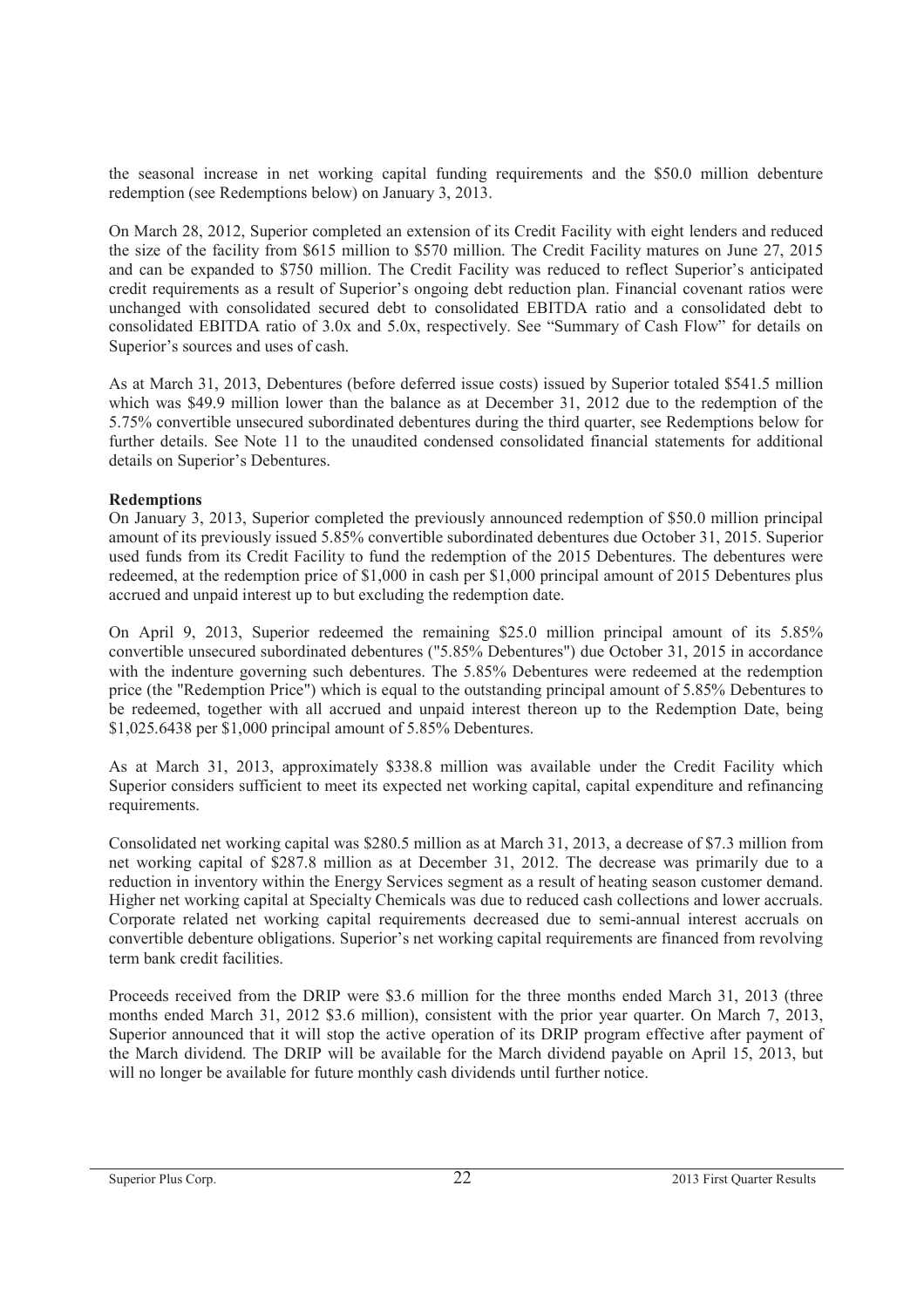As at March 31, 2013, when calculated in accordance with the Credit Facility, the consolidated secured debt to compliance EBITDA ratio was 1.3 to 1.0 (December 31, 2012 – 1.9 to 1.0) and the consolidated debt to compliance EBITDA ratio was 1.9 to 1.0 (December 31,  $2012 - 2.4$  to 1.0). For both of these covenants all outstanding Debentures are not included. These ratios are within the requirements contained in Superior's debt covenants. In accordance with the Credit Facility, Superior must maintain a consolidated secured debt to compliance EBITDA ratio of not more than 3.0 to 1.0 and not more than 3.5 to 1.0 as a result of acquisitions. In addition, Superior must maintain a consolidated debt to compliance EBITDA ratio of not more than 5.0 to 1.0, excluding Debentures. Also, Superior is subject to several distribution tests and the most restrictive stipulates that Distributions (including Debenture holders and related payments) cannot exceed compliance EBITDA less cash income taxes, plus \$35.0 million on a trailing 12-month rolling basis. On a 12-month rolling basis as at March 31, 2013, Superior's available distribution amount was \$80.0 million under the above noted distribution test.

On March 28, 2013, Standard and Poor's confirmed both Superior and Superior LP's long-term corporate credit rating as BB- and the secured debt rating as BB+. The outlook rating for Superior remains stable. On August 17, 2012, DBRS confirmed Superior LP's senior secured rating of BB (high) and Superior LP's senior unsecured rating of BB (low). The trend for both ratings is stable.

As at March 31, 2013, Superior had an estimated defined benefit pension solvency deficiency of approximately \$31.6 million (December 31, 2012 - \$36.7 million) and a going concern solvency deficiency of approximately \$0.1 million (December 31, 2012 - \$6.5 million). Funding requirements required by applicable pension legislation are based upon going concern and solvency actuarial assumptions. These assumptions differ from the going concern actuarial assumptions used in Superior's financial statements. Superior has sufficient liquidity through existing revolving term bank credits and anticipated future operating cash flow to fund this deficiency over the prescribed funding period.

In the normal course of business, Superior is subject to lawsuits and claims. Superior believes the resolution of these matters will not have a material adverse effect, individually or in the aggregate, on Superior's liquidity, consolidated financial position or results of operations. Superior records costs as they are incurred or when they become determinable.

### **Shareholders' Capital**

The weighted average number of common shares issued and outstanding during the first quarter was 113.7 million shares, an increase of 2.6 million common shares from the prior year quarter due to the issuance of 14,690,244 common shares over the year and the resulting impact on weighted average number of common shares outstanding. The following table provides details:

|                                                 |                |              | Issued        |
|-------------------------------------------------|----------------|--------------|---------------|
|                                                 |                | Average      | Number of     |
|                                                 |                | Issuance     | Common        |
|                                                 | Closing        | Price per    | <b>Shares</b> |
|                                                 | Date           | <b>Share</b> | (Millions)    |
| As at March 31, 2012                            |                |              | 111.4         |
| Issuance of common shares under Superior's DRIP | April 13, 2012 |              |               |
|                                                 | through        |              |               |
|                                                 | March 15, 2013 | \$7.48       | 1.7           |
| Issuance of common shares                       | March 27, 2013 | \$11.10      | 13.0          |
| As at March 31, 2013                            |                |              | 126.1         |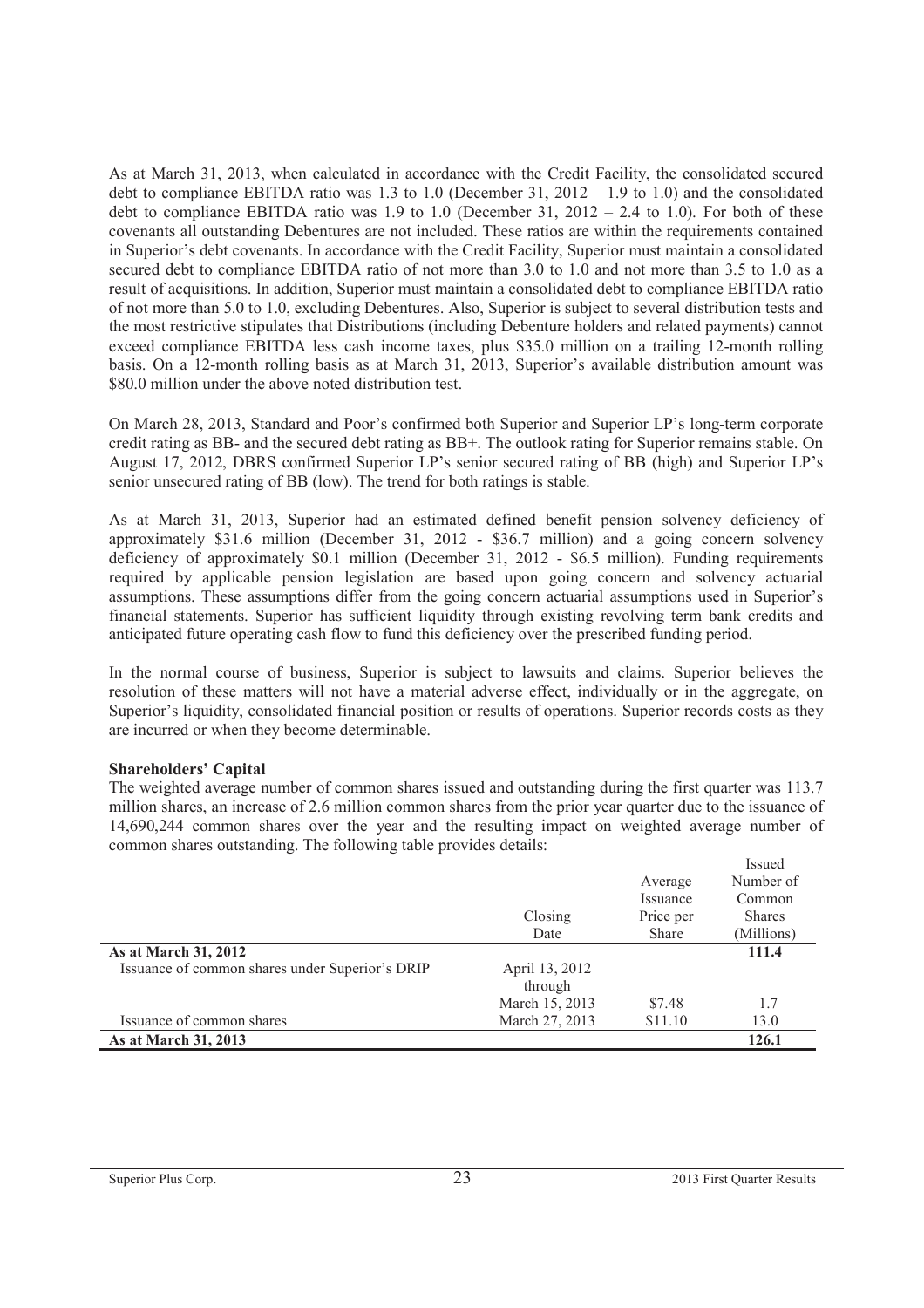As at May 1, 2013, March 31, 2013 and December 31, 2012, the following common shares and securities convertible into common shares were issued and outstanding:

|                                          | May 1, 2013       |               | <b>March 31, 2013</b> |               | December 31, 2012 |       |
|------------------------------------------|-------------------|---------------|-----------------------|---------------|-------------------|-------|
|                                          | Convertible       |               | Convertible           |               | Convertible       |       |
| (millions)                               | <b>Securities</b> | <b>Shares</b> | <b>Securities</b>     | <b>Shares</b> | Securities Shares |       |
| Common shares outstanding <sup>(1)</sup> |                   | 126.2         |                       | 126.1         |                   | 112.8 |
| 5.85% Debentures $(2)$                   |                   |               | \$25.0                | 0.8           | \$75.0            | 2.4   |
| $7.50\%$ Debentures <sup>(3)</sup>       | <b>\$69.0</b>     | 5.3           | <b>S69.0</b>          | 5.3           | \$69.0\$          | 5.3   |
| 5.75% Debentures $(4)$                   | \$172.5           | 9.1           | \$172.5               | 9.1           | \$172.5           | 9.1   |
| $6.00\%$ Debentures <sup>(5)</sup>       | \$150.0           | 9.9           | \$150.0               | 9.9           | \$150.0           | 9.9   |
| 7.50% Debentures $^{(6)}$                | \$75.0            | 6.6           | \$75.0                | 6.6           | \$75.0            | 6.6   |
| Shares outstanding and issuable          |                   |               |                       |               |                   |       |
| upon conversion of Debentures            |                   | 157.1         |                       | 157.8         |                   | 146.1 |

(1) Common shares outstanding as at May 1, 2013, includes 109,040 common shares issued under Superior's DRIP program in April.

 $(2)$  Convertible at \$31.25 per share.

(3) Convertible at \$13.10 per share.

 $<sup>(4)</sup>$  Convertible at \$19.00 per share.</sup>

 $<sup>(5)</sup>$  Convertible at \$15.10 per share.</sup>

 $^{(6)}$  Convertible at \$11.35 per share.

### **Dividends Paid to Shareholders**

Dividends paid to Superior's shareholders depend on its cash flow from operating activities with consideration for Superior's changes in working capital requirements, investing activities and financing activities. See "Summary of Adjusted Operating Cash Flow" and "Summary of Cash Flow" for additional details.

Dividends paid to shareholders in the first quarter were \$16.9 million (before DRIP proceeds of \$3.6 million) or \$0.15 per share, an increase of \$0.2 million due to the issuance of shares under Superior DRIP during the past 12 months. Superior's monthly dividend is \$0.05 per share or \$0.60 per share on an annualized basis. See "Debt Management Update" for further details. Dividends to shareholders are declared at the discretion of Superior's Board of Directors.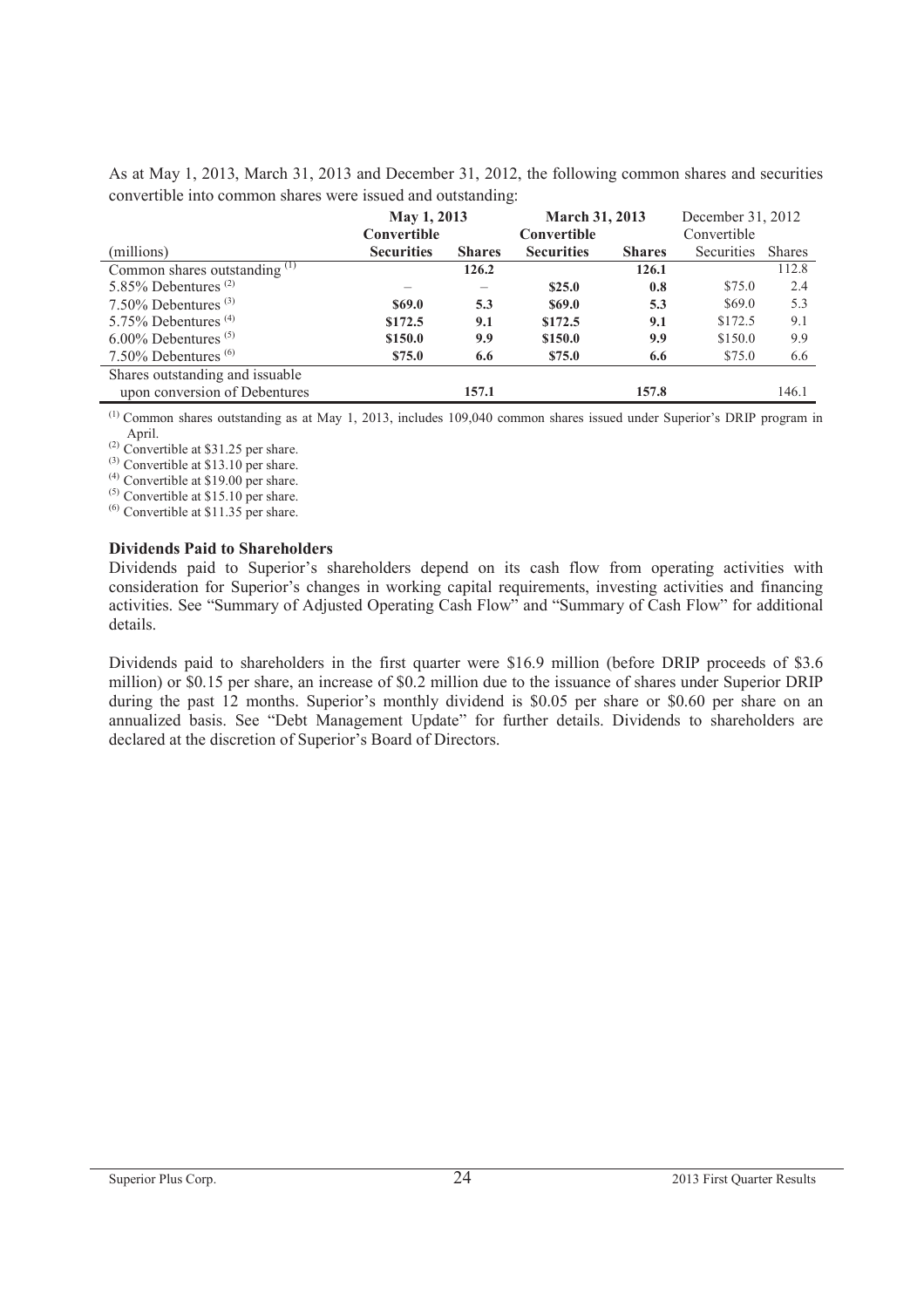| ∍ишшагу от Самп гтом                                       | Three months ended |                          |
|------------------------------------------------------------|--------------------|--------------------------|
|                                                            |                    | March 31,                |
| (millions of dollars)                                      | 2013               | 2012                     |
| Cash flow from operating activities                        | 90.6               | 116.4                    |
| Investing activities <sup>(2)</sup> :                      |                    |                          |
| Purchase of property, plant and equipment                  | (11.7)             | (6.0)                    |
| Proceeds on disposal of property, plant and equipment      | 0.5                | 0.9                      |
| Cash flow used in investing activities                     | (11.2)             | (5.1)                    |
| Financing activities:                                      |                    |                          |
| Net proceeds (repayment) of of revolving term bank         |                    |                          |
| credits and other debt                                     | (123.6)            | (92.2)                   |
| Repayment of finance lease obligation                      | (3.9)              | (3.6)                    |
| Redemption of 5.75% convertible debentures                 | (50.0)             |                          |
| Issuance of common shares                                  | 143.9              |                          |
| Issue costs on issuance of common shares                   | (6.1)              | $\overline{\phantom{0}}$ |
| Proceeds from the dividend reinvestment plan               | 3.6                | 3.6                      |
| Dividends paid to shareholders                             | (16.9)             | (16.7)                   |
| Cash flow used in financing activities                     | (53.0)             | (108.9)                  |
| Net (decrease) increase in cash and cash equivalents       | 26.4               | 2.4                      |
| Cash and cash equivalents, beginning of period             | 7.6                | 5.2                      |
| Effect of translation of foreign denominated cash and cash |                    |                          |
| Equivalents                                                | (0.1)              | (0.3)                    |
| Cash and cash equivalents, end of period                   | 33.9               | 7.3                      |

Superior's primary sources and uses of cash are detailed below: **Summary of Cash Flow** (1)

(1) See the consolidated statement of cash flow for additional details.

See "Consolidated Capital Expenditure Summary" for additional details.

### **Financial Instruments – Risk Management**

Derivative and non-financial derivatives are used by Superior to manage its exposure to fluctuations in foreign currency exchange rates, interest rates, share-based compensation and commodity prices. Superior assesses the inherent risks of these instruments by grouping derivative and non-financial derivatives related to the exposures these instruments mitigate. Superior's policy is not to use derivative or nonfinancial derivative instruments for speculative purposes. Superior does not formally designate its derivatives as hedges and, as a result, Superior does not apply hedge accounting and is required to designate its derivatives and non-financial derivatives as held for trading. Refer to Superior's 2012 Annual MD&A for further details on financial instrument risk management.

As at March 31, 2013, Superior has hedged approximately 84% of its estimated US dollar exposure for 2013. The estimated sensitivity of adjusted operating cash flow for Superior, including divisional US exposures and the impact on US-denominated debt with respect to a \$0.01 change in the Canadian to United States exchange rate for 2013 is \$0.3 million after giving effect to United States forward contracts for 2013, as shown in the table below. Superior's sensitivities and guidance are based on an anticipated average Canadian to US dollar foreign currency exchange rate for 2013 of par.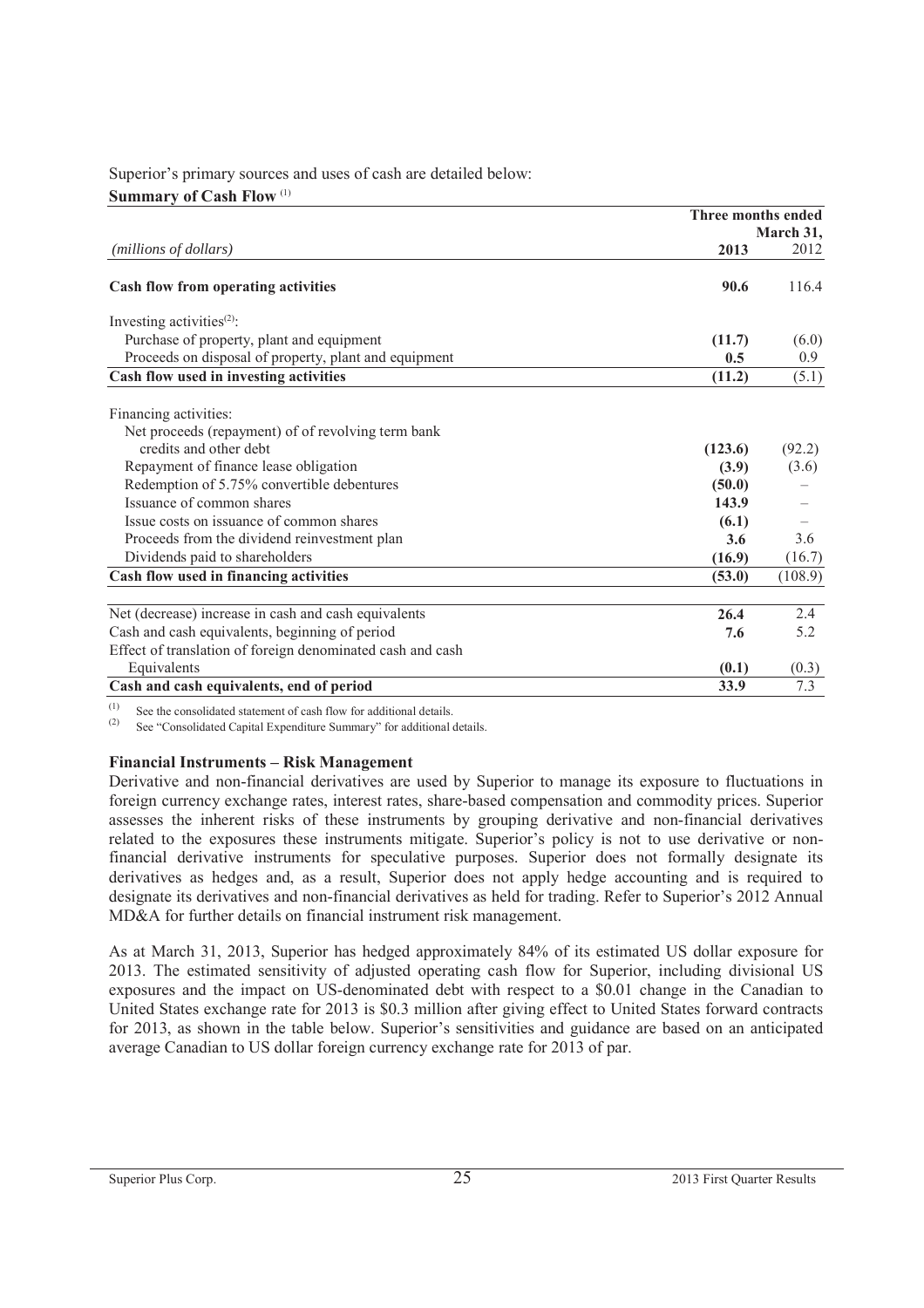|                                                         |        |        |          |       |      | 2018 and                 |        |
|---------------------------------------------------------|--------|--------|----------|-------|------|--------------------------|--------|
| (US\$ millions except exchange rates)                   | 2013   | 2014   | 2015     | 2016  | 2017 | <b>Thereafter</b>        | Total  |
| Energy Services – US\$ forward sales                    | 14.0   | 26.0   | 26.0     |       |      |                          | 66.0   |
| Construction Products Distribution – US\$ forward sales | 18.0   | 12.0   | 12.0     | 12.0  |      |                          | 54.0   |
| Specialty Chemicals – US\$ forward sales                | 112.5  | 175.0  | 130.0    | 101.4 | 51.0 | $\overline{\phantom{0}}$ | 569.9  |
| Corporate – US\$ forward purchases                      | (39.0) | (27.0) | $\equiv$ |       |      |                          | (66.0) |
| Net US \$ forward sales                                 | 105.5  | 186.0  | 168.0    | 113.4 | 51.0 |                          | 623.9  |
|                                                         |        |        |          |       |      |                          |        |
| Energy Services - Average US\$ forward sales rate       | 1.05   | 1.01   | 1.01     |       |      |                          | 1.02   |
| Construction Products Distribution – Average US\$       |        |        |          |       |      |                          |        |
| forward sales rate                                      | 1.07   | 1.00   | 1.00     | 1.03  |      |                          | 1.03   |
| Specialty Chemicals – Average US\$ forward sales rate   | 1.04   | 1.03   | 1.00     | 1.04  | 1.04 |                          | 1.03   |
| Corporate – US\$ forward purchases rate                 | 1.01   | 1.01   | —        |       |      |                          | 1.01   |
| Net average external US\$/CDN\$ exchange rate           | 1.05   | 1.02   | 1.00     | 1.04  | 1.04 |                          | 1.03   |

For additional details on Superior's financial instruments, including the amount and classification of gains and losses recorded in Superior's third quarter condensed consolidated financial statements, summary of fair values, notional balances, effective rates and terms, and significant assumptions used in the calculation of the fair value of Superior's financial instruments, see Note 12 to the unaudited condensed consolidated financial statements.

## **Disclosure Controls and Procedures and Internal Controls Over Financial Reporting**

No changes have been made in Superior's internal control over financial reporting that have materially affected, or are reasonably likely to materially affect, Superior's internal control over financial reporting in the quarter ended March 31, 2013.

## **Critical Accounting Policies and Estimates**

Superior's unaudited condensed consolidated financial statements have been prepared in accordance with IFRS. The significant accounting policies are described in the unaudited condensed consolidated financial statements for the period ended March 31, 2013. Certain of these accounting policies, as well as estimates made by management in applying such policies, are recognized as critical because they require management to make subjective or complex judgments about matters that are inherently uncertain. Our critical accounting estimates relate to the allowance for doubtful accounts, employee future benefits, future income tax assets and liabilities, the valuation of derivatives and non-financial derivatives and asset impairments and the assessment of potential asset retirement obligations.

### **Recent Accounting Pronouncements**

Certain new standards, interpretations, amendments or improvements to existing standards were issued by the IASB or the International Financial Reporting Interpretations Committee (IFRIC) that are mandatory for accounting periods beginning on January 1, 2013 or later. The affected standards that apply to Superior are as follows:

### IFRS 9 – *Financial Instruments: Classification and Measurement*

IFRS 9, Financial Instruments, was issued in November 2009 and is intended to replace International Accounting Standard (IAS) 39*, Financial Instruments: Recognition and Measurement*. IFRS 9 uses a single approach to determine whether a financial asset is measured at amortized cost or fair value, replacing the multiple rules in IAS 39. The approach in IFRS 9 is based on how an entity manages its financial instruments in the context of its business model and the contractual cash flow characteristics of the financial assets. The new standard also requires a single impairment method to be used, replacing the multiple impairment methods in IAS 39. Requirements for financial liabilities were added in October 2010 and they largely carried forward existing requirements in IAS 39, except that fair value changes due to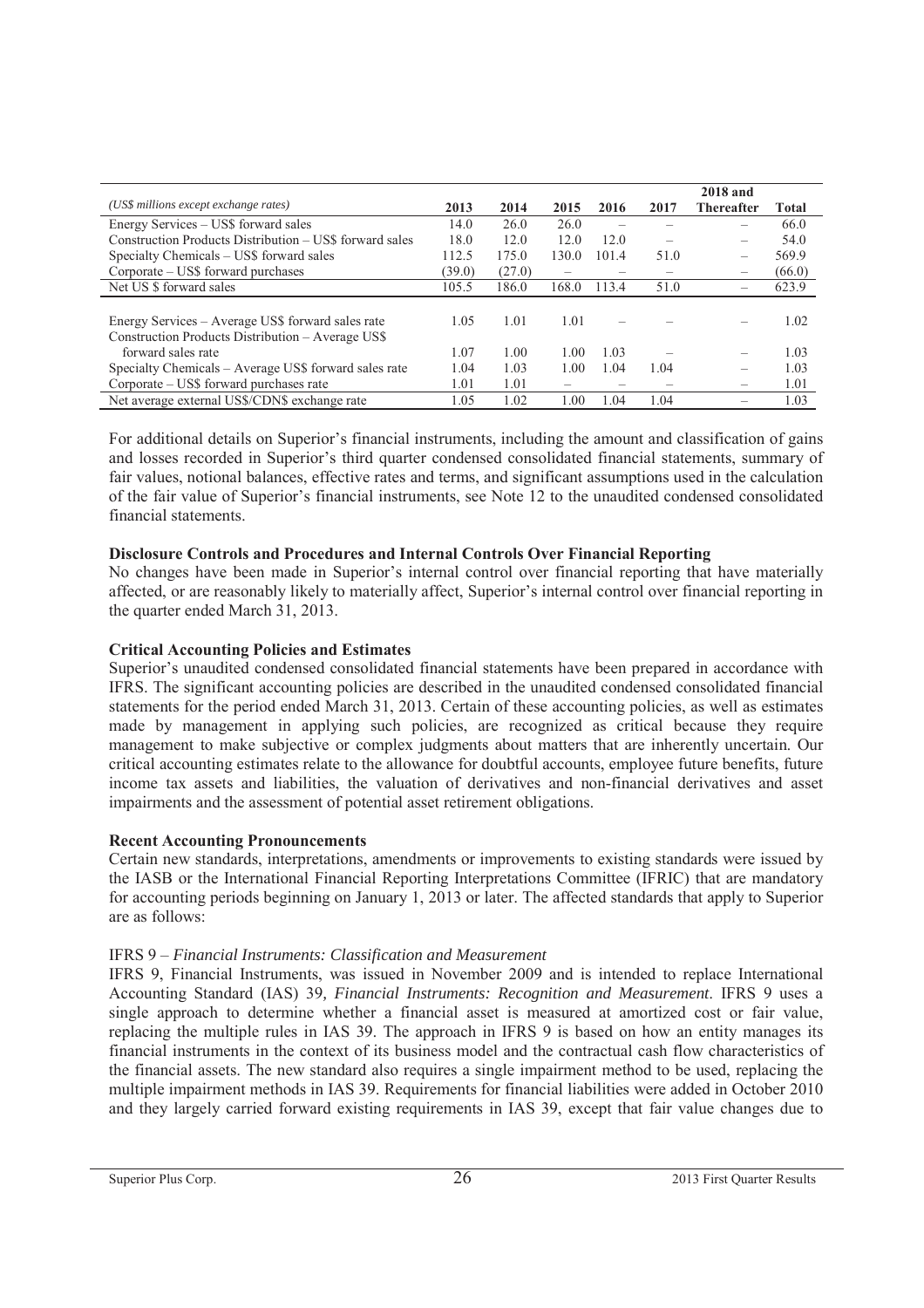credit risk for liabilities designated at fair value through profit and loss would generally be recorded in other comprehensive income. This standard is required to be applied for accounting periods beginning on or after January 1, 2015, with earlier adoption permitted. Superior is assessing the effect of IFRS 9 on its financial results and financial position; changes, if any, are not expected to be material.

## **Superior adopted the following on January 1, 2013**:

### IFRS 10 – *Consolidated Financial Statements*

IFRS 10 establishes principles for the presentation and preparation of consolidated financial statements when an entity controls one or more other entities. IFRS 10 requires an entity to consolidate an investee when it is exposed, or has rights, to variable returns from its involvement with the investee and has the ability to affect those returns through its power over the investee. Under existing IFRS, consolidation is required when an entity has the power to govern the financial and operating policies of an entity so as to obtain benefits from its activities. The revised standard was effective for Superior on January 1, 2013. Superior adopted the amendments on January 1, 2013, with no impact to Superior.

### IFRS 11 – *Joint Arrangements*

IFRS 11 requires a venture to classify its interest in a joint arrangement as a joint venture or joint operation. Joint ventures will be accounted for using the equity method of accounting, whereas joint operations will require the venture to recognize its share of the assets, liabilities, revenue and expenses. This standard became applicable on January 1, 2013. Superior adopted the amendments on January 1, 2013, with no impact to Superior.

## IFRS 12 – *Disclosure of Interests in Other Entities*

IFRS 12 establishes disclosure requirements for interests in other entities, such as joint arrangements, associates, special purpose vehicles and off-balance-sheet vehicles. The standard carries forward existing disclosure and also introduces significant additional disclosure requirements that address the nature of, and risks associated with, an entity's interests in other entities. This standard became effective for Superior on January 1, 2013. Superior adopted the amendments on January 1, 2013, with no impact to Superior.

### IFRS 13 *– Fair Value Measurement*

IFRS 13 defines fair value, sets out a single IFRS framework for measuring fair value and requires disclosure about fair value measurements. IFRS 13 applies to accounting standards that require or permit fair value measurements or disclosure about fair value measurements (and measurements, such as fair value less costs to sell, based on fair value or disclosure about those measurements), except in specified circumstances. IFRS 13 became applicable on January 1, 2013. Superior adopted the amendments on January 1, 2013, with no impact to Superior.

## IAS 1 – *Presentation of Other Comprehensive Income*

The amendments to IAS 1, *Presentation of Financial Statements*, issued in June 2011, require entities to group items presented in other comprehensive income on the basis of whether they might be reclassified to the consolidated statement of income in subsequent periods and items that will not be reclassified to the consolidated statement of income. The amendments did not address which items are presented in other comprehensive income and did not change the option to present items net of tax. The amendments to IAS 1 became effective for annual periods beginning on or after July 1, 2012, which was January 1, 2013 for Superior, and are to be applied retrospectively. Superior adopted the amendments on January 1, 2013, with no financial impact to Superior.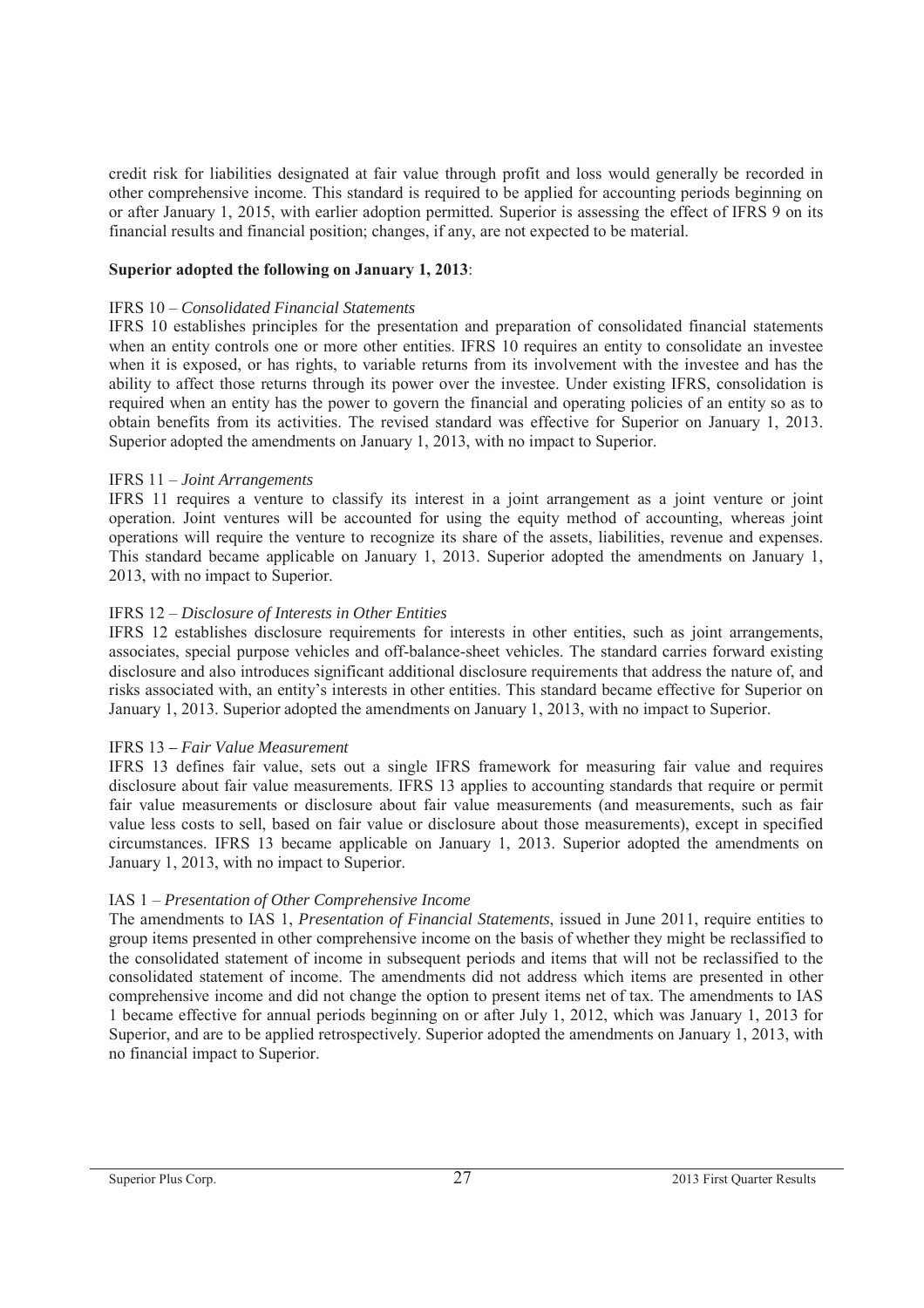### IAS 19 – *Employee Benefits, amendments*

IAS 19 amendments were issued in June 2011, and changed the accounting and disclosure for defined benefit plans and termination benefits. The standard requires that the changes in defined benefit obligations are recognized as they occur, eliminating the corridor approach and accelerating the recognition of past service costs. The changes in defined benefit obligations and plan assets are to be disaggregated into three components: service costs, net interest on the net defined benefit liabilities (assets) and re-measurements of the net defined benefit liabilities (assets). This standard applies for accounting periods beginning on or after January 1, 2013. Superior adopted IAS 19 on January 1, 2013 and the financial impact is an increase of \$3.1 million to pension expenses and a corresponding decrease to accumulated other comprehensive loss for the year ended December 31, 2012. The impact on Superior's balance sheet as at January 1, 2012 is a \$4.0 million increase to retained deficit, a \$0.1 million decrease in employee benefit obligations and a corresponding decrease to accumulated other comprehensive loss of \$4.1 million. See below for the quarterly impact to AOCF in 2012.

### **Reconciliation of the retrospective impact of IAS 19**

|                                     | (millions)  |             |
|-------------------------------------|-------------|-------------|
|                                     | of dollars) | (per share) |
| AOCF as reported under IFRS in 2012 | 193.5       | \$1.73      |
| IAS 19 Quarterly impact:            |             |             |
| Q1 decrease in AOCF                 | (0.8)       | \$(0.1)     |
| Q2 decrease in AOCF                 | (0.8)       | \$(0.1)     |
| Q3 decrease in AOCF                 | (0.8)       | \$(0.1)     |
| Q4 decrease in AOCF                 | (0.7)       |             |
| <b>AOCF</b> as revised for 2012     | 190.4       | \$1.70      |

#### **Quarterly Financial and Operating Information**

|                                       | 2013           | 2012 Quarters $(2)$ |        |        |         | 2011 Quarters |          |        |
|---------------------------------------|----------------|---------------------|--------|--------|---------|---------------|----------|--------|
| (millions of dollars except per share | <b>Ouarter</b> |                     |        |        |         |               |          |        |
| amounts)                              | First          | Fourth              | Third  | Second | First   | Fourth        | Third    | Second |
| Canadian propane sales volumes        |                |                     |        |        |         |               |          |        |
| (millions of litres)                  | 429            | 383                 | 240    | 255    | 413     | 368           | 239      | 260    |
| U.S. refined fuels sales volumes      |                |                     |        |        |         |               |          |        |
| (millions of litres)                  | 512            | 428                 | 335    | 363    | 473     | 440           | 344      | 405    |
| Natural gas sales volumes             |                |                     |        |        |         |               |          |        |
| (millions of GJs)                     | 5              | 5                   | 5      | 5      | 5       | 5             | 5        | 6      |
| Electricity sales volumes             |                |                     |        |        |         |               |          |        |
| (millions of KwH)                     | 205            | 200                 | 245    | 187    | 185     | 167           | 176      | 146    |
| Chemical sales volumes                |                |                     |        |        |         |               |          |        |
| (thousands of metric tonnes)          | 203            | 200                 | 193    | 190    | 188     | 187           | 197      | 192    |
| Revenues                              | 1,049.9        | 934.0               | 790.1  | 834.3  | 1,065.9 | 1,043.4       | 845.0    | 898.4  |
| Gross profit                          | 253.1          | 228.2               | 195.9  | 184.8  | 238.1   | 234.6         | 178.5    | 176.0  |
| Net earnings (loss)                   | 31.4           | 13.5                | 35.9   | 12.7   | 27.9    | (231.4)       | (113.4)  | 1.1    |
| Per share, basic                      | \$0.28         | \$0.12              | \$0.32 | \$0.11 | \$0.25  | $(\$2.10)$    | (\$1.04) | \$0.01 |
| Per share, diluted                    | \$0.27         | \$0.12              | \$0.29 | \$0.11 | \$0.24  | (\$2.10)      | (\$1.04) | \$0.01 |
| Adjusted operating cash flow          | 82.0           | 61.9                | 33.7   | 28.2   | 66.6    | 63.8          | 23.5     | 19.8   |
| Per share, basic                      | \$0.72         | \$0.55              | \$0.30 | \$0.25 | \$0.60  | \$0.58        | \$0.21   | \$0.18 |
| Per share, diluted                    | \$0.69         | \$0.55              | \$0.30 | \$0.25 | \$0.60  | \$0.58        | \$0.21   | \$0.18 |
| Net working capital <sup>(1)</sup>    | 280.5          | 287.8               | 218.3  | 234.4  | 325.3   | 377.3         | 295.0    | 365.3  |

(1) Net working capital reflects amounts as at the quarter-end and is comprised of accounts receivable and inventories, less trade and other payables and deferred revenue.

(2) Superior's 2012 quarterly results have been restated for the adoption of IAS 19 *Employee Benefits*.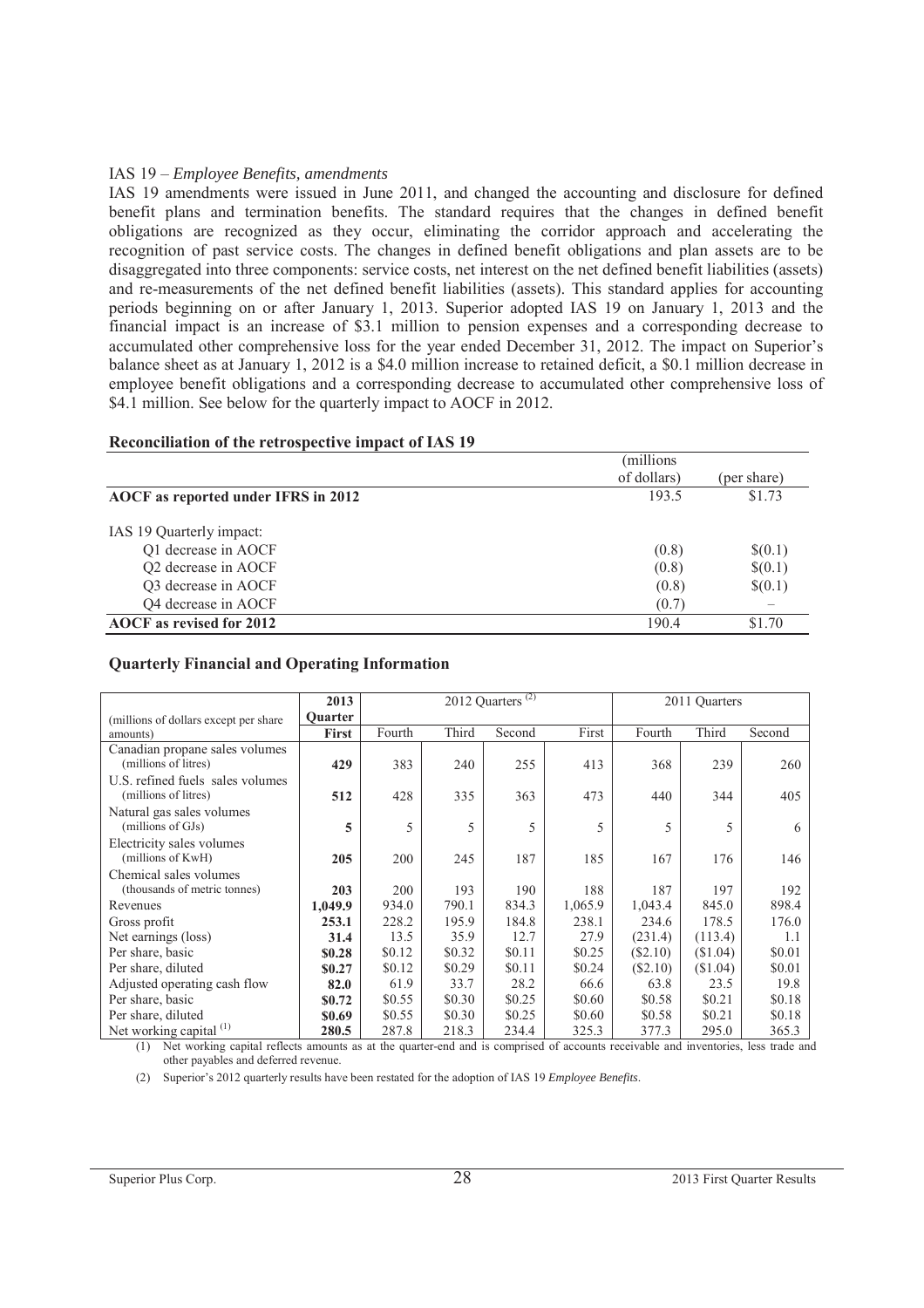### **Non-IFRS Financial Measures**  *Adjusted Operating Cash Flow*

Adjusted operating cash flow is equal to cash flow from operating activities as defined by IFRS, adjusted for changes in non-cash working capital, other expenses, non-cash interest expense, current income taxes and finance costs. Superior may deduct or include additional items in its calculation of adjusted operating cash flow; these items would generally, but not necessarily, be items of a non-recurring nature. Adjusted operating cash flow is the main performance measure used by management and investors to evaluate Superior's performance. Readers are cautioned that adjusted operating cash flow is not a defined performance measure under IFRS and that adjusted operating cash flow cannot be assured. Superior's calculation of adjusted operating cash flow may differ from similar calculations used by comparable entities. Adjusted operating cash flow represents cash flow generated by Superior that is available for, but not necessarily limited to, changes in working capital requirements, investing activities and financing activities of Superior.

The seasonality of Superior's individual quarterly results must be assessed in the context of annualized adjusted operating cash flow. Adjustments recorded by Superior as part of its calculation of adjusted operating cash flow include, but are not limited to, the impact of the seasonality of Superior's businesses, principally the Energy Services segment, by adjusting for non-cash working capital items, thereby eliminating the impact of the timing between the recognition and collection/payment of Superior's revenues and expenses, which can differ significantly from quarter to quarter. Adjustments are also made to reclassify the cash flow related to natural gas and electricity customer contract-related costs in a manner consistent with the income statement's recognition of these costs. Adjusted operating cash flow is reconciled to net cash flow from operating activities on page 11.

## *EBITDA*

EBITDA represents earnings before taxes, depreciation, amortization, finance expense and certain other non-cash expenses, and is used by Superior to assess its consolidated results and the results of its operating segments. EBITDA is not a defined performance measure under IFRS. Superior's calculation of EBITDA may differ from similar calculations used by comparable entities. The EBITDA of Superior's operating segments may be referred to as EBITDA from operations. Net earnings before income taxes are reconciled to EBITDA from operations on page 30.

### *Compliance EBITDA*

Compliance EBITDA represents earnings before interest, taxes, depreciation, amortization and certain other non-cash expenses calculated on a 12 month trailing basis, giving pro forma effect to acquisitions and divestitures, and is used by Superior to calculate its debt covenants and other credit information. Compliance EBITDA is not a defined performance measure under IFRS. Superior's calculation of compliance EBITDA may differ from similar calculations used by comparable entities. See Note 15 to the unaudited condensed consolidated financial statements for a reconciliation of net earnings (loss) to compliance EBITDA.

## *Payout Ratio*

Payout ratio represents dividends as a percentage of adjusted operating cash flow less other capital expenditures, and is used by Superior to assess its financial results and leverage. Payout ratio is not a defined performance measure under IFRS. Superior's calculation of payout ratio may differ from similar calculations used by comparable entities.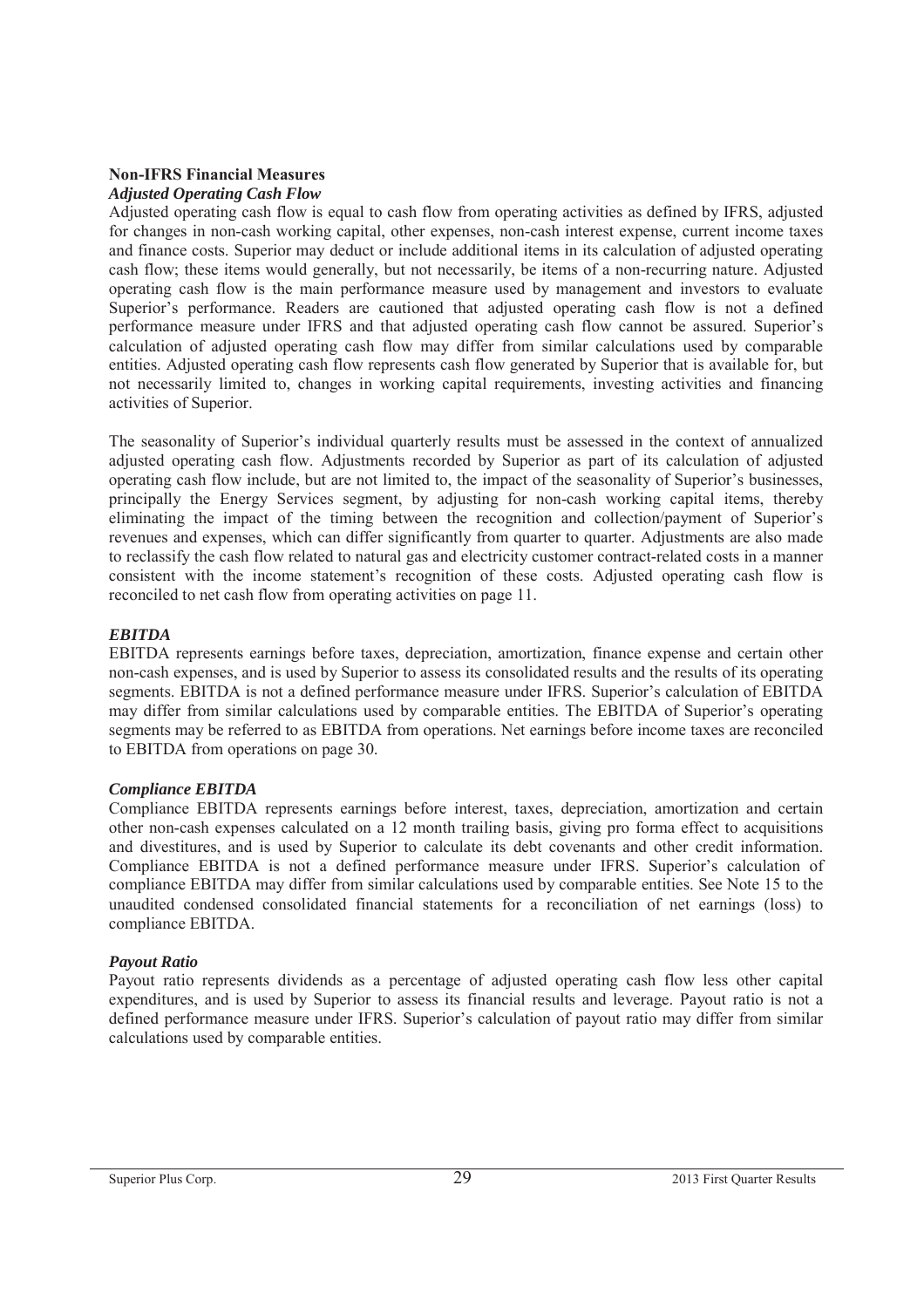|                                                                          | Energy          |                          | <b>Specialty Construction</b> |
|--------------------------------------------------------------------------|-----------------|--------------------------|-------------------------------|
|                                                                          | <b>Services</b> | <b>Chemicals</b>         | <b>Products</b>               |
| For the three months ended March 31, 2013                                |                 |                          | <b>Distribution</b>           |
| Net Earnings before income taxes                                         | 71.3            | 22.6                     | 3.3                           |
| Add: Amortization of property, plant and equipment and intangible assets | 12.6            |                          | 1.5                           |
| Amortization included in cost of sales                                   |                 | 10.3                     |                               |
| Losses on disposal of assets                                             | 0.3             |                          | 0.1                           |
| Amortization of customer contract related costs                          | 0.7             |                          |                               |
| Customer contract related costs                                          | (0.2)           |                          |                               |
| Finance costs                                                            | 0.8             | 0.1                      | 0.1                           |
| Unrealized gains on derivative financial instruments                     | (17.9)          | (0.1)                    |                               |
| <b>EBITDA</b> from operations                                            | 67.6            | 32.9                     | 5.0                           |
|                                                                          |                 |                          |                               |
|                                                                          | Energy          |                          | <b>Specialty Construction</b> |
|                                                                          | <b>Services</b> | <b>Chemicals</b>         | <b>Products</b>               |
| For the three months ended March 31, 2012                                |                 |                          | <b>Distribution</b>           |
| Net Earnings before income taxes                                         | 34.8            | 16.5                     | 1.5                           |
| Add: Amortization of property, plant and equipment and intangible assets | 13.8            | 1.6                      | 1.5                           |
| Amortization included in cost of sales                                   |                 | 10.9                     |                               |
| Losses on disposal of assets                                             | 0.4             |                          |                               |
| Amortization of customer contract-related costs                          | 0.9             |                          |                               |
| Customer contract-related costs                                          | (0.4)           |                          |                               |
| Finance costs                                                            | 1.0             | 0.1                      | 0.3                           |
| Unrealized losses on derivative financial instruments                    | 7.6             | $\overline{\phantom{0}}$ |                               |

## **Reconciliation of Net Earnings before income taxes to EBITDA from Operations** (1) (2)

(1)See the unaudited condensed consolidated financial statements for net earnings (loss) before income taxes, amortization of property, plant and equipment, intangible assets and accretion of convertible debenture issue costs, amortization included in cost of sales, amortization of customer contract costs, customer contract related costs and unrealized (gains) losses on derivative financial instruments.

(2)See "Non-IFRS Financial Measures" for additional details.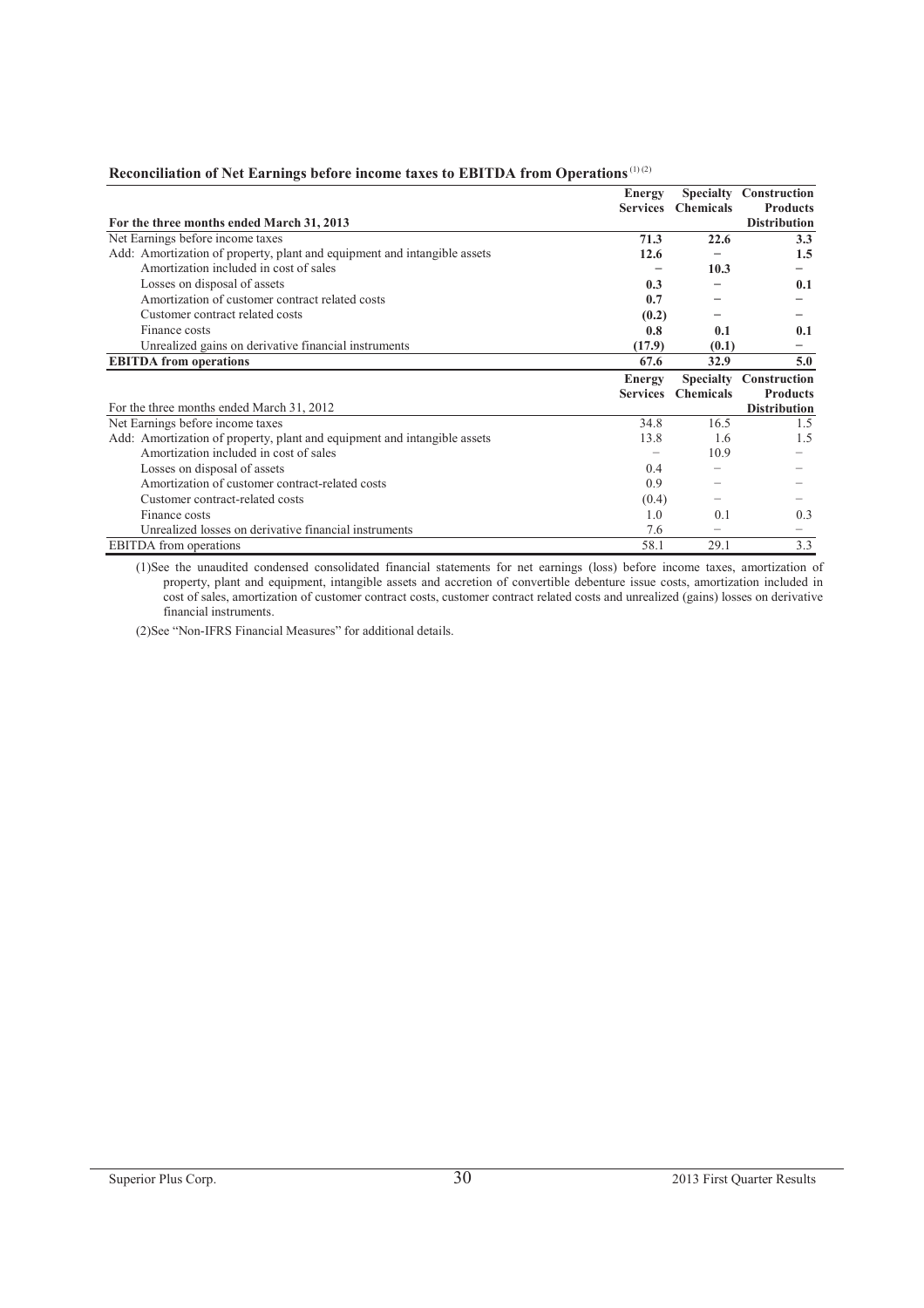|                                   |                 |                  | For the three months ended<br>March 31, 2013 |          | For the three months ended | March 31, 2012 |
|-----------------------------------|-----------------|------------------|----------------------------------------------|----------|----------------------------|----------------|
|                                   |                 |                  | <b>Construction</b>                          |          |                            | Construction   |
|                                   | <b>Energy</b>   | <b>Specialty</b> | <b>Products</b>                              | Energy   | Specialty                  | Products       |
|                                   | <b>Services</b> | <b>Chemicals</b> | <b>Distribution</b>                          | Services | Chemicals                  | Distribution   |
| Revenue per financial statements  | 719.7           | 143.7            | 186.5                                        | 747.6    | 134.1                      | 184.2          |
| Foreign currency gains (losses)   |                 |                  |                                              |          |                            |                |
| related to working capital        |                 | 0.9              |                                              |          | (1.2)                      |                |
| Revenue per the MD&A              | 719.7           | 144.6            | 186.5                                        | 747.6    | 132.9                      | 184.2          |
|                                   |                 |                  |                                              |          |                            |                |
| Cost of products sold per         |                 |                  |                                              |          |                            |                |
| financial statements              | (566.2)         | (89.2)           | (141.4)                                      | (604.9)  | (82.7)                     | (140.2)        |
| Non-cash amortization             |                 | 10.3             |                                              |          | 10.9                       |                |
| Cost of products sold per the     |                 |                  |                                              |          |                            |                |
| MD&A                              | (566.2)         | (78.9)           | (141.4)                                      | (604.9)  | (71.8)                     | (140.2)        |
| Gross profit                      | 153.5           | 65.7             | 45.1                                         | 142.7    | 61.1                       | 44.0           |
|                                   |                 |                  |                                              |          |                            |                |
| Cash operating and administrative |                 |                  |                                              |          |                            |                |
| costs per financial statements    | (99.3)          | (31.9)           | (41.7)                                       | (99.3)   | (34.8)                     | (42.2)         |
| Amortization and depreciation     |                 |                  |                                              |          |                            |                |
| expenses                          | 12.6            |                  | 1.5                                          | 13.8     | 1.6                        | 1.5            |
| Losses on disposal of assets      | 0.3             |                  | 0.1                                          | 0.4      |                            |                |
| Amortization of customer contract |                 |                  |                                              |          |                            |                |
| related costs                     | 0.7             |                  |                                              | 0.9      |                            |                |
| Customer contract related costs   | (0.2)           |                  |                                              | (0.4)    |                            |                |
| Reclassification of foreign       |                 |                  |                                              |          |                            |                |
| currency (gains) and losses       |                 |                  |                                              |          |                            |                |
| related to working capital        |                 | (0.9)            |                                              |          | 1.2                        |                |
| Cash operating and                |                 |                  |                                              |          |                            |                |
| administrative costs per the      |                 |                  |                                              |          |                            |                |
| MD&A                              | (85.9)          | (32.8)           | (40.1)                                       | (84.6)   | (32.0)                     | (40.7)         |

**Reconciliation of Segmented Revenue, Cost of Sales and Cash Operating and Administrative Costs included in this MD&A** 

## **Risk Factors to Superior**

The risks factors and uncertainties detailed below are a summary of Superior's assessment of its material risk factors as detailed in Superior's 2012 Annual Information Form under "Risk Factors" which is filed on the Canadian Securities Administrators' website, www.sedar.com, and on Superior's website, www.superiorplus.com.

### **Risks to Superior**

Superior depends entirely on the operations and assets of Superior LP. Superior's ability to make dividend payments to its shareholders depends on the ability of Superior LP to make distributions on its outstanding limited partnership units, as well as on the operations and business of Superior LP.

There is no assurance regarding the amount of cash to be distributed by Superior LP or generated by Superior LP and, therefore, there is no assurance regarding funds available for dividends to shareholders. The amount distributed in respect of the limited partnership units will depend on a variety of factors including, without limitation, the performance of Superior LP's operating businesses, the effect of acquisitions or dispositions on Superior LP, and other factors that may be beyond the control of Superior LP or Superior. In the event significant sustaining capital expenditures are required by Superior LP or the profitability of Superior LP declines, there would be a decrease in the amount of cash available for dividends to shareholders and such decrease could be material.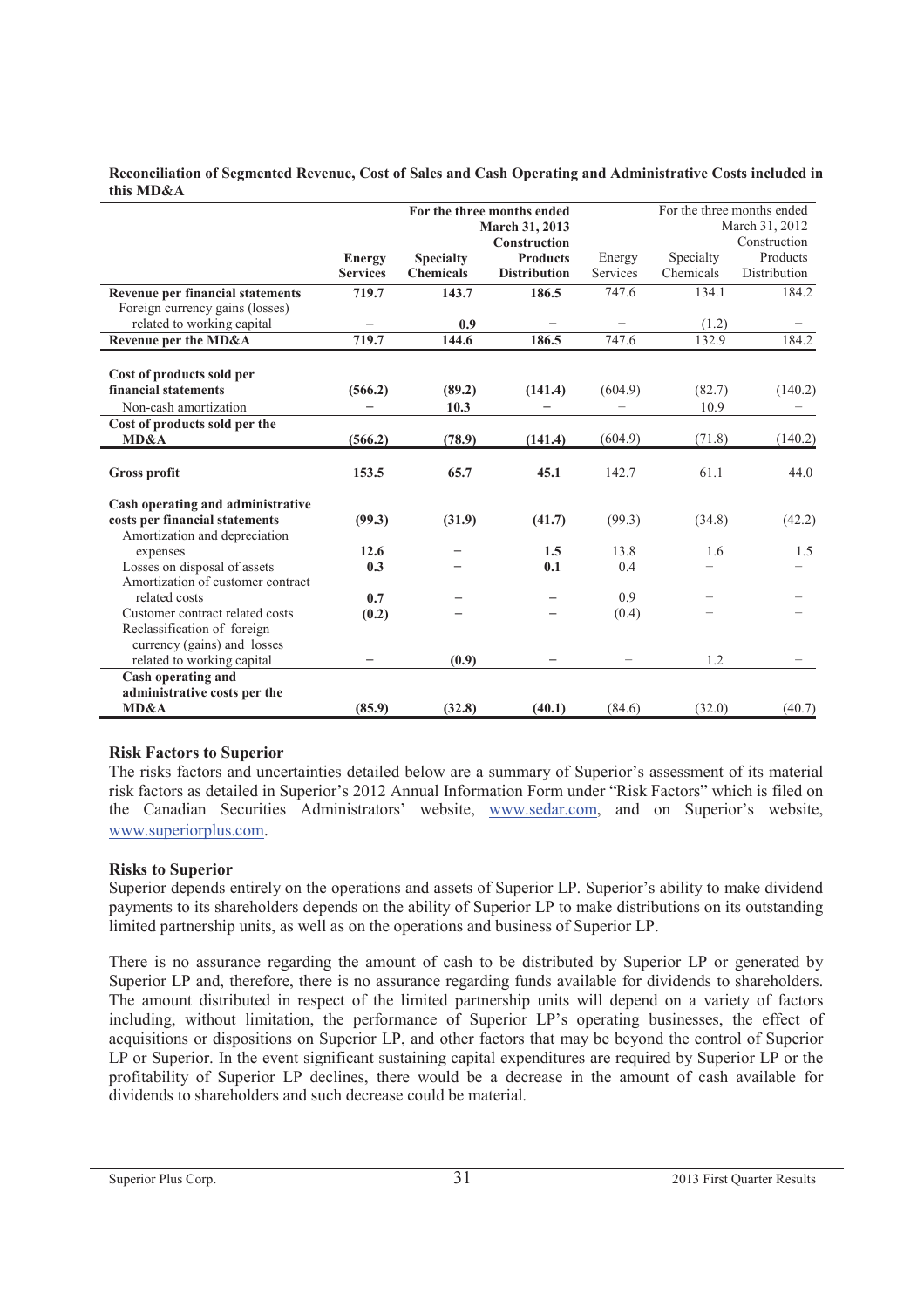Superior's dividend policy and the distribution policy of Superior LP are subject to change at the discretion of the Board of Directors of Superior or the Board of Directors of Superior General Partner Inc., the general partner of Superior LP, as applicable. Superior's dividend policy and the distribution policy of Superior LP are also limited by contractual agreements including agreements with lenders to Superior and its affiliates and by restrictions under corporate law.

Since the beginning of 2010, the CRA has requested and reviewed information from Superior relating to the plan of arrangement involving Superior Plus Income Fund and Ballard Power Systems Inc. and the Conversion. As disclosed by Superior on September 20, 2012, Superior anticipated receiving a proposal letter from the CRA in due course on this matter and on February 11, 2013, Superior received the proposal letter from the CRA. The proposal letter proposes to deny the availability of capital losses of approximately \$623 million and other tax basis of approximately \$1,000 million. Superior remains confident in the appropriateness of its tax filing position and the expected tax consequences of the Arrangement and the Conversion and intends to vigorously defend such position. Superior also strongly believes that the acquisition of control or the general anti-avoidance rule do not apply to the Arrangement and the Conversion and intends to file its future tax returns on a basis consistent with its view of the outcome of the Arrangement and the Conversion.

The credit facilities and U.S. Notes of Superior LP contain covenants that require Superior LP to meet certain financial tests and that restrict, among other things, the ability of Superior LP to incur additional debt, dispose of assets or pay dividends/distributions in certain circumstances. These restrictions may preclude Superior LP from returning capital or making distributions on the limited partnership units.

The payout by Superior LP of substantially all of its available cash flow means that capital expenditures to fund growth opportunities can only be made in the event that other sources of financing are available. Lack of access to such additional financing could limit the future growth of the business of Superior LP and, over time, have a material adverse effect on the amount of cash available for dividends to shareholders.

To the extent that external sources of capital, including public and private markets, become limited or unavailable, Superior's and Superior LP's ability to make the necessary capital investments to maintain or expand the current business, and to make necessary principal payments and debenture redemptions under its term credit facilities may be impaired.

Superior maintains a substantial floating interest rate exposure through a combination of floating interest rate borrowing and the use of derivative instruments. Demand levels for approximately half of Energy Services' sales and substantially all of Specialty Chemicals' and Construction Products Distribution's sales are affected by general economic trends. Generally speaking, when the economy is strong, interest rates increase, as does demand from Superior's customers, thereby increasing Superior's sales and its ability to pay higher interest costs, and vice-versa. In this way, there is a common relationship between economic activity levels, interest rates and Superior's ability to pay higher or lower rates. Increased interest rates, however, will affect Superior's borrowing costs, which may have an adverse effect on Superior.

A portion of Superior's net cash flow is denominated in US dollars. Accordingly, fluctuations in the Canadian/US dollar exchange rate can affect profitability. Superior attempts to mitigate this risk by hedging.

The timing and amount of capital expenditures incurred by Superior LP or by its subsidiaries will directly affect the amount of cash available to Superior for dividends to shareholders. Dividends may be reduced, or even eliminated, at times when significant capital expenditures are incurred or other unusual expenditures are made.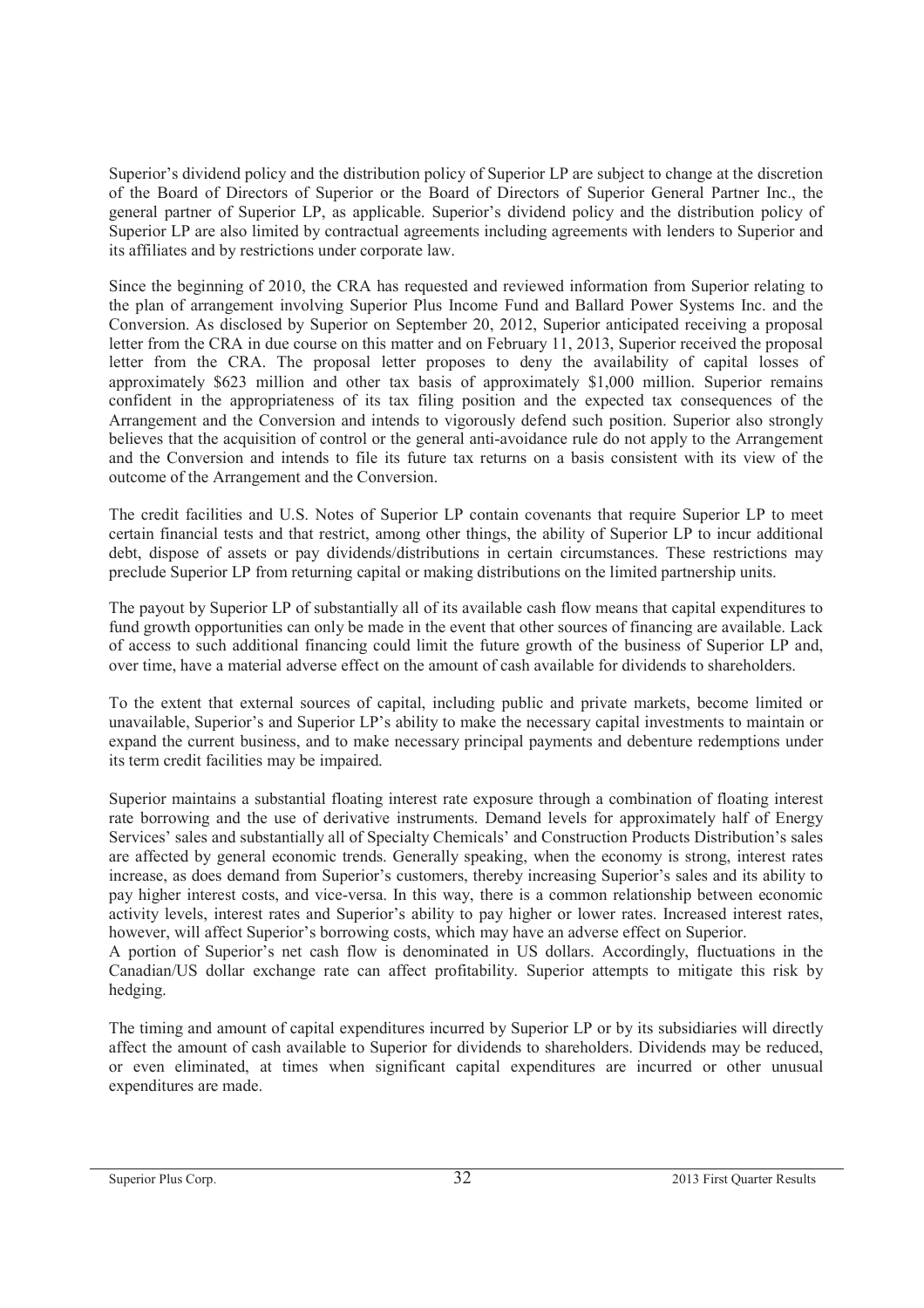If the Board of Directors of Superior decides to issue additional common shares, preferred shares or securities convertible into common shares, existing shareholders may suffer significant dilution.

There can be no assurance that income tax laws in the numerous jurisdictions in which Superior operates will not be changed, interpreted or administered in a manner which adversely affects Superior and its shareholders. In addition, there can be no assurance that the CRA (or provincial tax agency), U.S. Internal Revenue Service (or a state or local tax agency), or the Chilean Internal Revenue Service (collectively, the Tax Agencies) will agree with how Superior calculates its income for tax purposes or that the various Tax Agencies will not change their administrative practices to the detriment of Superior or its shareholders.

### **Risks to Superior's segments**

### **Energy Services**

### *Canadian Propane Distribution and U.S. Refined Fuels*

Propane is sold in competition with other energy sources such as fuel oil, electricity and natural gas. While propane is usually more cost-effective than electricity, electricity is a major competitor in most areas. Fuel oil is also used as a residential, commercial and industrial source of heat. Except for certain industrial and commercial applications, propane is generally not competitive with natural gas in areas where natural gas service exists. Other alternative energy sources such as compressed natural gas, methanol and ethanol are available or could be further developed and could have an impact on the propane industry in general and Canadian propane distribution in particular, in the future. The trend towards increased conservation measures and technological advances in energy efficiency may have a detrimental effect on propane demand and Canadian propane distribution's sales. Demand for traditional propane end-use applications is increasing marginally with general economic growth. However, increases in the cost of propane encourage customers to reduce fuel consumption and to invest in more energy efficient equipment, reducing demand. Automotive propane demand is presently stabilizing after several years of decline but this trend could return depending upon propane pricing and the market acceptance of propane conversion options and the availability of infrastructure.

Competition in the U.S. refined fuels' business markets generally occurs on a local basis between large, full-service, multi-state marketers and smaller, independent local marketers. Marketers primarily compete based on price and service and tend to operate in close proximity to customers, typically within a 35-mile marketing radius from a central depot, in order to minimize delivery costs and provide prompt service.

Weather and general economic conditions affect distillates market volumes. Weather influences the immediate demand for distillates, primarily for heating, while longer-term demand declines due to economic conditions as customers trend towards conservation and supplement heating with alternative sources such as wood pellets.

The trend towards increased conservation measures and technological advances in energy efficiency may have a detrimental effect on propane and heating oil demand and Superior's sales. Further, increases in the cost of propane encourage customers to conserve fuel and to invest in more energy-efficient equipment, reducing demand. Changes in propane supply costs are normally passed through to customers, but timing lags (between when Superior purchases the propane and when the customer purchases the propane) may result in positive or negative gross margin fluctuations.

Superior offers its customers various fixed-price propane and heating oil programs. In order to mitigate the price risk from offering these services, Superior uses its physical inventory position, supplemented by forward commodity transactions with various third parties having terms and volumes substantially the same as its customers' contracts. In periods of high propane price volatility the fixed-price programs create exposure to over or under-supply positions as the demand from customers may significantly exceed or fall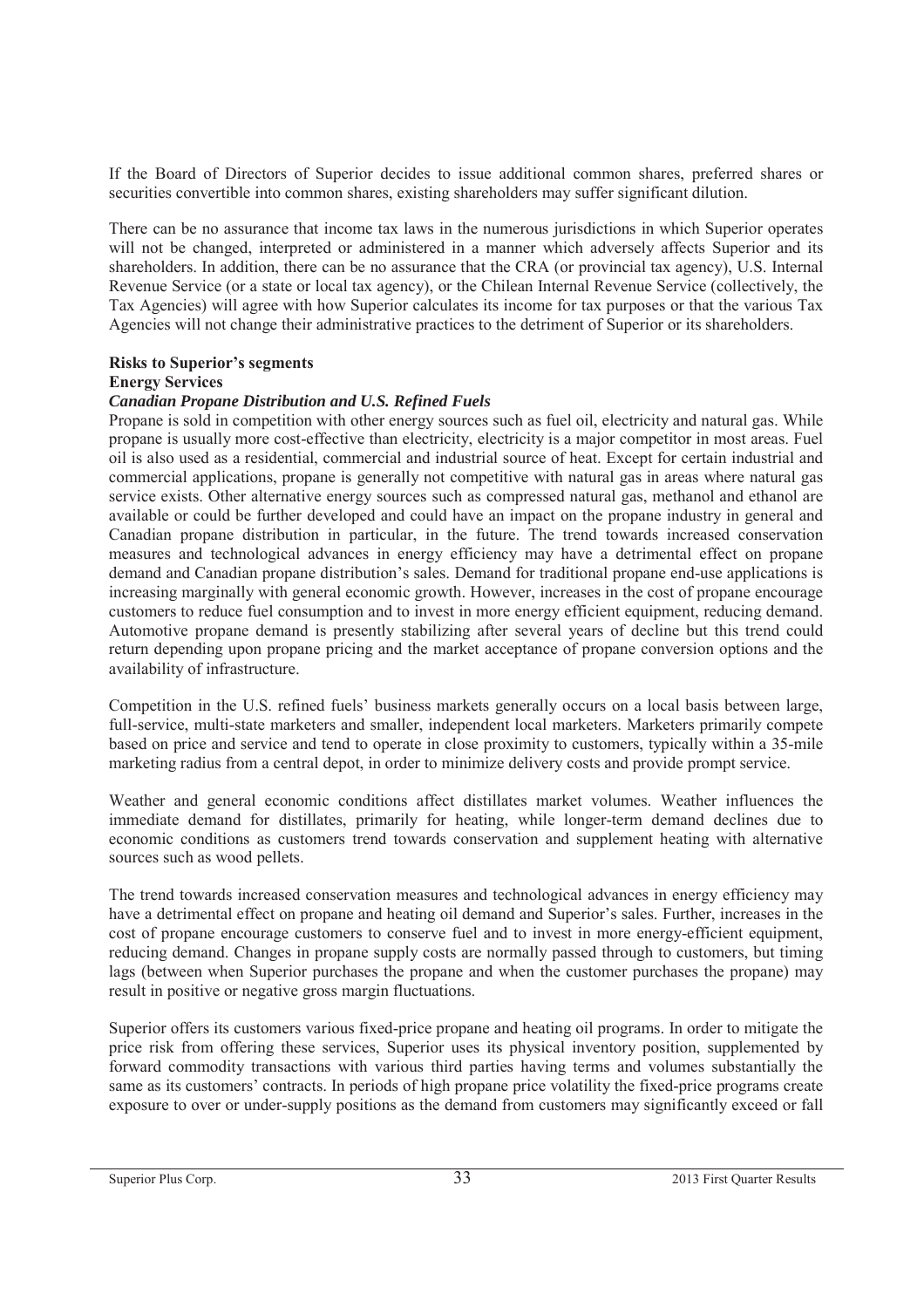short of supply procured. In addition, if propane prices decline significantly subsequent to customers signing up for a fixed-price program, there is a risk that customers will default on their commitments.

Superior's operations are subject to the risks associated with handling, storing and transporting propane in bulk. Slight quantities of propane may also be released during transfer operations. To mitigate risks, Superior has established a comprehensive environmental, health and safety protection program. It consists of an environmental policy, codes of practice, periodic self-audits, employee training, quarterly and annual reporting and emergency prevention and response.

The U.S. refined fuels business, through a centralized safety and environment management system, ensures that safety practices and regulatory compliance are an important part of its business. The storage and delivery of refined fuels pose the potential for spills which impact the soil and water of storage facilities and customer properties.

Superior's fuel distribution businesses are based and operate in Canada and the United States and, as a result, such operations could be affected by changes to laws, rules or policies which may either be more favourable to competing energy sources or increase compliance costs or otherwise negatively affect the operations of Energy Services in comparison to such competing energy sources. Any such changes could have an adverse effect on the operations of Energy Services.

In 2013, Canadian propane distribution will implement an order to cash, billing and logistics IT system to replace the distribution and invoicing functions of the present enterprise system. To mitigate the risk associated with system changes, Canadian propane distribution will leverage the learnings from the U.S refined fuels organization that have been using this new system and implementation will be rolled out one region at a time.

Approximately 19% of Superior's Canadian propane distribution business employees are unionized and 5% of U.S. refined fuels distribution business employees are unionized. Collective bargaining agreements are renegotiated in the normal course of business. While labour disruptions are not expected, there is always risk associated with the renegotiation process that could have an adverse impact on Superior.

### *Fixed-price energy services business*

There may be new market entrants in the energy retailing business that compete directly for the customer base that Superior targets, slowing or reducing its market share.

Superior Energy Management (SEM) purchases natural gas to meet its estimated commitments to its customers based on their historical consumption of gas. Depending on a number of factors, including weather, customer attrition and poor economic conditions affecting commercial customers' production levels, customer natural gas consumption may vary from the volume purchased. This variance must be reconciled and settled at least annually and may require SEM to purchase or sell natural gas at market prices which may have an adverse impact on the results of this business. To mitigate potential balancing risk, SEM closely monitors its balancing position and takes measures such as adjusting gas deliveries and transferring gas between pools of customers, minimizing imbalances. The reserve is reviewed on a monthly basis to ensure that it is sufficient to absorb any losses that might arise from balancing.

SEM matches its customers' estimated electricity requirements by entering into electricity swaps in advance of acquiring customers. Depending on several factors, including weather, customers' energy consumption may vary from the volumes purchased by SEM. SEM is able to invoice existing commercial electricity customers for balancing charges when the amount of energy used is greater than or less than the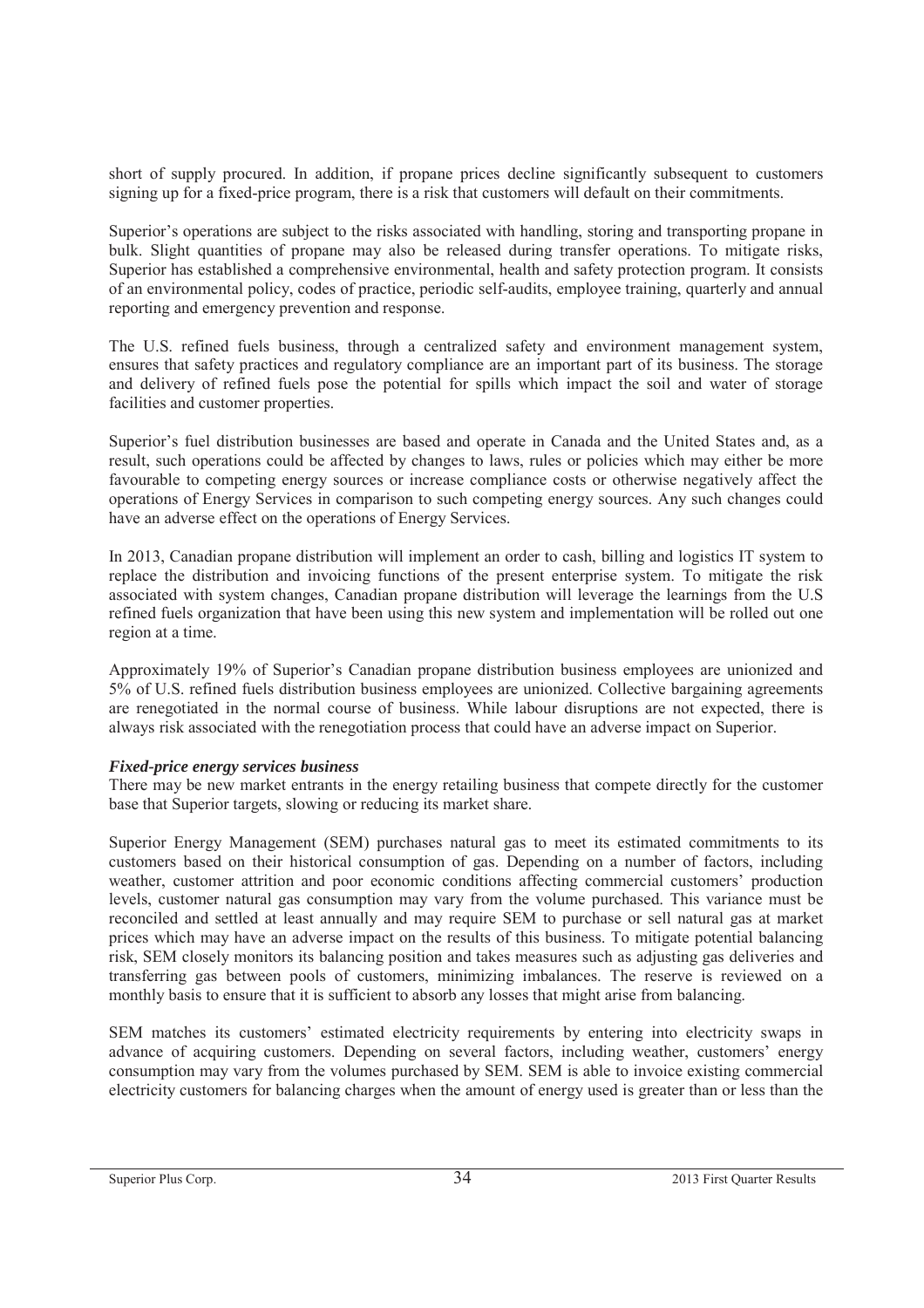tolerance levels set initially. In certain circumstances, there can be balancing issues for which SEM is responsible when customer aggregation forecasts are not realized.

Fixed-price energy services resources its fixed-price term natural gas sales commitments by entering into various physical natural gas and US dollar foreign exchange purchase contracts for similar terms and volumes to create an effective Canadian dollar fixed-price cost of supply. Superior transacts with eight financial and physical natural gas counterparties. There can be no assurance that any of these counterparties will not default on any of their obligations to Superior. The financial condition of each counterparty is, however, evaluated and credit limits are established to minimize Superior's exposure to this risk. There is also a risk that supply commitments and foreign exchange positions may become unmatched; however, this is monitored daily in compliance with Superior's risk management policy.

Fixed-price energy services must retain qualified sales agents in order to properly execute its business strategy. The continued growth of fixed-price energy services is reliant on the services of agents to sign up new customers. There can be no assurance that competitive conditions will allow these agents to achieve these customer additions. Lack of success in the marketing programs of fixed-price energy services would limit future growth of cash flow.

Fixed-price energy services operates in the highly regulated energy industry in Ontario and Quebec. Changes to laws could impact this business' operations. As part of the current regulatory framework, local delivery companies are mandated to perform certain services on behalf of fixed-price energy services, including invoicing, collection, assuming specific bad debt risks, and storage and distribution of natural gas. Any elimination or changes to these rules could have a significant adverse effect on the results of this business. Fixed-price energy services also markets electricity in Pennsylvania and New York State and natural gas in New York State only. The regulatory environment in Pennsylvania is favourable to retail choice. The Pennsylvania Utility Commission's Retail Market Investigation focused on solutions to increase retail market share and included orders for utilities to investigate retail opt-in auctions to entice customers to consider retail choice, reduce enrolment timelines, implement retail referral programs and design seamless moves that would reduce churn as a customer moves or changes accounts.

The Ontario Energy Board issued an update to the revised Codes of Conduct supporting the *Energy Consumer Protection Act (Ontario)*. Although the industry had anticipated automatic renewal of natural gas accounts on a month-to-month basis, the OEB confirmed that the automatic renewal of natural gas contracts will be allowed for a period of one year capped at the customer's existing rate. Only one automatic renewal will be allowed, emphasizing the need to positively convert automatic renewals to other products before the customer is returned to the utility at the end of the renewal term. Renewal notifications will require a standard disclosure form and a price comparison between fixed-price energy services' renewal price and the utility default rate.

### **Specialty Chemicals**

Specialty Chemicals competes with sodium chlorate, chloralkali and potassium producers on a worldwide basis. Key competitive factors include price, product quality, logistics capability, reliability of supply, technical capability and service. The end-use markets for products are correlated to the general economic environment and the competitiveness of customers, all of which are outside of the segment's control, along with market pricing for pulp.

Specialty Chemicals has long-term electricity contracts or electricity contracts that renew automatically with power producers in each of the jurisdictions where its plants are located. There is no assurance that Specialty Chemicals will remain able to secure adequate supplies of electricity at reasonable prices or on acceptable terms.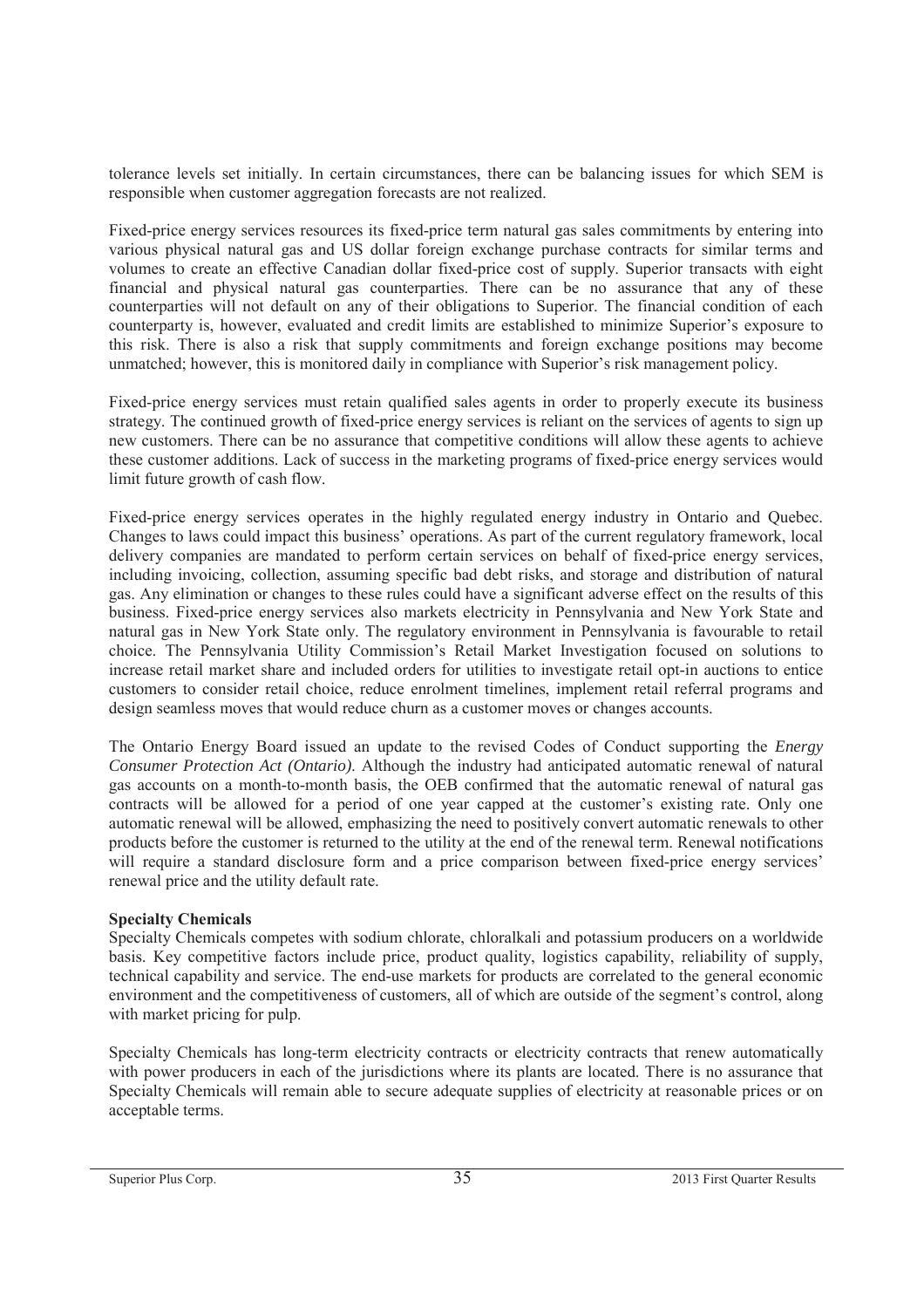Potassium chloride (KCl) is a major raw material used in the production of potassium hydroxide at the Port Edwards, Wisconsin facility. Substantially all of Specialty Chemicals KCl is received from Potash Corporation of Saskatchewan. Specialty Chemicals currently has a limited ability to source KCl from additional suppliers.

Specialty Chemicals is exposed to fluctuations in the US dollar and the euro versus the Canadian dollar. Specialty Chemicals manages its exposure to fluctuations between the US dollar and Canadian dollar by entering into hedge contracts with external third parties and internally with other Superior businesses.

Specialty Chemicals' operations involve the handling, production, transportation, treatment and disposal of materials that are classified as hazardous and are regulated by environmental and health and safety laws, regulations and requirements. There is potential for the release of highly toxic and lethal substances, including chlorine. Equipment failure could result in damage to facilities, death or injury and liabilities to third parties. If at any time the appropriate regulatory authorities deem any of the segment's facilities unsafe, they may order that such facilities be shut down.

Specialty Chemicals' operations and activities in various jurisdictions require regulatory approval for the handling, production, transportation and disposal of chemical products and waste substances. The failure to obtain or comply fully with such applicable regulatory approval may materially adversely affect Specialty Chemicals.

Specialty Chemicals' production facilities maintain complex process and electrical equipment. The facilities have existed for many years and undergone upgrades and improvements. Routine maintenance is regularly completed to ensure equipment is operated within appropriate engineering and technical requirements. Notwithstanding Specialty Chemicals' operating standards and history of limited downtime, breakdown of electrical transformer or rectifier equipment would temporarily reduce production at the affected facility. Although the segment has insurance coverage to mitigate substantial loss due to equipment outage, Specialty Chemicals' reputation and its ability to meet customer requirements could be negatively affected by a major electrical equipment failure.

Approximately 24% of Specialty Chemicals' employees are unionized. Collective bargaining agreements are renegotiated in the normal course of business. Currently, Specialty Chemicals is under negotiations with union members from its North Vancouver facility as the collective bargaining agreement expired on November 30, 2012. While labour disruptions are not expected, there is always risk associated with the negotiation process that could have an adverse impact on Superior.

## **Construction Products Distribution**

Activity in the Construction Products Distribution segment is subject to changes in general economic activity and, in particular, residential and non-residential construction. New residential construction is subject to such factors as household income, employment levels, customer confidence, population changes and the local supply of residential units. Residential renovation is not as sensitive to these factors and can provide some balance in the demand for residential construction product distribution. Non-residential activity can be subdivided into commercial, industrial and institutional. New construction in these sectors is subject to many of the same general economic factors as for residential activity. In the industrial and institutional subsectors, government and regulatory programs can also have a significant impact on the outlook for product distribution, particularly as related to Superior's insulation businesses. As a result, changes to general economic activity or other factors mentioned above that affect the amount of construction or renovation in residential and non-residential markets can have an adverse effect on the segment's business and Superior.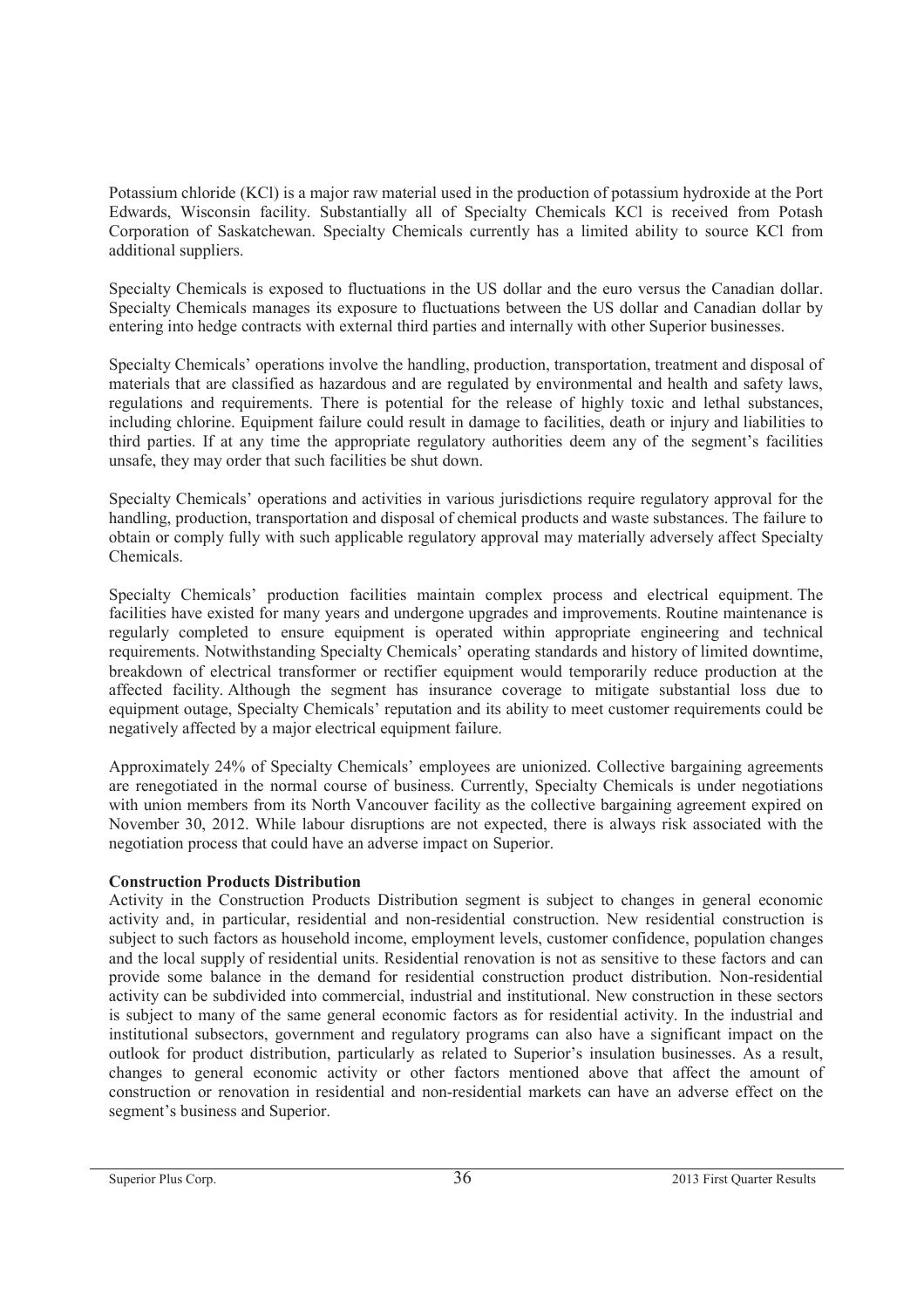Construction Products Distribution competes with other specialty construction distributors servicing the builder/contractor market, in addition to big-box home centres and independent lumber yards. The ability to remain competitive depends on the segment's ability to provide reliable service at competitive prices.

The GSD market is driven largely by residential and non-residential construction. Demand for wall and ceiling building materials is affected by changes in general and local economic factors including demographic trends, employment levels, interest rates, consumer confidence and overall economic growth. These factors in turn affect existing housing sales, new home construction, new non-residential construction, and office/commercial space turnover, all of which are significant factors in determining demand for products and services.

The C&I market is driven largely by C&I construction spending and economic growth. Demand is influenced by commercial construction and renovation, the construction, maintenance and expansion of industrial process facilities (such as oil refineries, petrochemical plants and power generation facilities) and institutional facilities in the government, healthcare and education sectors.

The distribution of walls and ceilings and C&I products involves risks, including the failure or substandard performance of equipment, human error, natural disasters, suspension of operations and new governmental statutes, regulations, guidelines and policies. Operations are also subject to various hazards incidental to the handling, processing, storage and transportation of certain hazardous materials, including industrial chemicals. These hazards can result in personal injury including fatalities, damage to and destruction of property and equipment and environmental damage. There can be no assurance that as a result of past or future operations, there will not be claims of injury by employees or members of the public due to exposure, or alleged exposure, to these materials. There can be no assurance as to the actual amount of these liabilities or the timing of them, if any. The business maintains safe working practices through proper procedures and direction and utilization of equipment such as forklifts, boom trucks, fabrication equipment and carts/dollies. The business handles and stores a variety of construction materials and maintains appropriate material handling compliance programs in accordance with local, state/provincial and federal regulations.

Approximately 4% of Construction Products Distribution's employees are unionized. Collective bargaining agreements are renegotiated in the normal course of business. While labour disruptions are not expected, there is always risk associated with the negotiation process that could have an adverse impact on the segment and Superior.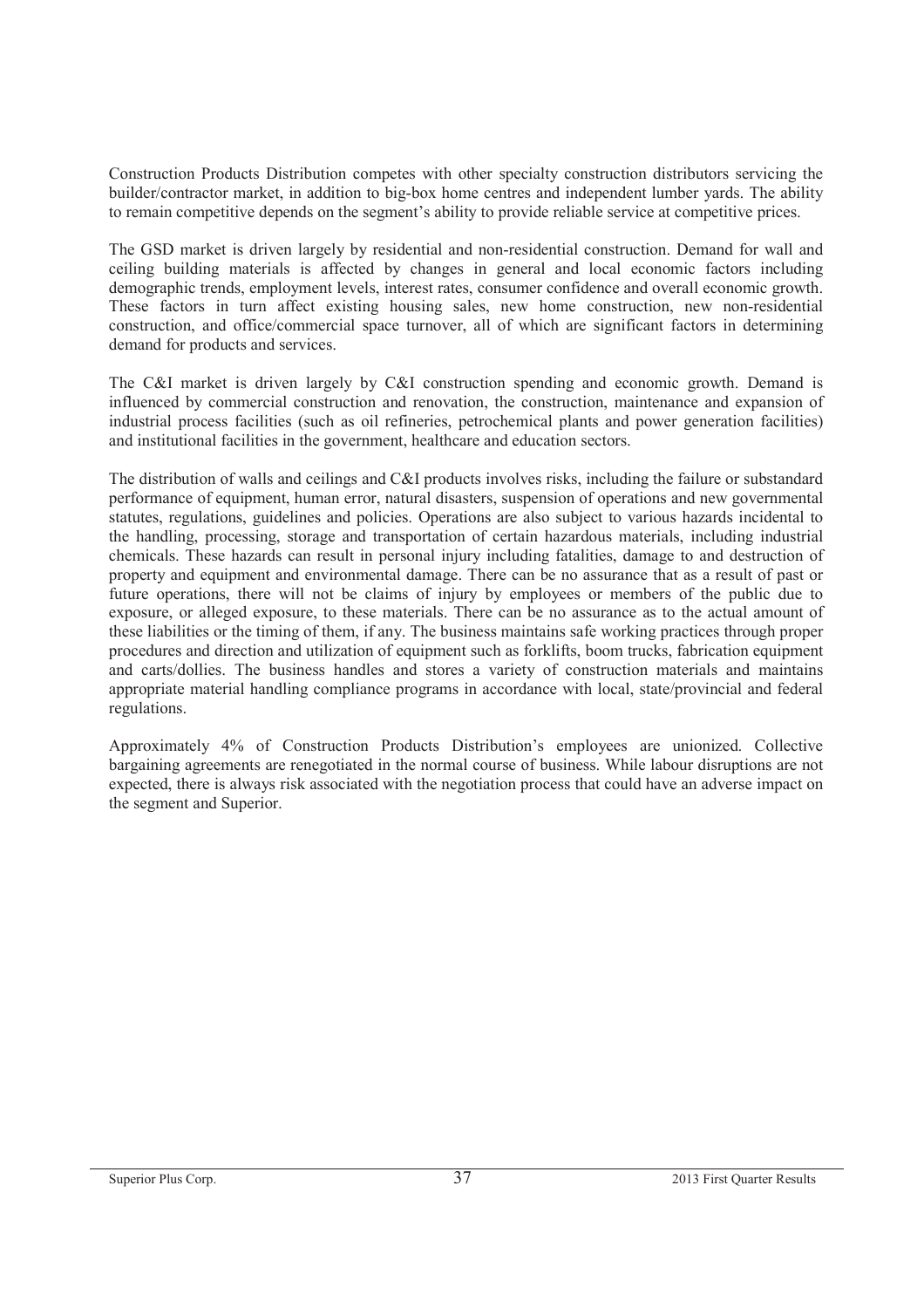## **SUPERIOR PLUS CORP.**

## **Condensed Consolidated Balance Sheets**

| (unaudited, millions of Canadian dollars)             | <b>Notes</b> | March 31,<br>2013 | December 31,<br>$2012^{(1)}$ |
|-------------------------------------------------------|--------------|-------------------|------------------------------|
| <b>Assets</b>                                         |              |                   |                              |
| <b>Current Assets</b>                                 |              |                   |                              |
| Cash and cash equivalents                             |              | 33.9              | 7.6                          |
| Trade and other receivables                           | 4&12         | 412.3             | 389.0                        |
| Prepaid expenses                                      |              | 27.4              | 24.7                         |
| Inventories                                           |              | 173.6             | 213.7                        |
| Unrealized gains on derivative financial instruments  | 12           | 11.5              | 16.6                         |
| <b>Total Current Assets</b>                           |              | 658.7             | 651.6                        |
|                                                       |              |                   |                              |
| <b>Non-Current Assets</b>                             |              |                   |                              |
| Property, plant and equipment                         | 6            | 826.8             | 829.9                        |
| Intangible assets                                     |              | 37.3              | 39.6                         |
| Goodwill                                              |              | 189.1             | 189.1                        |
| Notes and finance lease receivables                   |              | 10.2              | 10.1                         |
| Deferred tax                                          | 13           | 288.7             | 303.1                        |
| Unrealized gains on derivative financial instruments  | 12           | 11.6              | 12.9                         |
| <b>Total Non-Current Assets</b>                       |              |                   |                              |
|                                                       |              | 1,363.7           | 1,384.7                      |
| <b>Total Assets</b>                                   |              | 2,022.4           | 2,036.3                      |
| <b>Liabilities and Equity</b>                         |              |                   |                              |
| <b>Current Liabilities</b>                            |              |                   |                              |
| Trade and other payables                              | 8            | 305.1             | 314.1                        |
| Deferred revenue                                      | 9            | 12.3              | 18.2                         |
| Borrowing                                             | 10           | 56.9              | 59.7                         |
| Convertible unsecured subordinated debentures         | 11&21        | 24.7              | 50.0                         |
| Dividends and interest payable                        |              | 15.4              | 7.3                          |
| Unrealized losses on derivative financial instruments | 12           | 23.6              | 36.5                         |
| <b>Total Current Liabilities</b>                      |              | 438.0             | 485.8                        |
|                                                       |              |                   |                              |
| <b>Non-Current Liabilities</b>                        |              |                   |                              |
| Borrowing                                             | 10           | 457.0             | 574.7                        |
| Convertible unsecured subordinated debentures         | 11           | 451.7             | 475.1                        |
| Other liabilities                                     | 9            | 0.7               | 1.0                          |
| Provisions                                            | 7            | 17.4              | 17.6                         |
| Employee future benefits                              |              | 46.8              | 54.0                         |
| Deferred tax                                          | 13           | 4.9               | 2.5                          |
| Unrealized losses on derivative financial instruments | 12           | 55.6              | 42.6                         |
| <b>Total Non-Current Liabilities</b>                  |              | 1,034.1           | 1,167.5                      |
|                                                       |              |                   |                              |
| <b>Total Liabilities</b>                              |              | 1,472.1           | 1,653.3                      |
| <b>Equity</b>                                         |              |                   |                              |
| Capital                                               |              | 1,787.5           | 1,646.5                      |
| Deficit                                               |              | (1, 195.6)        | (1,209.4)                    |
| Accumulated other comprehensive loss                  |              | (41.6)            | (54.1)                       |
| <b>Total Equity</b>                                   | 14           | 550.3             | 383.0                        |
| <b>Total Liabilities and Equity</b>                   |              | 2,022.4           | 2,036.3                      |

(1) December 31, 2012 has been restated for the impact of adopting IAS 19 *Employee Benefits, amendments* on January 1, 2013. Refer to Note 2.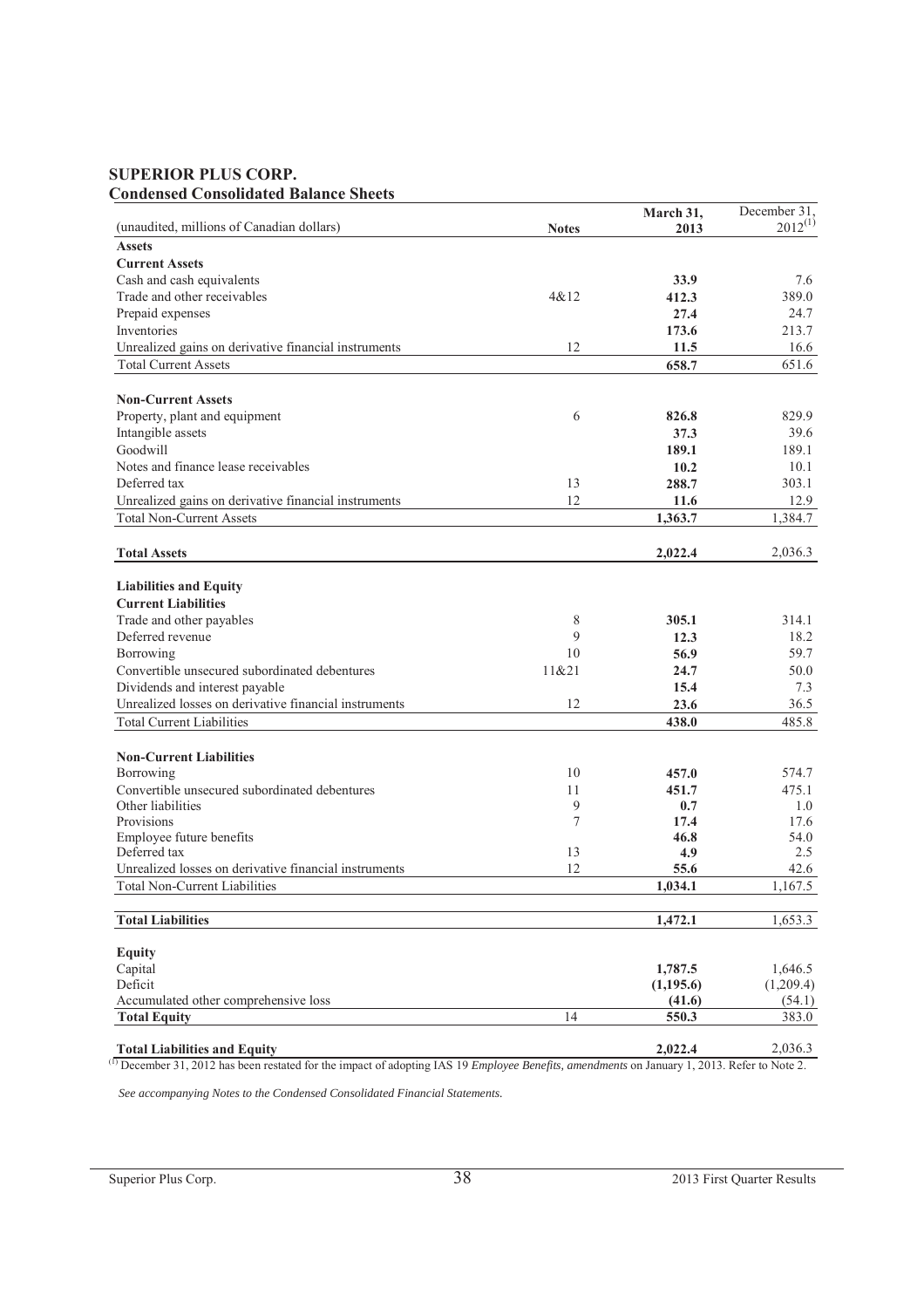## **SUPERIOR PLUS CORP. Condensed Consolidated Statement of Changes in Equity**

| $Surplus$ <sup>(1)</sup><br>Capital<br><b>Deficit</b><br>(unaudited millions of Canadian dollars)<br>Capital<br><b>Total</b><br>loss<br><b>January 1, 2012</b><br>1,629.8<br>3.3<br>349.6<br>1,633.1<br>(1,228.2)<br>(55.3)<br>Impact of adopting IAS 19, Employee<br>Benefits, amendments (note 2)<br>4.1<br>(4.0)<br>0.1<br>Restated as at January 1, 2012<br>1,629.8<br>1,633.1<br>3.3<br>(1, 232.2)<br>(51.2)<br>349.7<br>Net earnings<br>27.9<br>27.9<br>Shares issued under Dividend<br>Reinvestment Plan<br>3.6<br>3.6<br>3.6<br>(16.7)<br>Dividends declared to shareholders<br>(16.7)<br>Unrealized foreign currency losses on<br>translation of foreign operations<br>(6.5)<br>(6.5)<br>Actuarial defined benefit gains<br>5.1<br>5.1<br>Income tax expense on other<br>comprehensive loss<br>(1.1)<br>(1.1)<br>1,633.4<br>3.3<br>1,636.7<br>March 31, 2012<br>(1,221.0)<br>(53.7)<br>362.0<br>Net earnings<br>62.1<br>62.1<br>$\overline{\phantom{0}}$<br>Option value associated with redemption of<br>convertible debentures<br>(0.8)<br>(0.8)<br>(0.8)<br>Shares issued under Dividend<br>Reinvestment Plan<br>10.6<br>10.6<br>10.6<br>Dividends declared to shareholders<br>(50.5)<br>(50.5)<br>Unrealized foreign currency losses on<br>translation of foreign operations<br>(2.5)<br>(2.5)<br>Actuarial defined benefit gains<br>2.1<br>2.1<br>1,644.0<br>December 31, 2012<br>2.5<br>1,646.5<br>(1,209.4)<br>(54.1)<br>383.0<br>Net earnings<br>31.4<br>31.4<br>$\overline{\phantom{0}}$<br>Option value associated with redemption of<br>convertible debentures<br>(0.4)<br>(0.4)<br>(0.4)<br>Shares issued under Dividend<br>Reinvestment Plan<br>3.6<br>3.6<br>3.6<br>137.8<br>Issuance of common shares<br>137.8<br>137.8<br>Dividends declared to shareholders<br>(17.6)<br>(17.6)<br>Unrealized foreign currency gains on<br>translation of foreign operations<br>7.8<br>7.8<br>Actuarial defined benefit gains<br>6.1<br>6.1<br>Income tax expense on other<br>comprehensive loss<br>(1.4)<br>(1.4)<br>March 31, 2013<br>1,785.4<br>1,787.5<br>2.1<br>(1, 195.6)<br>550.3<br>(41.6) |       |             |       | Accumulated<br>other |  |
|--------------------------------------------------------------------------------------------------------------------------------------------------------------------------------------------------------------------------------------------------------------------------------------------------------------------------------------------------------------------------------------------------------------------------------------------------------------------------------------------------------------------------------------------------------------------------------------------------------------------------------------------------------------------------------------------------------------------------------------------------------------------------------------------------------------------------------------------------------------------------------------------------------------------------------------------------------------------------------------------------------------------------------------------------------------------------------------------------------------------------------------------------------------------------------------------------------------------------------------------------------------------------------------------------------------------------------------------------------------------------------------------------------------------------------------------------------------------------------------------------------------------------------------------------------------------------------------------------------------------------------------------------------------------------------------------------------------------------------------------------------------------------------------------------------------------------------------------------------------------------------------------------------------------------------------------------------------------------------------------------------------------------------------------------------------------------------------------------------------|-------|-------------|-------|----------------------|--|
|                                                                                                                                                                                                                                                                                                                                                                                                                                                                                                                                                                                                                                                                                                                                                                                                                                                                                                                                                                                                                                                                                                                                                                                                                                                                                                                                                                                                                                                                                                                                                                                                                                                                                                                                                                                                                                                                                                                                                                                                                                                                                                              | Share | Contributed | Total | comprehensive        |  |
|                                                                                                                                                                                                                                                                                                                                                                                                                                                                                                                                                                                                                                                                                                                                                                                                                                                                                                                                                                                                                                                                                                                                                                                                                                                                                                                                                                                                                                                                                                                                                                                                                                                                                                                                                                                                                                                                                                                                                                                                                                                                                                              |       |             |       |                      |  |
|                                                                                                                                                                                                                                                                                                                                                                                                                                                                                                                                                                                                                                                                                                                                                                                                                                                                                                                                                                                                                                                                                                                                                                                                                                                                                                                                                                                                                                                                                                                                                                                                                                                                                                                                                                                                                                                                                                                                                                                                                                                                                                              |       |             |       |                      |  |
|                                                                                                                                                                                                                                                                                                                                                                                                                                                                                                                                                                                                                                                                                                                                                                                                                                                                                                                                                                                                                                                                                                                                                                                                                                                                                                                                                                                                                                                                                                                                                                                                                                                                                                                                                                                                                                                                                                                                                                                                                                                                                                              |       |             |       |                      |  |
|                                                                                                                                                                                                                                                                                                                                                                                                                                                                                                                                                                                                                                                                                                                                                                                                                                                                                                                                                                                                                                                                                                                                                                                                                                                                                                                                                                                                                                                                                                                                                                                                                                                                                                                                                                                                                                                                                                                                                                                                                                                                                                              |       |             |       |                      |  |
|                                                                                                                                                                                                                                                                                                                                                                                                                                                                                                                                                                                                                                                                                                                                                                                                                                                                                                                                                                                                                                                                                                                                                                                                                                                                                                                                                                                                                                                                                                                                                                                                                                                                                                                                                                                                                                                                                                                                                                                                                                                                                                              |       |             |       |                      |  |
|                                                                                                                                                                                                                                                                                                                                                                                                                                                                                                                                                                                                                                                                                                                                                                                                                                                                                                                                                                                                                                                                                                                                                                                                                                                                                                                                                                                                                                                                                                                                                                                                                                                                                                                                                                                                                                                                                                                                                                                                                                                                                                              |       |             |       |                      |  |
|                                                                                                                                                                                                                                                                                                                                                                                                                                                                                                                                                                                                                                                                                                                                                                                                                                                                                                                                                                                                                                                                                                                                                                                                                                                                                                                                                                                                                                                                                                                                                                                                                                                                                                                                                                                                                                                                                                                                                                                                                                                                                                              |       |             |       |                      |  |
|                                                                                                                                                                                                                                                                                                                                                                                                                                                                                                                                                                                                                                                                                                                                                                                                                                                                                                                                                                                                                                                                                                                                                                                                                                                                                                                                                                                                                                                                                                                                                                                                                                                                                                                                                                                                                                                                                                                                                                                                                                                                                                              |       |             |       |                      |  |
|                                                                                                                                                                                                                                                                                                                                                                                                                                                                                                                                                                                                                                                                                                                                                                                                                                                                                                                                                                                                                                                                                                                                                                                                                                                                                                                                                                                                                                                                                                                                                                                                                                                                                                                                                                                                                                                                                                                                                                                                                                                                                                              |       |             |       |                      |  |
|                                                                                                                                                                                                                                                                                                                                                                                                                                                                                                                                                                                                                                                                                                                                                                                                                                                                                                                                                                                                                                                                                                                                                                                                                                                                                                                                                                                                                                                                                                                                                                                                                                                                                                                                                                                                                                                                                                                                                                                                                                                                                                              |       |             |       |                      |  |
|                                                                                                                                                                                                                                                                                                                                                                                                                                                                                                                                                                                                                                                                                                                                                                                                                                                                                                                                                                                                                                                                                                                                                                                                                                                                                                                                                                                                                                                                                                                                                                                                                                                                                                                                                                                                                                                                                                                                                                                                                                                                                                              |       |             |       |                      |  |
|                                                                                                                                                                                                                                                                                                                                                                                                                                                                                                                                                                                                                                                                                                                                                                                                                                                                                                                                                                                                                                                                                                                                                                                                                                                                                                                                                                                                                                                                                                                                                                                                                                                                                                                                                                                                                                                                                                                                                                                                                                                                                                              |       |             |       |                      |  |
|                                                                                                                                                                                                                                                                                                                                                                                                                                                                                                                                                                                                                                                                                                                                                                                                                                                                                                                                                                                                                                                                                                                                                                                                                                                                                                                                                                                                                                                                                                                                                                                                                                                                                                                                                                                                                                                                                                                                                                                                                                                                                                              |       |             |       |                      |  |
|                                                                                                                                                                                                                                                                                                                                                                                                                                                                                                                                                                                                                                                                                                                                                                                                                                                                                                                                                                                                                                                                                                                                                                                                                                                                                                                                                                                                                                                                                                                                                                                                                                                                                                                                                                                                                                                                                                                                                                                                                                                                                                              |       |             |       |                      |  |
|                                                                                                                                                                                                                                                                                                                                                                                                                                                                                                                                                                                                                                                                                                                                                                                                                                                                                                                                                                                                                                                                                                                                                                                                                                                                                                                                                                                                                                                                                                                                                                                                                                                                                                                                                                                                                                                                                                                                                                                                                                                                                                              |       |             |       |                      |  |
|                                                                                                                                                                                                                                                                                                                                                                                                                                                                                                                                                                                                                                                                                                                                                                                                                                                                                                                                                                                                                                                                                                                                                                                                                                                                                                                                                                                                                                                                                                                                                                                                                                                                                                                                                                                                                                                                                                                                                                                                                                                                                                              |       |             |       |                      |  |
|                                                                                                                                                                                                                                                                                                                                                                                                                                                                                                                                                                                                                                                                                                                                                                                                                                                                                                                                                                                                                                                                                                                                                                                                                                                                                                                                                                                                                                                                                                                                                                                                                                                                                                                                                                                                                                                                                                                                                                                                                                                                                                              |       |             |       |                      |  |
|                                                                                                                                                                                                                                                                                                                                                                                                                                                                                                                                                                                                                                                                                                                                                                                                                                                                                                                                                                                                                                                                                                                                                                                                                                                                                                                                                                                                                                                                                                                                                                                                                                                                                                                                                                                                                                                                                                                                                                                                                                                                                                              |       |             |       |                      |  |
|                                                                                                                                                                                                                                                                                                                                                                                                                                                                                                                                                                                                                                                                                                                                                                                                                                                                                                                                                                                                                                                                                                                                                                                                                                                                                                                                                                                                                                                                                                                                                                                                                                                                                                                                                                                                                                                                                                                                                                                                                                                                                                              |       |             |       |                      |  |
|                                                                                                                                                                                                                                                                                                                                                                                                                                                                                                                                                                                                                                                                                                                                                                                                                                                                                                                                                                                                                                                                                                                                                                                                                                                                                                                                                                                                                                                                                                                                                                                                                                                                                                                                                                                                                                                                                                                                                                                                                                                                                                              |       |             |       |                      |  |
|                                                                                                                                                                                                                                                                                                                                                                                                                                                                                                                                                                                                                                                                                                                                                                                                                                                                                                                                                                                                                                                                                                                                                                                                                                                                                                                                                                                                                                                                                                                                                                                                                                                                                                                                                                                                                                                                                                                                                                                                                                                                                                              |       |             |       |                      |  |
|                                                                                                                                                                                                                                                                                                                                                                                                                                                                                                                                                                                                                                                                                                                                                                                                                                                                                                                                                                                                                                                                                                                                                                                                                                                                                                                                                                                                                                                                                                                                                                                                                                                                                                                                                                                                                                                                                                                                                                                                                                                                                                              |       |             |       |                      |  |
|                                                                                                                                                                                                                                                                                                                                                                                                                                                                                                                                                                                                                                                                                                                                                                                                                                                                                                                                                                                                                                                                                                                                                                                                                                                                                                                                                                                                                                                                                                                                                                                                                                                                                                                                                                                                                                                                                                                                                                                                                                                                                                              |       |             |       |                      |  |
|                                                                                                                                                                                                                                                                                                                                                                                                                                                                                                                                                                                                                                                                                                                                                                                                                                                                                                                                                                                                                                                                                                                                                                                                                                                                                                                                                                                                                                                                                                                                                                                                                                                                                                                                                                                                                                                                                                                                                                                                                                                                                                              |       |             |       |                      |  |
|                                                                                                                                                                                                                                                                                                                                                                                                                                                                                                                                                                                                                                                                                                                                                                                                                                                                                                                                                                                                                                                                                                                                                                                                                                                                                                                                                                                                                                                                                                                                                                                                                                                                                                                                                                                                                                                                                                                                                                                                                                                                                                              |       |             |       |                      |  |
|                                                                                                                                                                                                                                                                                                                                                                                                                                                                                                                                                                                                                                                                                                                                                                                                                                                                                                                                                                                                                                                                                                                                                                                                                                                                                                                                                                                                                                                                                                                                                                                                                                                                                                                                                                                                                                                                                                                                                                                                                                                                                                              |       |             |       |                      |  |
|                                                                                                                                                                                                                                                                                                                                                                                                                                                                                                                                                                                                                                                                                                                                                                                                                                                                                                                                                                                                                                                                                                                                                                                                                                                                                                                                                                                                                                                                                                                                                                                                                                                                                                                                                                                                                                                                                                                                                                                                                                                                                                              |       |             |       |                      |  |
|                                                                                                                                                                                                                                                                                                                                                                                                                                                                                                                                                                                                                                                                                                                                                                                                                                                                                                                                                                                                                                                                                                                                                                                                                                                                                                                                                                                                                                                                                                                                                                                                                                                                                                                                                                                                                                                                                                                                                                                                                                                                                                              |       |             |       |                      |  |
|                                                                                                                                                                                                                                                                                                                                                                                                                                                                                                                                                                                                                                                                                                                                                                                                                                                                                                                                                                                                                                                                                                                                                                                                                                                                                                                                                                                                                                                                                                                                                                                                                                                                                                                                                                                                                                                                                                                                                                                                                                                                                                              |       |             |       |                      |  |
|                                                                                                                                                                                                                                                                                                                                                                                                                                                                                                                                                                                                                                                                                                                                                                                                                                                                                                                                                                                                                                                                                                                                                                                                                                                                                                                                                                                                                                                                                                                                                                                                                                                                                                                                                                                                                                                                                                                                                                                                                                                                                                              |       |             |       |                      |  |
|                                                                                                                                                                                                                                                                                                                                                                                                                                                                                                                                                                                                                                                                                                                                                                                                                                                                                                                                                                                                                                                                                                                                                                                                                                                                                                                                                                                                                                                                                                                                                                                                                                                                                                                                                                                                                                                                                                                                                                                                                                                                                                              |       |             |       |                      |  |
|                                                                                                                                                                                                                                                                                                                                                                                                                                                                                                                                                                                                                                                                                                                                                                                                                                                                                                                                                                                                                                                                                                                                                                                                                                                                                                                                                                                                                                                                                                                                                                                                                                                                                                                                                                                                                                                                                                                                                                                                                                                                                                              |       |             |       |                      |  |
|                                                                                                                                                                                                                                                                                                                                                                                                                                                                                                                                                                                                                                                                                                                                                                                                                                                                                                                                                                                                                                                                                                                                                                                                                                                                                                                                                                                                                                                                                                                                                                                                                                                                                                                                                                                                                                                                                                                                                                                                                                                                                                              |       |             |       |                      |  |
|                                                                                                                                                                                                                                                                                                                                                                                                                                                                                                                                                                                                                                                                                                                                                                                                                                                                                                                                                                                                                                                                                                                                                                                                                                                                                                                                                                                                                                                                                                                                                                                                                                                                                                                                                                                                                                                                                                                                                                                                                                                                                                              |       |             |       |                      |  |
|                                                                                                                                                                                                                                                                                                                                                                                                                                                                                                                                                                                                                                                                                                                                                                                                                                                                                                                                                                                                                                                                                                                                                                                                                                                                                                                                                                                                                                                                                                                                                                                                                                                                                                                                                                                                                                                                                                                                                                                                                                                                                                              |       |             |       |                      |  |
|                                                                                                                                                                                                                                                                                                                                                                                                                                                                                                                                                                                                                                                                                                                                                                                                                                                                                                                                                                                                                                                                                                                                                                                                                                                                                                                                                                                                                                                                                                                                                                                                                                                                                                                                                                                                                                                                                                                                                                                                                                                                                                              |       |             |       |                      |  |
|                                                                                                                                                                                                                                                                                                                                                                                                                                                                                                                                                                                                                                                                                                                                                                                                                                                                                                                                                                                                                                                                                                                                                                                                                                                                                                                                                                                                                                                                                                                                                                                                                                                                                                                                                                                                                                                                                                                                                                                                                                                                                                              |       |             |       |                      |  |
|                                                                                                                                                                                                                                                                                                                                                                                                                                                                                                                                                                                                                                                                                                                                                                                                                                                                                                                                                                                                                                                                                                                                                                                                                                                                                                                                                                                                                                                                                                                                                                                                                                                                                                                                                                                                                                                                                                                                                                                                                                                                                                              |       |             |       |                      |  |

<sup>(1)</sup> Contributed surplus represents Superior's equity reserve for the option value associated with the issuance of convertible unsecured subordinated debentures and warrants.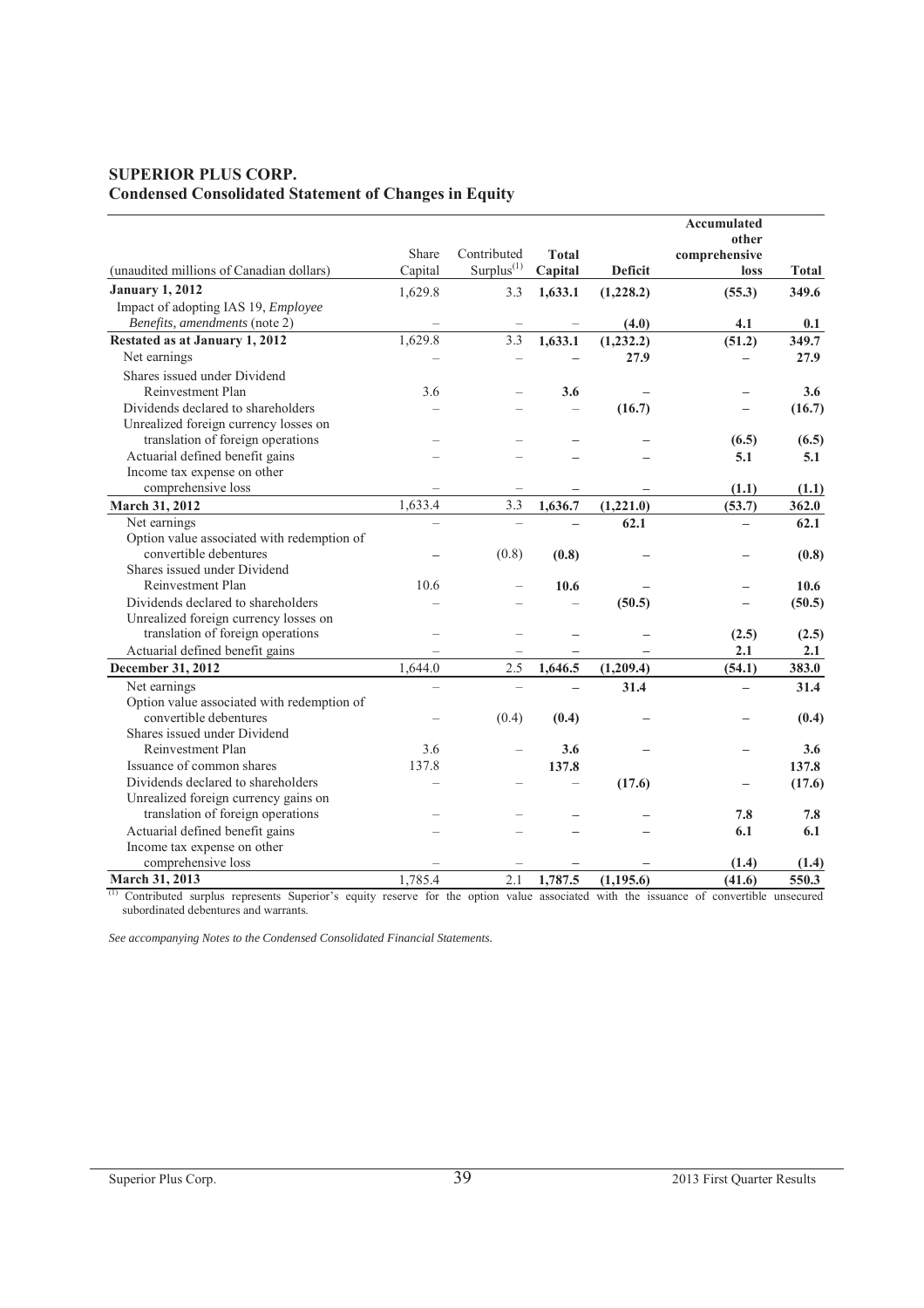### **SUPERIOR PLUS CORP.**

**Condensed Consolidated Statement of Net Earnings and Total Comprehensive Income** 

| (unaudited, millions of Canadian dollars except per share<br>amounts)        | <b>Notes</b>          | <b>Three Months</b><br><b>Ended March 31,</b><br>2013 | <b>Three Months</b><br><b>Ended March 31,</b><br>$2012^{(1)}$ |
|------------------------------------------------------------------------------|-----------------------|-------------------------------------------------------|---------------------------------------------------------------|
| <b>REVENUES</b>                                                              | 17                    | 1,049.9                                               | 1,065.9                                                       |
| Cost of sales (includes products $&$ services)                               | 17                    | (796.8)                                               | (827.8)                                                       |
| Gross profit                                                                 |                       | 253.1                                                 | 238.1                                                         |
| <b>EXPENSES</b>                                                              |                       |                                                       |                                                               |
| Selling, distribution and administrative costs                               | 17                    | 179.1                                                 | 180.3                                                         |
| Finance expense                                                              | 17                    | 18.5                                                  | 21.4                                                          |
| Unrealized losses on derivative financial instruments                        | 12                    | 8.3                                                   | 2.4                                                           |
|                                                                              |                       | 205.9                                                 | 204.1                                                         |
| Net earnings before income taxes                                             |                       | 47.2                                                  | 34.0                                                          |
| Income tax expense                                                           | 13                    | (15.8)                                                | (6.1)                                                         |
| Net earnings                                                                 |                       | 31.4                                                  | 27.9                                                          |
| Net earnings                                                                 |                       | 31.4                                                  | 27.9                                                          |
| Other comprehensive income (loss):                                           |                       |                                                       |                                                               |
| Unrealized foreign currency gains (losses) on translation of                 |                       |                                                       |                                                               |
| foreign operations                                                           |                       | 7.8                                                   | (6.5)                                                         |
| Actuarial defined benefit gains                                              |                       | 6.1                                                   | 5.1                                                           |
| Reclassification of derivative gains previously deferred                     |                       |                                                       |                                                               |
| Income tax expense on other comprehensive income (loss)                      |                       | (1.4)                                                 | (1.1)                                                         |
| Other comprehensive income (loss)                                            |                       | 12.5                                                  | (2.5)                                                         |
| Total comprehensive income for the period                                    |                       | 43.9                                                  | 25.4                                                          |
| <b>Net Earnings per Share</b>                                                |                       |                                                       |                                                               |
| <b>Basic</b>                                                                 | 15                    | \$0.28                                                | \$0.25                                                        |
| Diluted<br>$(1)$ <sub>m<sup>1</sup></sub><br>1.21.2012.1<br>$\sim$<br>1.13.5 | 15<br>$T + T$ $T$ $T$ | \$0.27                                                | \$0.24                                                        |

(1)Three months ended March 31, 2012 has been restated for the impact of adopting IAS 19 *Employee Benefits, amendments* on January 1, 2013. Refer to Note 2.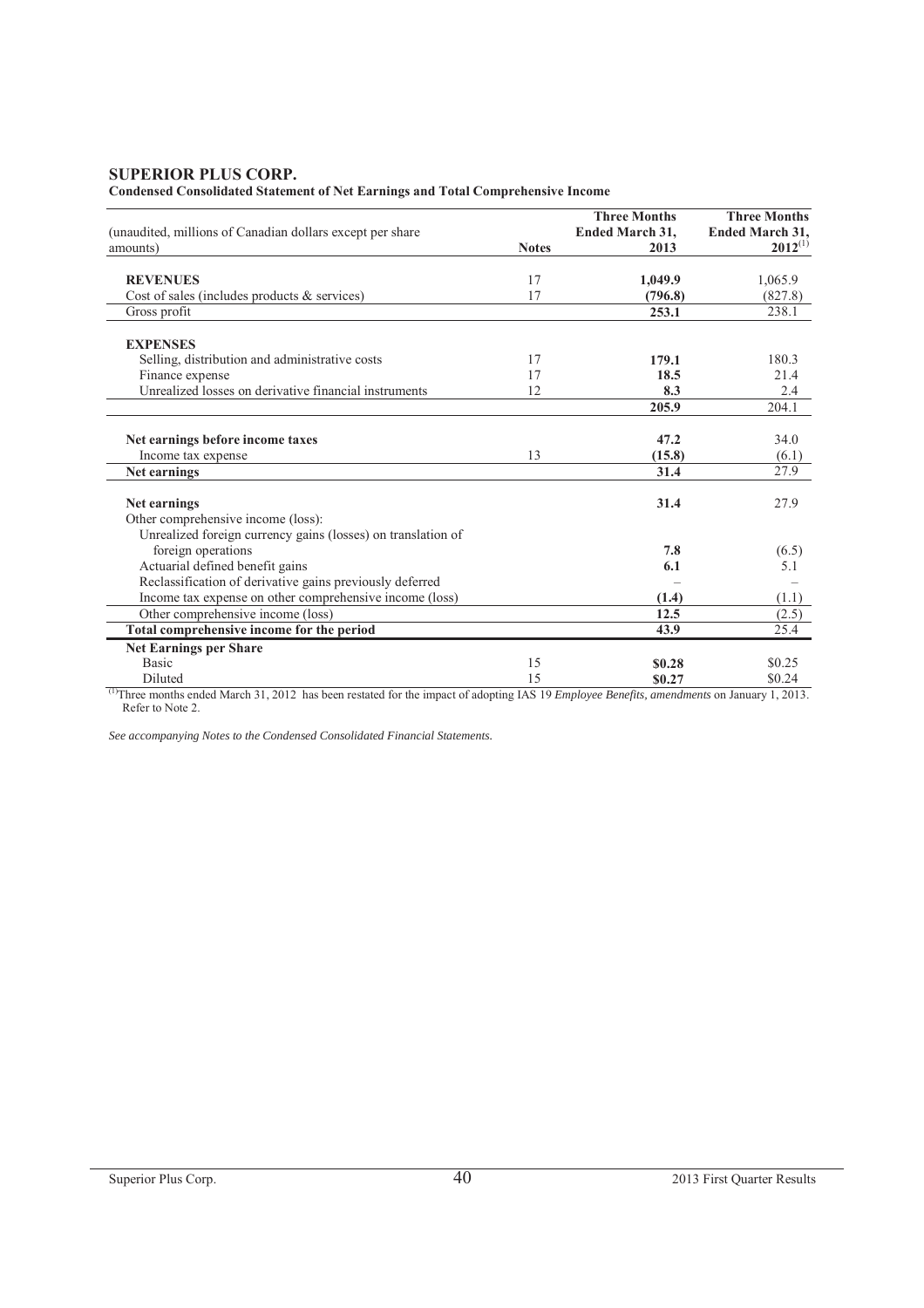## **SUPERIOR PLUS CORP.**

## **Condensed Consolidated Statement of Cash Flows**

|                                                                                                                                                           |              | Three months ended       | Three months ended        |
|-----------------------------------------------------------------------------------------------------------------------------------------------------------|--------------|--------------------------|---------------------------|
|                                                                                                                                                           |              | March 31.                | March 31.<br>$2012^{(1)}$ |
| (unaudited, millions of Canadian dollars)                                                                                                                 | <b>Notes</b> | 2013                     |                           |
| <b>OPERATING ACTIVITIES</b>                                                                                                                               |              |                          |                           |
| Net earnings for the period                                                                                                                               |              | 31.4                     | 27.9                      |
| Adjustments for:                                                                                                                                          |              |                          |                           |
| Depreciation included in selling, distribution and                                                                                                        |              |                          |                           |
| administrative costs                                                                                                                                      | 6            | 10.3                     | 10.6                      |
| Amortization of intangible assets                                                                                                                         |              | 3.9                      | 6.3                       |
| Depreciation included in cost of sales                                                                                                                    | 6            | 10.3                     | 10.9                      |
| Amortization of customer contract-related costs                                                                                                           |              | 0.7                      | 0.9                       |
| Losses on disposal of assets                                                                                                                              |              | 0.4                      | 0.4                       |
| Unrealized losses on derivative financial instruments                                                                                                     | 12           | 8.3                      | 2.4                       |
| Customer contract-related costs                                                                                                                           |              | (0.2)                    | (0.4)                     |
| Finance expense recognized in net earnings                                                                                                                |              | 18.5                     | 21.4                      |
| Income tax expense recognized in net earnings                                                                                                             |              | 15.8                     | 6.1                       |
| (Increase) Decrease in non-cash operating working                                                                                                         |              |                          |                           |
| capital                                                                                                                                                   | 16           | (4.1)                    | 34.4                      |
| Net cash flows from operating activities                                                                                                                  |              | 95.3                     | 120.9                     |
| Income taxes received                                                                                                                                     |              | $\overline{\phantom{0}}$ | 0.4                       |
| Interest paid                                                                                                                                             |              | (4.7)                    | (4.9)                     |
| Cash flows from operating activities                                                                                                                      |              | 90.6                     | 116.4                     |
|                                                                                                                                                           |              |                          |                           |
| <b>INVESTING ACTIVITIES</b>                                                                                                                               |              |                          |                           |
| Purchase of property, plant and equipment                                                                                                                 | 6            | (11.7)                   | (6.0)                     |
| Proceeds from disposal of property, plant and equipment                                                                                                   | 6            | 0.5                      | 0.9                       |
| Cash flows used in investing activities                                                                                                                   |              | (11.2)                   | (5.1)                     |
| <b>FINANCING ACTIVITIES</b>                                                                                                                               |              |                          |                           |
| Net repayment of revolving term bank credits and other debt                                                                                               |              | (123.6)                  | (92.2)                    |
| Repayment of finance lease obligations                                                                                                                    |              | (3.9)                    | (3.6)                     |
| Redemption of 5.75% convertible debentures                                                                                                                |              | (50.0)                   |                           |
| Proceeds from issuance of common shares                                                                                                                   |              | 143.9                    |                           |
| Issue costs on issuance of common shares                                                                                                                  |              | (6.1)                    |                           |
| Proceeds from the dividend reinvestment program                                                                                                           |              | 3.6                      | 3.6                       |
| Dividends paid to shareholders                                                                                                                            |              | (16.9)                   | (16.7)                    |
| Cash flows used in financing activities                                                                                                                   |              | (53.0)                   | (108.9)                   |
|                                                                                                                                                           |              |                          |                           |
| Net increase in cash and cash equivalents                                                                                                                 |              | 26.4                     | 2.4                       |
| Cash and cash equivalents, beginning of period                                                                                                            |              | 7.6                      | 5.2                       |
| Effect of translation of foreign currency-denominated cash                                                                                                |              |                          |                           |
| and cash equivalents                                                                                                                                      |              | (0.1)                    | (0.3)                     |
| Cash and cash equivalents, end of period                                                                                                                  |              | 33.9                     | 7.3                       |
| <sup>(1)</sup> Three months ended March 31 2012 has been restated for the impact of adopting IAS 19 <i>Employee Benefits amendments</i> on January 1 2013 |              |                          |                           |

**Cash and cash equivalents, end of period 33.9** 7.3 (1) Three months ended March 31, 2012 has been restated for the impact of adopting IAS 19 *Employee Benefits, amendments* on January 1, 2013. Three months end<br>Refer to Note 2.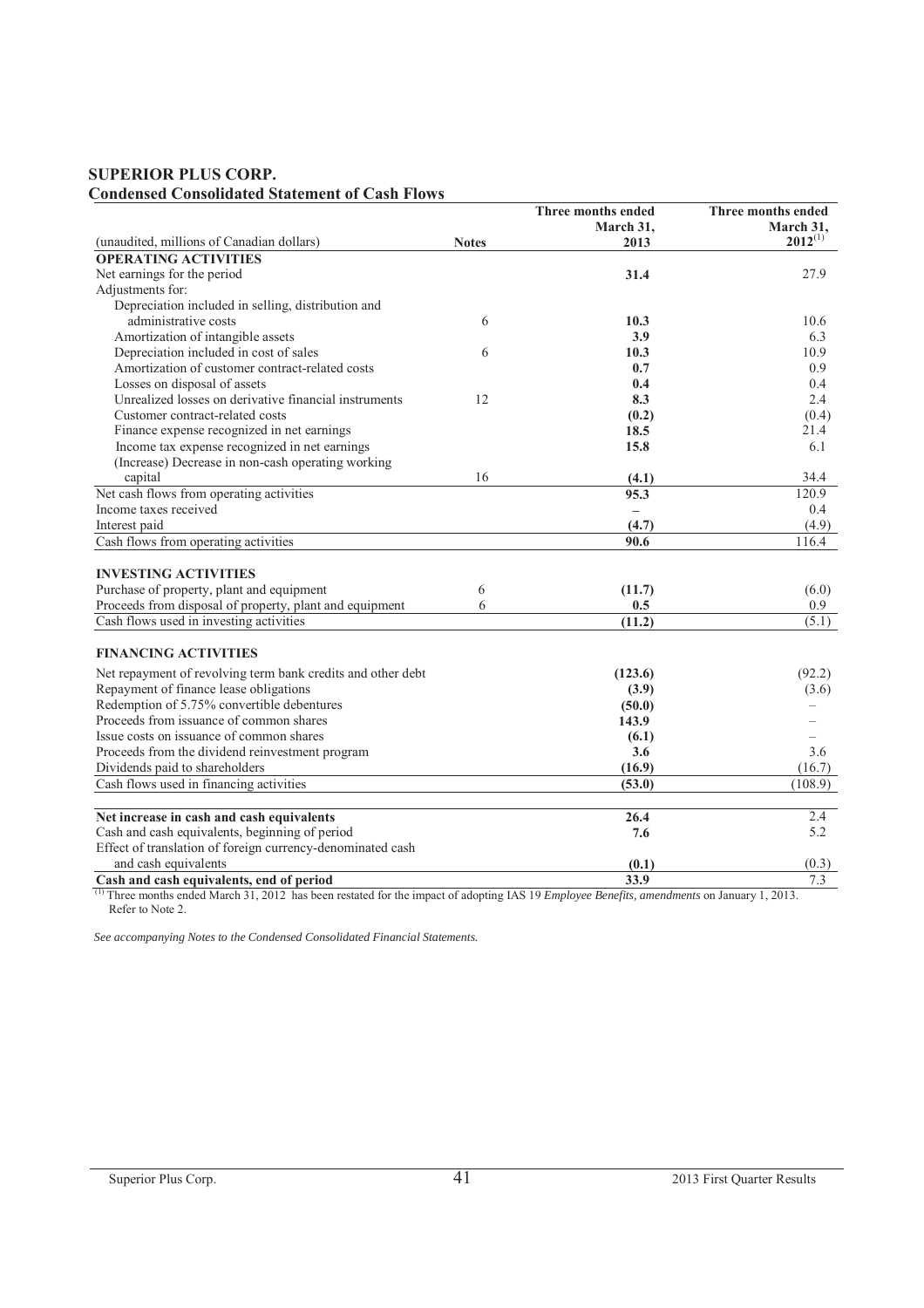## **Notes to the Unaudited Condensed Consolidated Financial Statements**

(unaudited, Tabular amounts in millions of Canadian dollars, except per share amounts)

### **1. Organization**

Superior Plus Corp. (Superior) is a diversified business corporation, incorporated under the Canada Business Corporations Act. The registered office is at suite 1400,  $840 - 7<sup>th</sup>$  Avenue S.W., Calgary, Alberta. Superior holds 100% of Superior Plus LP (Superior LP), a limited partnership formed between Superior General Partner Inc., as general partner and Superior as limited partner. Superior holds 100% of the interest of Superior General Partner Inc. Superior does not conduct active business operations but rather distributes to shareholders a portion of the income it receives from Superior Plus LP in the form of partnership allocations, net of expenses and interest payable on the convertible unsecured subordinated debentures (the debentures). Superior's investments in Superior Plus LP are financed by share capital and debentures. Superior is a publicly traded company with its common shares trading on the Toronto Stock Exchange ("TSX") under the exchange symbol SPB.

The accompanying unaudited condensed consolidated financial statements (consolidated financial statements) of Superior as at March 31, 2013 and the three months ended March 31, 2013 and 2012 were authorized for issuance by the Board of Directors on May 1, 2013.

### **Reportable Operating Segments**

Superior operates three distinct reportable operating segments: Energy Services, Specialty Chemicals and Construction Products Distribution. Superior's Energy Services operating segment provides distribution, wholesale procurement and related services in relation to propane, heating oil and other refined fuels. Energy Services also provides fixed-price natural gas and electricity supply services. Specialty Chemicals is a leading supplier of sodium chlorate and technology to the pulp and paper industries and a regional supplier of potassium and chloralkali products in the U.S. Midwest. Construction Products Distribution is one of the largest distributors of commercial and industrial insulation in North America and the largest distributor of specialty construction products to the walls and ceilings industry in Canada (See Note 19).

#### **2. Basis of Presentation**

The accompanying consolidated financial statements were prepared in accordance and comply with International Accounting Standards 34 *Interim Financial Reporting* (IAS 34) as issued by the International Accounting Standards Board (IASB) using the accounting policies Superior adopted in its annual consolidated financial statements as at and for the year ended December 31, 2012 other than the standards adopted as at January 1, 2013. The accounting policies are based on the International Financial Reporting Standards (IFRS) and International Financial Reporting Interpretations Committee (IFRIC) interpretations that were applicable at that time. These accounting policies have been applied consistently to all periods presented in these consolidated financial statements, and have been applied consistently throughout the consolidated entities.

The consolidated financial statements are presented in Canadian dollars, which is Superior's functional currency. All financial information presented in Canadian dollars has been rounded to the nearest hundred-thousand. These consolidated financial statements should be read in conjunction with Superior's 2012 annual consolidated financial statements.

The consolidated financial statements were prepared on the historical cost basis except for certain financial instruments that are measured at fair value as explained in Superior's 2012 annual consolidated financial statements and incorporate the accounts of Superior and its wholly-owned subsidiaries. Subsidiaries are all entities over which Superior has the power to govern the financial and operating policies generally accompanying a shareholding of more than one-half of the voting rights. The results of subsidiaries are included in Superior's statement of net earnings from date of acquisition or, in the case of disposals, up to the effective date of disposal. All transactions and balances between Superior and Superior's subsidiaries are eliminated on consolidation. Superior's subsidiaries are all wholly owned directly or indirectly by Superior Plus Corp.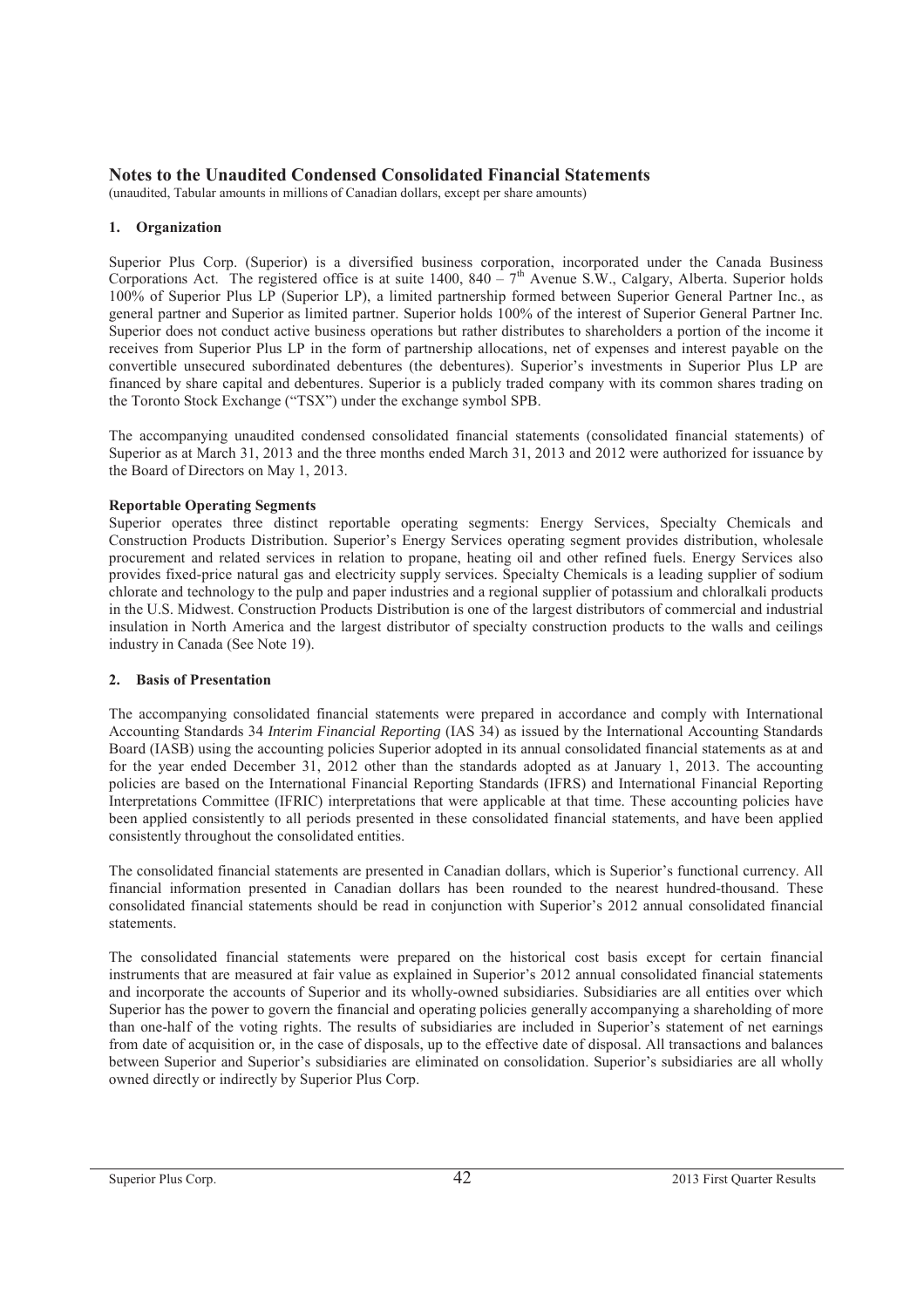#### **Significant Accounting Policies**

#### **(a) Significant Accounting Judgments, Estimates and Assumptions**

The preparation of Superior's consolidated financial statements in accordance with IFRS requires management to make judgments, estimates and assumptions that affect the reported amounts of assets, liabilities, net earnings and related disclosure. The estimates and associated assumptions are based on historical experience and various other factors deemed reasonable under the circumstances, the results of which form the basis of making the judgments about carrying values of assets and liabilities that are not readily apparent from other sources. Actual results may differ from these estimates. The areas involving a higher degree of judgment or complexity, or where assumptions and estimates are significant to the financial statements are consistent with those disclosed in Superior's 2012 annual consolidated financial statements.

#### **(b) Recent Accounting Pronouncements**

Certain new standards, interpretations, amendments and improvements to existing standards were issued by the IASB or International Financial Reporting Interpretations Committee (IFRIC) that are mandatory for accounting periods beginning January 1, 2013 or later periods. The affected standards are consistent with those disclosed in Superior's 2012 annual consolidated financial statements.

#### **Superior adopted the following standards on January 1, 2013:**

#### IFRS 10 – *Consolidated Financial Statements*

IFRS 10 establishes principles for the presentation and preparation of consolidated financial statements when an entity controls one or more other entities. IFRS 10 requires an entity to consolidate an investee when it is exposed, or has rights, to variable returns from its involvement with the investee and has the ability to affect those returns through its power over the investee. Under previous IFRS, consolidation is required when an entity has the power to govern the financial and operating policies of an entity so as to obtain benefits from its activities. The revised standard was effective for Superior on January 1, 2013. Superior adopted the amendments on January 1, 2013, with no impact to Superior.

#### IFRS 11 – *Joint Arrangements*

IFRS 11 requires a venture to classify its interest in a joint arrangement as a joint venture or joint operation. Joint ventures will be accounted for using the equity method of accounting, whereas joint operations will require the venture to recognize its share of the assets, liabilities, revenue and expenses. This standard became applicable on January 1, 2013. Superior adopted the amendments on January 1, 2013, with no impact to Superior.

#### IFRS 12 – *Disclosure of Interests in Other Entities*

IFRS 12 establishes disclosure requirements for interests in other entities, such as joint arrangements, associates, special purpose vehicles and off-balance-sheet vehicles. The standard carries forward existing disclosure and also introduces significant additional disclosure requirements that address the nature of, and risks associated with, an entity's interests in other entities. This standard became effective for Superior on January 1, 2013. Superior adopted the amendments on January 1, 2013, with no impact to Superior.

#### IFRS 13 *– Fair Value Measurement*

IFRS 13 defines fair value, sets out a single IFRS framework for measuring fair value and requires disclosure about fair value measurements. IFRS 13 applies to accounting standards that require or permit fair value measurements or disclosure about fair value measurements (and measurements, such as fair value less costs to sell, based on fair value or disclosure about those measurements), except in specified circumstances. IFRS 13 became applicable on January 1, 2013. Superior adopted the amendments on January 1, 2013, with no impact to Superior.

#### IAS 1 – *Presentation of Other Comprehensive Income*

The amendments to IAS 1, *Presentation of Financial Statements*, issued in June 2011, require entities to group items presented in other comprehensive income on the basis of whether they might be reclassified to the consolidated statement of income in subsequent periods and items that will not be reclassified to the consolidated statement of income. The amendments did not address which items are presented in other comprehensive income and did not change the option to present items net of tax. The amendments to IAS 1 became effective for annual periods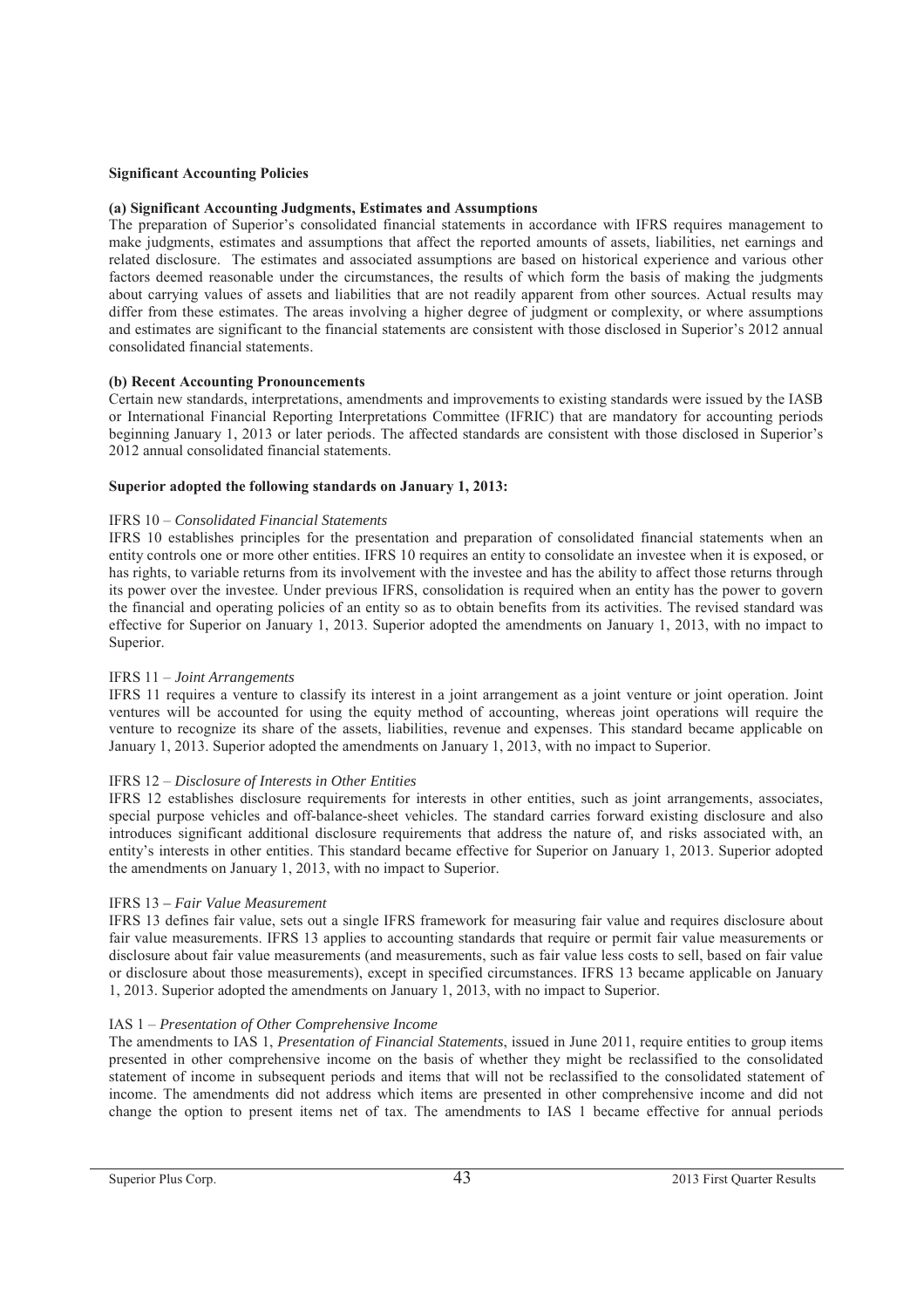beginning on or after July 1, 2012, which was January 1, 2013 for Superior, and are to be applied retrospectively. Superior adopted the amendments on January 1, 2013, with no impact to Superior.

#### IFRS 9 - *Financial Instruments: Classification and Measurement*

IFRS 9, Financial Instruments, was issued in November 2009 and is intended to replace IAS 39*, Financial Instruments: Recognition and Measurement*. IFRS 9 uses a single approach to determine whether a financial asset is measured at amortized cost or fair value, replacing the multiple rules in IAS 39. The approach in IFRS 9 is based on how an entity manages its financial instruments in the context of its business model and the contractual cash flow characteristics of the financial assets. The new standard also requires a single impairment method to be used, replacing the multiple impairment methods in IAS 39. Requirements for financial liabilities were added in October 2010 and they largely carried forward existing requirements in IAS 39, *Financial Instruments – Recognition and Measurement*, except that fair value changes due to credit risk for liabilities designated at fair value through profit and loss would generally be recorded in other comprehensive income. This standard is required to be applied for accounting periods beginning on or after January 1, 2015, with earlier adoption permitted. Superior adopted the amendments on January 1, 2013, with no impact to Superior.

#### IAS 19 – *Employee Benefits, amendments*

IAS 19 amendments were issued in June 2011 that changed the accounting and disclosure for defined benefit plans and termination benefits. This standard requires that the changes in defined benefit obligations are recognized as they occur, eliminating the corridor approach and accelerating the recognition of past service costs. The changes in defined benefit obligations and plan assets are to be disaggregated into three components: service costs, net interest on the net defined benefit liabilities (assets) and re-measurements of the net defined benefit liabilities (assets). This standard must be applied for accounting periods beginning on or after January 1, 2013. Superior adopted IAS 19 on January 1, 2012 and the financial impact is an increase of \$3.1 million to pension expense and a corresponding decrease to accumulated other comprehensive loss for the year ended December 31, 2012. The impact on Superior's balance sheet as at January 1, 2012 is a \$4.0 million increase to retained deficit, a \$0.1 million decrease in employee benefit obligations and a corresponding decrease to accumulated other comprehensive loss of \$4.1 million. The impact on the three months ended March 31, 2012 was a increase in operating expenses of \$0.8 million.

#### **3. Seasonality of Operations**

#### **Energy Services**

Sales typically peak in the first quarter when approximately one-third of annual propane and other refined fuels sales volumes and gross profits are generated due to the demand from heating end-use customers. They then decline through the second and third quarters rising seasonally again in the fourth quarter with heating demand. Similarly, net working capital is typically at seasonally high levels during the first and fourth quarters, and normally declines to seasonal low in the second and third quarters. Net working capital is also significantly influenced by wholesale propane prices and other refined fuels.

#### **Construction Products Distribution**

Sales typically peak during the second and third quarters with the seasonal increase in building and renovation activities. They then decline through the fourth quarters and into the subsequent first quarter. Similarly, net working capital is typically at seasonally highs levels during the second and third quarters, and normally decline to seasonal lows in the fourth and first quarters.

#### **4. Trade and Other Receivables**

A summary of trade and other receivables is as follows:

|                                      | Note | <b>March 31, 2013</b> | December $31, 2012$ |
|--------------------------------------|------|-----------------------|---------------------|
| Trade receivables, net of allowances |      | 369.5                 | 355.9               |
| Accounts receivable – other          |      | 42.0                  | 32.3                |
| Finance lease receivable             |      | 0.8                   | 0.8                 |
| Trade and other receivables          |      | 412.3                 | 389.0               |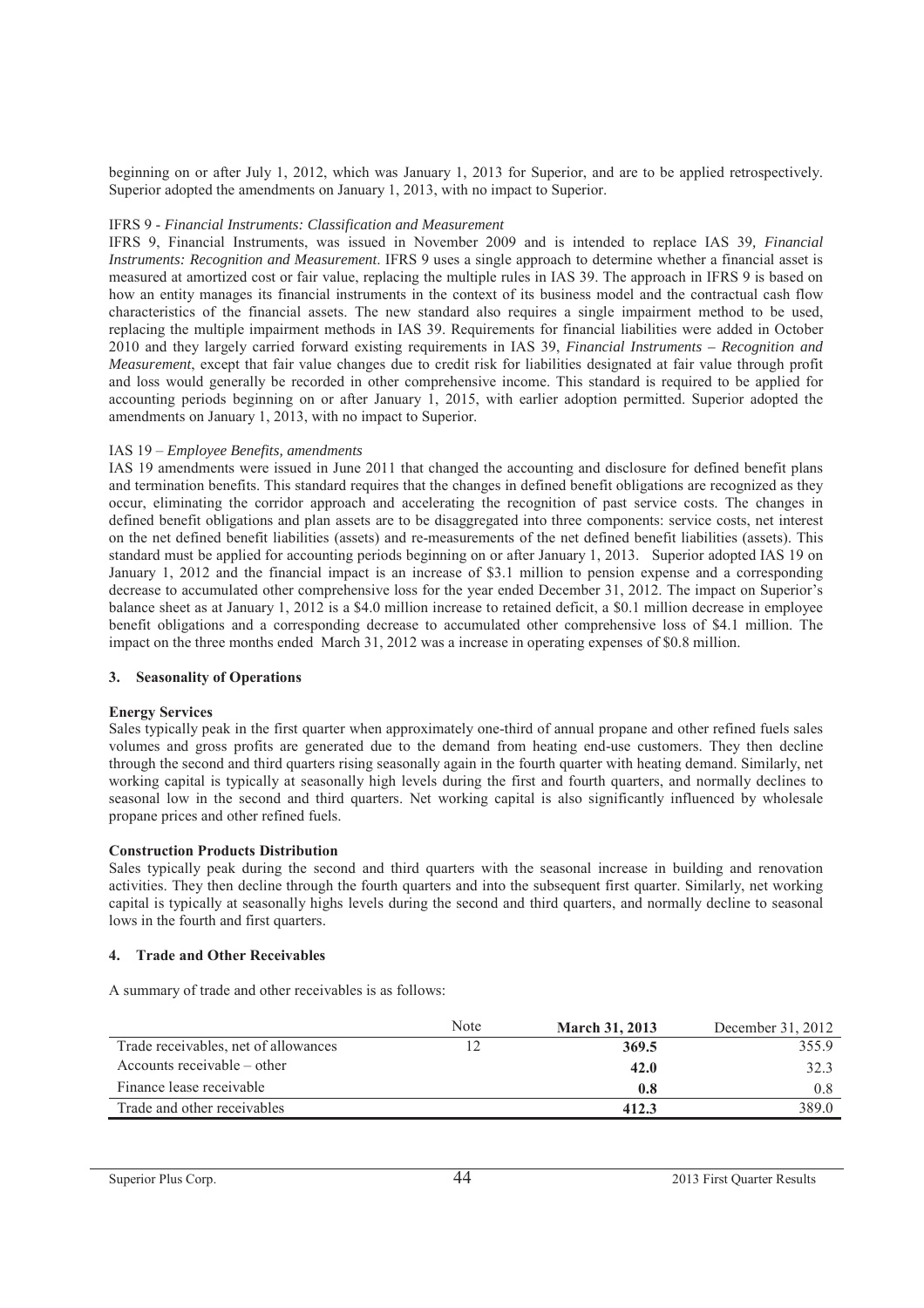#### **5. Inventories**

The cost of inventories recognized as an expense during the three months ended March 31, 2013 was \$744.5 million (March 31, 2012 - \$756.2 million). Superior recorded an inventory write down during the three months ended March 31, 2013 and 2012 of \$nil million and \$0.7 million, respectively. Superior recorded no reversals of inventory write downs during the three months ended March 31, 2013 and 2012.

### **6. Property, Plant and Equipment**

|                                                                 | Land | <b>Buildings</b> | <b>Specialty</b><br><b>Chemicals</b><br>Plant &<br>Equipment | Energy<br><b>Services</b><br>Retailing<br>Equipment | <b>Construction</b><br><b>Products</b><br><b>Distribution</b><br>Equipment | Leasehold<br>Improvements | <b>Total</b> |
|-----------------------------------------------------------------|------|------------------|--------------------------------------------------------------|-----------------------------------------------------|----------------------------------------------------------------------------|---------------------------|--------------|
| Cost                                                            |      |                  |                                                              |                                                     |                                                                            |                           |              |
| Balance at December 31, 2012                                    | 29.7 | 148.6            | 738.3                                                        | 589.8                                               | 43.3                                                                       | 9.7                       | 1,559.4      |
| Balance at March 31, 2013                                       | 29.9 | 149.8            | 749.4                                                        | 594.5                                               | 43.7                                                                       | 9.7                       | 1,577.0      |
| <b>Accumulated Depreciation</b><br>Balance at December 31, 2012 |      | 43.4             | 346.3                                                        | 306.0                                               | 25.6                                                                       | 8.2                       | 729.5        |
| Balance at March 31, 2013                                       |      | 45.1             | 356.9                                                        | 313.2                                               | 26.9                                                                       | 8.1                       | 750.2        |
| <b>Carrying Amount</b>                                          |      |                  |                                                              |                                                     |                                                                            |                           |              |
| Balance at December 31, 2012                                    | 29.7 | 105.2            | 392.0                                                        | 283.8                                               | 17.7                                                                       | 1.5                       | 829.9        |
| Balance at March 31, 2013                                       | 29.9 | 104.7            | 392.5                                                        | 281.3                                               | 16.8                                                                       | 1.6                       | 826.8        |

Depreciation per cost category:

|                                                | March 31, | March 31, |
|------------------------------------------------|-----------|-----------|
|                                                | 2013      | 2012      |
| Cost of sales                                  | 10.3      | 10.9      |
| Selling, distribution and administrative costs | 10.3      | 10.6      |
| Total                                          | 20.6      | 21.5      |

The carrying amount of Superior's property, plant, and equipment includes \$66.8 million of leased assets as at March 31, 2013 (December 31, 2012 – \$67.8 million).

### **7. Provisions**

|                                          | Decommissioning | Environmental            |       |
|------------------------------------------|-----------------|--------------------------|-------|
|                                          | Costs           | <b>Expenditures</b>      | Total |
| <b>Balance at December 31, 2012</b>      | 16.2            | 1.4                      | 17.6  |
| Unwinding of discount                    | 0.1             |                          | 0.1   |
| Impact of change in discount rate        | (0.4)           |                          | (0.4) |
| Net foreign currency exchange difference | 0.1             | $\overline{\phantom{a}}$ | 0.1   |
| <b>Balance at March 31, 2013</b>         | 16.0            |                          | 17.4  |

*Decommissioning costs* 

*Specialty Chemicals* 

Superior makes full provision for the future cost of decommissioning Specialty Chemicals' chemical facilities. The provision is on a discounted basis and is based on existing technologies at current prices or long-term price assumptions, depending on the activity's expected timing. As at March 31, 2013, the discount rate used in Superior's calculation was  $2.5\%$  (December 31,  $2012 - 2.4\%$ ). Superior estimates the total undiscounted amount of expenditures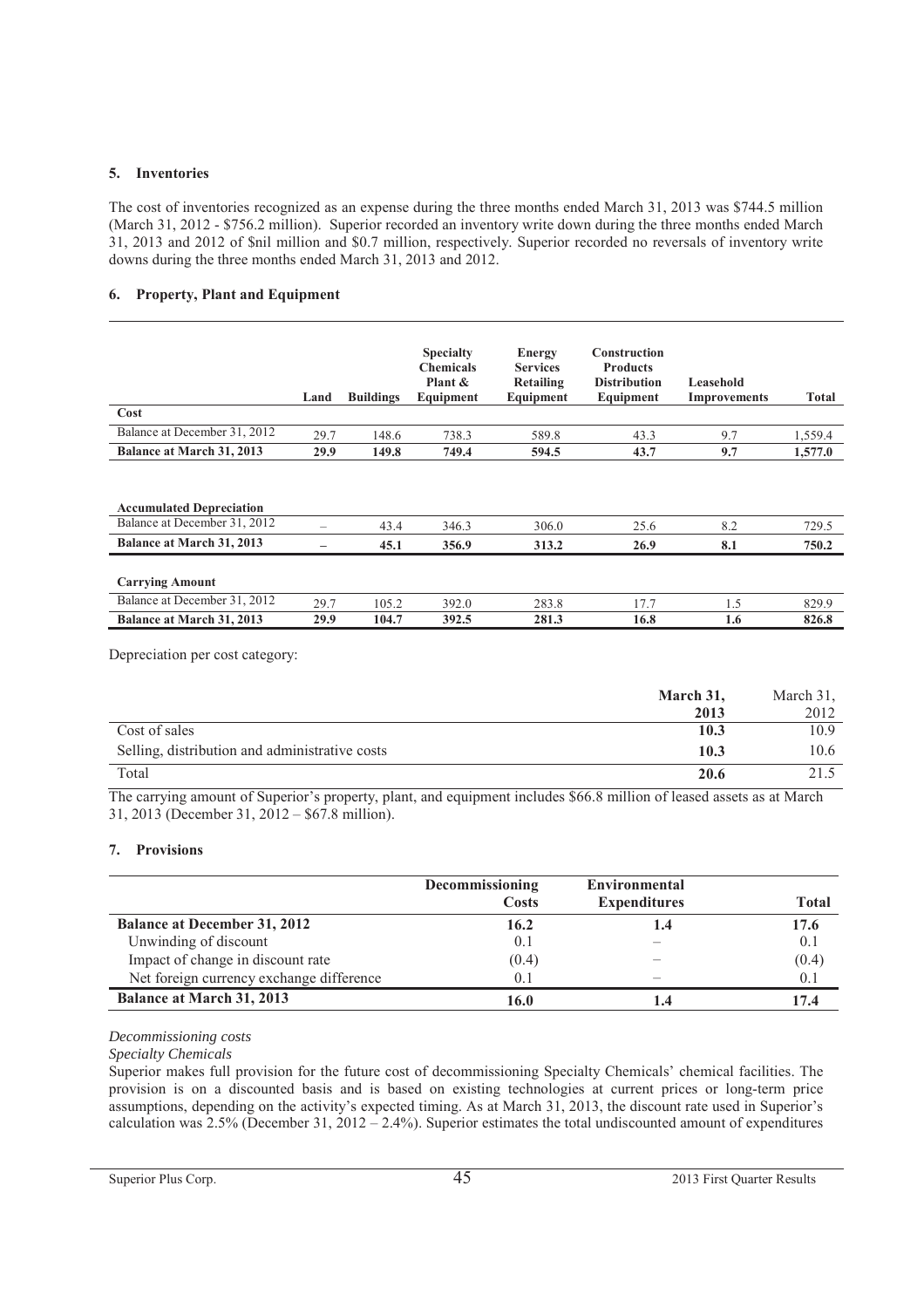required to settle its decommissioning liabilities is approximately \$20.3 million (December 31, 2012 - \$20.1 million) which will be paid over the next nineteen to twenty-seven years. While Superior's provision for decommissioning costs is based on the best estimate of future costs and the economic lives of the chemical facilities, the amount and timing of these costs is uncertain.

#### *Energy Services*

Superior makes full provision for the future costs of decommissioning certain assets associated with the Energy Services segment. Superior estimates the total undiscounted expenditures required to settle its decommissioning liabilities to be approximately \$9.0 million at March 31, 2013 (December 31, 2012 – \$8.8 million) which will be paid out over the next nineteen years. The risk-free rate of 2.5% at March 31, 2012 (December 31, 2012 – 2.4%) was used to calculate the present value of the estimated cash flows.

#### *Environmental Expenditures*

Provisions for environmental remediation are made when a clean-up is probable and the amount of the obligation can be reliably estimated. Generally, this coincides with commitment to a formal plan or, if earlier, on divestment or closure of inactive sites. The provision for environmental liabilities has been estimated using existing technology, at current prices and discounted using a risk-free discount rate of 2.5% at March 31, 2013 (December 31, 2012 – 2.4%). The majority of these costs are expected to be incurred over the next two years. The extent and cost of future remediation programs are inherently difficult to estimate. They depend on the scale of any possible contamination, the timing and extent of corrective actions, and Superior's share of the liability.

#### **8. Trade and Other Payables**

A summary of trade and other payables is as follows:

|                                                       | March 31, | December 31. |
|-------------------------------------------------------|-----------|--------------|
|                                                       | 2013      | 2012         |
| Trade payables                                        | 234.4     | 241.6        |
| Net benefit obligation                                | 3.8       | 3.6          |
| Other payables                                        | 50.8      | 57.7         |
| Amounts due to customers under construction contracts | 1.3       |              |
| Share-based payments                                  | 14.8      | 9.9          |
| Trade and other payables                              | 305.1     | 314.1        |

#### **9. Deferred Revenue**

|                                        | March 31,         | December 31,         |
|----------------------------------------|-------------------|----------------------|
|                                        | 2013              | 2012                 |
| Balance at the beginning of the period | 19.2              | 14.2                 |
| Deferred during the period             | 2.4               | 29.1                 |
| Released to net earnings               | (8.8)             | (23.9)               |
| Foreign exchange impact                | 0.2               | (0.2)                |
| Balance at the end of the period       | 13.0              | 19.2                 |
|                                        | March 31,<br>2013 | December 31,<br>2012 |
| Current                                | 12.3              | 18.2                 |
| Non-current                            | 0.7               | 1.0                  |

The deferred revenue relates to Energy Services' unearned service revenue and Specialty Chemicals' unearned product-related revenues.

**13.0** 19.2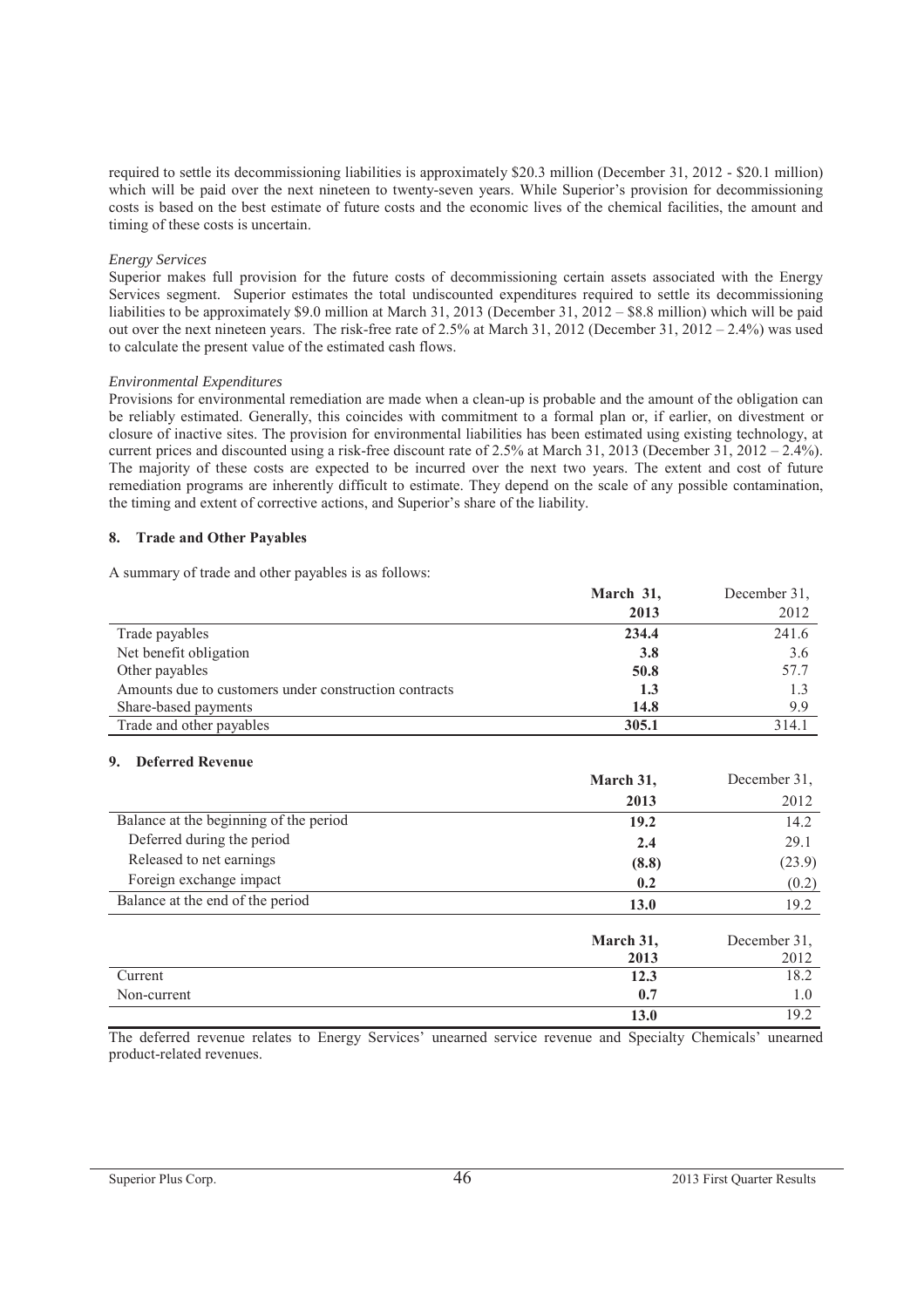#### **10. Borrowing**

|                                                                                            | Year of  |                                  |        | March 31, December 31, |
|--------------------------------------------------------------------------------------------|----------|----------------------------------|--------|------------------------|
|                                                                                            | Maturity | <b>Effective Interest Rate</b>   | 2013   | 2012                   |
| Revolving term bank credits <sup>(1)</sup>                                                 |          |                                  |        |                        |
|                                                                                            |          | Floating BA rate plus            |        |                        |
| Bankers Acceptances (BA)                                                                   | 2015     | applicable credit spread         | 92.9   | 148.6                  |
| Canadian Prime Rate Loan                                                                   | 2015     | Prime rate plus credit<br>spread | 5.0    | 13.0                   |
|                                                                                            |          |                                  |        |                        |
| <b>LIBOR</b> Loans                                                                         |          | Floating LIBOR rate plus         |        |                        |
| (US\$101.0 million; 2012-US\$138.0 million)                                                | 2015     | applicable credit spread         | 102.6  | 137.3                  |
|                                                                                            |          | US Prime rate plus credit        |        |                        |
| <b>US Base Rate Loan</b>                                                                   | 2015     | spread                           | 5.2    | 34.5                   |
| (US\$5.1 million; 2012-US\$34.6 million)                                                   |          |                                  |        |                        |
|                                                                                            |          |                                  | 205.7  | 333.4                  |
| <b>Other Debt</b>                                                                          |          |                                  |        |                        |
|                                                                                            |          |                                  |        |                        |
| Accounts receivable factoring program <sup>(2)</sup>                                       |          | Floating BA Plus                 | 7.9    |                        |
|                                                                                            | 2013-    |                                  |        |                        |
| Deferred consideration                                                                     | 2016     | Non-interest-bearing             | 2.6    | 2.7                    |
|                                                                                            |          |                                  | 10.5   | 2.7                    |
| Senior Secured Notes <sup>(3)</sup>                                                        |          |                                  |        |                        |
| Senior secured notes subject to fixed interest<br>rates (US\$92.0 million; 2012 - US\$92.0 | $2013 -$ |                                  |        |                        |
| million)                                                                                   | 2015     | 6.65%                            | 93.4   | 91.5                   |
|                                                                                            |          |                                  |        |                        |
| <b>Senior Unsecured Debentures</b>                                                         |          |                                  |        |                        |
| Senior unsecured debentures                                                                | 2016     | 8.25%                            | 150.0  | 150.0                  |
|                                                                                            |          |                                  |        |                        |
| <b>Finance Lease Obligations</b>                                                           |          |                                  |        |                        |
| Finance lease obligations                                                                  |          |                                  | 59.0   | 62.0                   |
|                                                                                            |          |                                  |        |                        |
| Total borrowing before deferred financing fees                                             |          |                                  | 518.6  | 639.6                  |
| Deferred financing fees                                                                    |          |                                  | (4.7)  | (5.2)                  |
| Borrowing                                                                                  |          |                                  | 513.9  | 634.4                  |
| Current maturities                                                                         |          |                                  | (56.9) | (59.7)                 |
| Borrowing                                                                                  |          |                                  | 457.0  | 574.7                  |

(1) Superior and its wholly-owned subsidiaries, Superior Plus Financing Inc. and Commercial E Industrial (Chile) Limitada, reduced the revolving term bank credit borrowing capacity to \$570 million from \$615 million on March 28, 2012. The credit facilities mature on June 27, 2015 and are secured by a general charge over the assets of Superior and certain of its subsidiaries. As at March 31, 2013, Superior had \$25.5 million of outstanding letters of credit (December 31, 2012 – \$31.1 million) and approximately \$115.2 million of outstanding financial guarantees (December 31, 2012 – \$121.9 million). The fair value of Superior's revolving term bank credits, other debt, letters of credit, and financial guarantees approximates their carrying value as a result of the market based-interest rates, the short-term nature of the underlying debt instruments and other related factors.

<sup>(2)</sup> Superior has entered into a Master Receivables Purchase Agreement (MRPA) with a financial institution where it may purchase from time to time, on an uncommitted revolving basis, a 100% interest in receivables from Superior. The maximum aggregate amount of purchased receivables purchased by the financial institution under this agreement and outstanding at any time is limited to \$15.0 million. As at March 31, 2013, the accounts receivable factoring program totaled CDN \$7.9 million (December 31, 2012- CDN \$nil million).

(3) Senior secured notes (the Notes) totaling US\$92.0 million and US\$92.0 million (respectively, CDN\$93.4 million at March 31, 2013 and CDN \$91.5 million at December 31, 2012) are secured by a general charge over the assets of Superior and certain of its subsidiaries. Principal repayments began in the fourth quarter of 2009. Management has estimated the fair value of the Notes based on comparisons to treasury instruments with similar maturities, interest rates and credit risk profiles. The estimated fair value of the Notes as at March 31, 2013 was CDN\$99.3 million (December 31, 2012 – CDN\$94.4 million).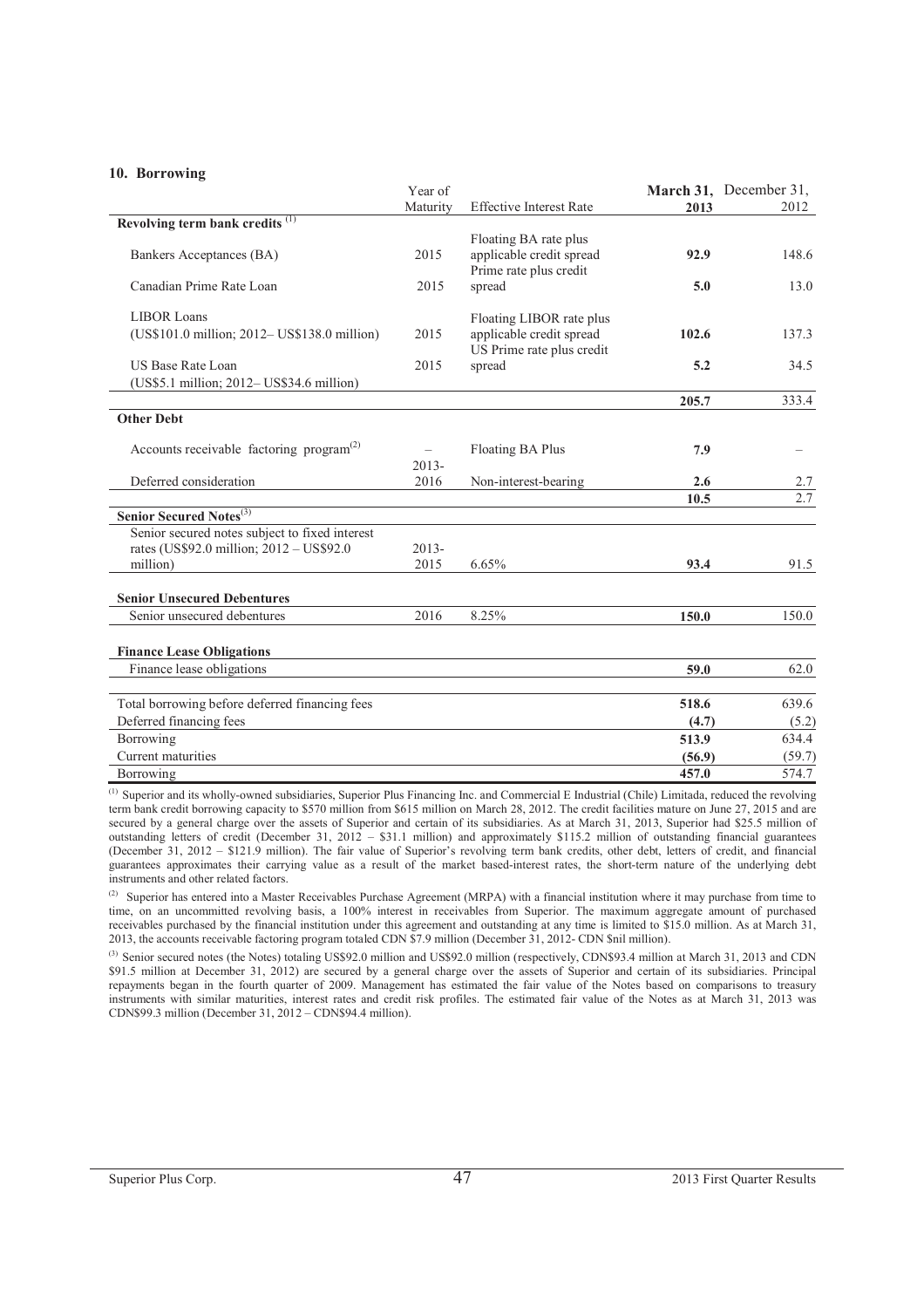Repayment requirements of Borrowing before deferred financing costs are as follows:

| Current maturities | 56.9                     |
|--------------------|--------------------------|
| Due in $2014$      | 48.6                     |
| Due in $2015$      | 251.8                    |
| Due in $2016$      | 158.3                    |
| Due in $2017$      | 2.1                      |
| Due in $2018$      | 0.9                      |
| Subsequent to 2018 | $\overline{\phantom{a}}$ |
| Total              | 518.6                    |
|                    |                          |

#### **11. Convertible Unsecured Subordinated Debentures**

Superior's debentures are as follows:

|                                    | October      | December | June    | June     | October |              |
|------------------------------------|--------------|----------|---------|----------|---------|--------------|
| Maturity                           | $2015^{(1)}$ | 2014     | 2017    | 2018     | 2016    | <b>Total</b> |
| Interest rate                      | 5.85%        | 7.50%    | 5.75%   | $6.00\%$ | 7.50%   | Carrying     |
| Conversion price per share         | \$31.25      | \$13.10  | \$19.00 | \$15.10  | \$11.35 | Value        |
| Debentures outstanding as at March |              |          |         |          |         |              |
| 31, 2013                           | 24.7         | 67.5     | 167.8   | 144.3    | 72.1    | 476.4        |
| Debentures outstanding as at       |              |          |         |          |         |              |
| December 31, 2012                  | 74.1         | 67.4     | 167.6   | 144.0    | 72.0    | 525.1        |
| Quoted market value as at March    |              |          |         |          |         |              |
| 31, 2013                           | 25.3         | 70.5     | 174.2   | 154.0    | 87.3    | 511.3        |
| Quoted market value as at December |              |          |         |          |         |              |
| 31, 2012                           | 75.2         | 71.4     | 169.2   | 148.0    | 84.2    | 548.0        |

<sup>(1)</sup> Superior redeemed \$50.0 million of the outstanding amount on the 5.85% October 2015 convertible unsecured subordinated debentures, on January 3, 2013.

The debentures may be converted into shares at the option of the holder at any time prior to maturity and may be redeemed by Superior in certain circumstances. Superior may elect to pay interest and principal upon maturity or redemption by issuing shares to a trustee in the case of interest payments, and to the debenture holders in the case of payment of principal. The number of any shares issued will be determined based on market prices for the shares at the time of issuance. Superior also has a cash conversion put option which allows Superior to settle any conversion of debentures in cash, in lieu of delivering common shares to the debenture holders of the June 2018 and October 2016 convertible debentures. The cash conversion put option has been classified as an embedded derivative and measured at fair value through net earnings (FVTNE) (see Note 12 for further details).

#### **12. Financial Instruments**

IFRS requires disclosure around fair value and specifies a hierarchy of valuation techniques based on whether the inputs to those valuation techniques are observable or unobservable. Observable inputs reflect market data obtained from independent sources, while unobservable inputs reflect Superior's market assumptions. These two types of input create the following fair-value hierarchy:

- *Level 1* quoted prices in active markets for identical instruments.
- *Level 2* quoted prices for similar instruments in active markets; quoted prices for identical or similar instruments in markets that are not active; and model-derived valuations in which all significant inputs and significant value drivers are observable in active markets.
- *Level 3* valuations derived from valuation techniques in which one or more significant inputs or significant value drivers are unobservable.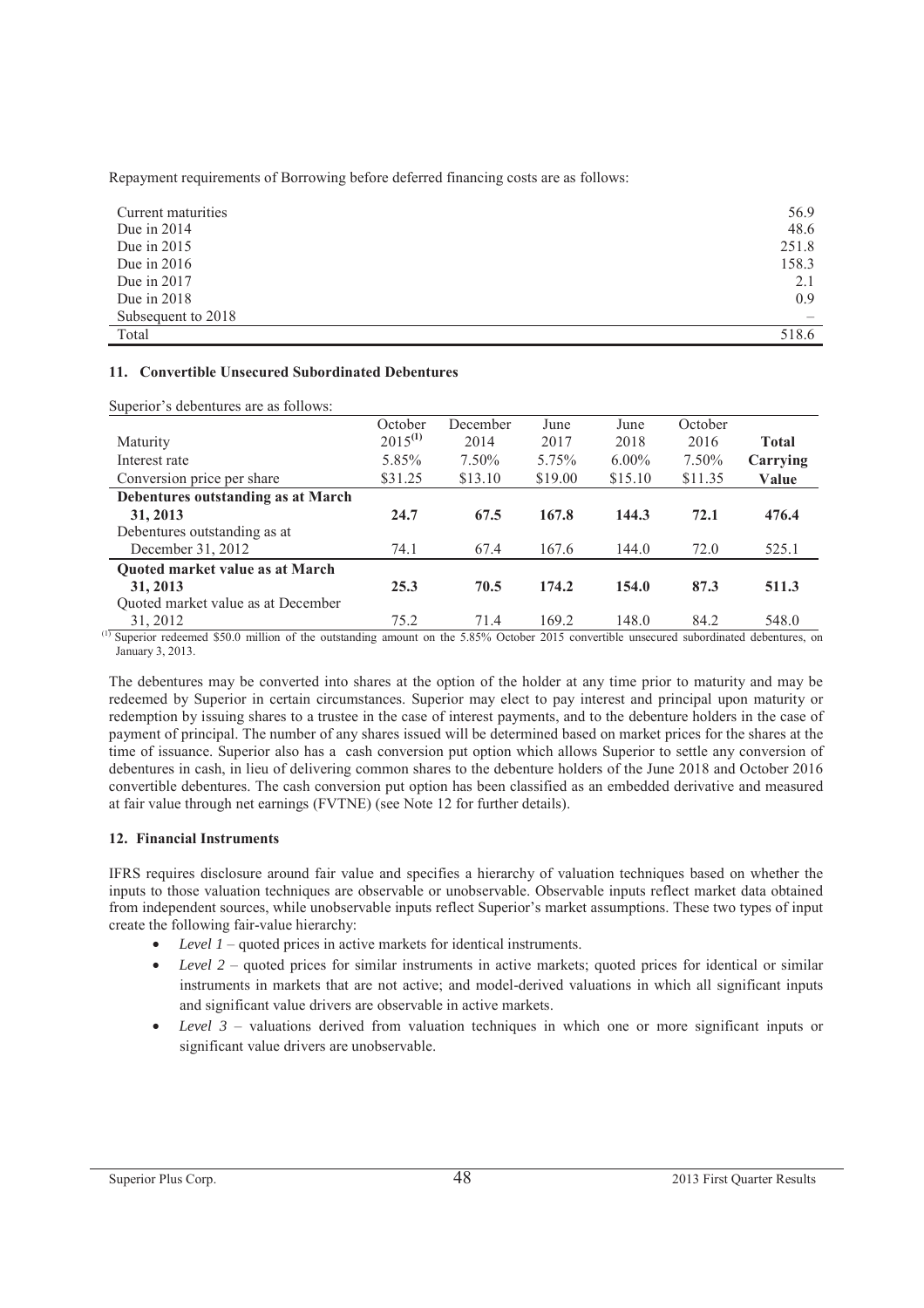The fair value of a financial instrument is the consideration estimated to be agreed upon in an arm's-length transaction between knowledgeable, willing parties who are under no compulsion to act. Fair values are determined by reference to quoted bid or asking prices, as appropriate, in the most advantageous active market for that instrument to which Superior has immediate access (Level 1). Where bid and ask prices are unavailable, Superior uses the closing price of the most recent transaction of the instrument. In the absence of an active market, Superior estimates fair values based on prevailing market rates (bid and ask prices, as appropriate) for instruments with similar characteristics and risk profiles or internal or external valuation models, such as discounted cash flow analysis using, to the extent possible, observable market-based inputs (Level 2). Superior uses internally developed methodologies and unobservable inputs to determine the fair value of some financial instruments when required (Level 3).

Fair values determined using valuation models require assumptions concerning the amount and timing of estimated future cash flows and discount rates. In determining those assumptions, Superior looks primarily to available readily observable external market inputs including forecast commodity price curves, interest rate yield curves, currency rates, and price and rate volatilities as applicable.

During August 2012, Specialty Chemicals received a payment of \$15.8 million from TransCanada Energy Ltd., a subsidiary of TransCanada Corporation, in connection with the arbitration ruling related to the Sundance Power Purchase Agreement (PPA) between TransAlta Corporation and TransCanada Corporation. The payment resulted from the Electrical Sales Agreement (ESA) between TransCanada Corporation and Superior whereby TransCanada Corporation supplies Superior with fixed-priced energy from the PPA. A one-time gain of \$12.5 million, representing the payment, net of certain settlement costs, is recorded in cost of goods sold. This settlement relates to Specialty Chemicals' fixed-price electricity purchase agreement which expires in 2017. Specialty Chemicals expects to receive electricity production from the PPA by the end of 2013 once the production units have been returned to service.

With respect to the valuation of Specialty Chemicals' fixed-price electricity agreement, the valuation of this agreement requires Superior to make assumptions about the long-term price of electricity in electricity markets for which active market information is not available. The impact of the assumption for the long-term forward price curve of electricity has a material impact on the fair value of this agreement. A \$1/MWh change in the forecast price of electricity would result in a change in the fair value of this agreement of \$0.8 million, with a corresponding impact to net earnings before income taxes.

No changes in valuation techniques were made by Superior during the period ended March 31, 2013 and no financial instruments have been reclassified between the different fair value input levels.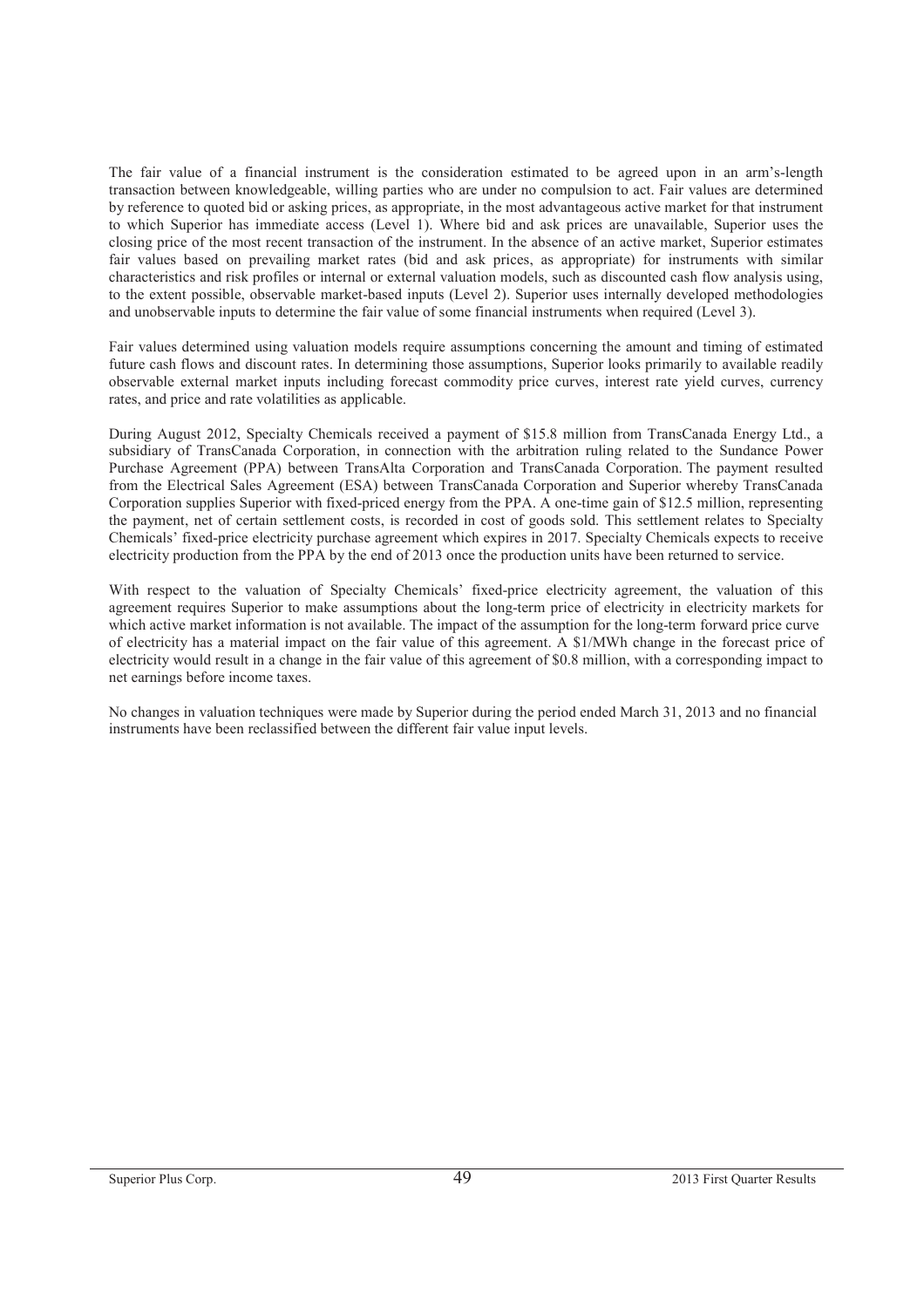|                                                                            |                                |                  |                                    |                   | <b>Asset (Liability)</b> |                        |  |
|----------------------------------------------------------------------------|--------------------------------|------------------|------------------------------------|-------------------|--------------------------|------------------------|--|
|                                                                            |                                |                  |                                    | <b>Fair Value</b> |                          |                        |  |
|                                                                            |                                |                  | <b>Effective</b>                   | Input             |                          | March 31, December 31, |  |
| <b>Description</b>                                                         | Notional <sup>(1)</sup>        | <b>Term</b>      | Rate                               | Level             | 2013                     | 2012                   |  |
| Natural gas financial swaps-AECO                                           | 23.74 $GI^{(2)}$               | $2013 -$<br>2017 | CDN\$4.79/<br>GJ                   | Level 1           | (27.7)                   | (42.2)                 |  |
| Foreign currency forward contracts, net<br>sale                            | US\$642.4(3)                   | $2013 -$<br>2015 | 1.03                               | Level 1           | (2.9)                    | 10.7                   |  |
| Foreign currency forward contracts,<br>balance sheet-related               | $US$59.0^{(3)}$                | $2013 -$<br>2014 | 1.01                               | Level 1           | 1.2                      | 0.2                    |  |
| Interest rate swaps $-$ CDN\$                                              | $$150.0^{(3)}$                 | $2013 -$<br>2017 | Six-month<br>BA rate plus<br>2.65% | Level 2           | 9.7                      | 9.4                    |  |
| Equity derivative contracts                                                | $$12.6^{(3)}$                  | $2013 -$<br>2015 | \$10.26/share                      | Level 2           | 1.5                      | 0.5                    |  |
| Debenture-embedded derivative                                              | $$255.0^{(3)}$                 | $2013 -$<br>2018 |                                    | Level 3           | (33.1)                   | (19.8)                 |  |
| Energy Services Propane wholesale<br>purchase and sale contracts, net sale | 1.28<br>$USG^{(4)}$            | $2013 -$<br>2014 | \$0.96/USG                         | Level 2           |                          | 0.7                    |  |
| Energy Services Butane wholesale<br>purchase and sale contracts, net sale  | 1.11<br>USG <sup>(4)</sup>     | $2013 -$<br>2014 | \$3.03USG                          | Level 2           |                          | (0.2)                  |  |
| Energy Services electricity swaps                                          | 0.93MWh<br>(5)                 | $2013 -$<br>2016 | \$40.27/MWh                        | Level 2           | (6.6)                    | (10.3)                 |  |
| Energy Services swaps and option<br>purchase and sale contracts            | 1.11<br>Gallons <sup>(4)</sup> | 2013             | \$3.03<br>US/Gallon                | Level 2           |                          | (0.2)                  |  |
| Specialty Chemicals fixed-price<br>electricity purchase agreement          | $12 - 45$<br>$\text{MW}^{(6)}$ | $2013 -$<br>2017 | $$37-$<br>\$59/MWh                 | Level 3           | 1.7                      | 1.6                    |  |

<sup>(1)</sup> Notional values as at March 31, 2013<sup>(2)</sup> Millions of gigajoules (GJ) purchased. <sup>(3)</sup> Millions of dollars.<br><sup>(4)</sup> Millions of United States gallons purchased. <sup>(5)</sup> Millions of mega watt hours (MWh). <sup>(6)</sup> Megawatts purchased.

All financial and non-financial derivatives are designated as fair value through net earnings or loss upon their initial recognition.

| <b>Description</b>                                             | Current<br><b>Assets</b> | Long-term<br><b>Assets</b> | Current<br><b>Liabilities</b> | Long-term<br><b>Liabilities</b> |
|----------------------------------------------------------------|--------------------------|----------------------------|-------------------------------|---------------------------------|
| Natural gas financial swaps-AECO                               | 0.3                      |                            | 17.6                          | 10.3                            |
| Energy Services electricity swaps                              | 0.2                      | $\overline{\phantom{m}}$   | 3.6                           | 3.3                             |
| Foreign currency forward contracts, net sale                   | 5.2                      | 2.0                        | 1.3                           | 8.8                             |
| Foreign currency forward contracts, balance sheet-related      | 0.6                      | 0.6                        | $\qquad \qquad -$             | -                               |
| Interest rate swaps                                            | 2.6                      | 7.4                        | 0.2                           | 0.1                             |
| Equity derivative contracts                                    | 1.5                      |                            |                               |                                 |
| Debenture-embedded derivative                                  |                          |                            |                               | 33.1                            |
| Energy Services propane wholesale purchase and sale contracts  | 0.7                      |                            | 0.7                           |                                 |
| Energy Services butane wholesale purchase and sale contracts   | 0.1                      |                            | 0.1                           |                                 |
| Energy Services heating oil purchase and sale contracts        | 0.1                      |                            | 0.1                           |                                 |
| Energy Services diesel purchase and sale contracts             | 0.1                      |                            |                               |                                 |
| Specialty Chemicals fixed-price electricity purchase agreement | 0.1                      | 1.6                        |                               |                                 |
| As at March 31, 2013                                           | 11.5                     | 11.6                       | 23.6                          | 55.6                            |
| As at December 31, 2012                                        | 16.6                     | 12.9                       | 36.5                          | 42.6                            |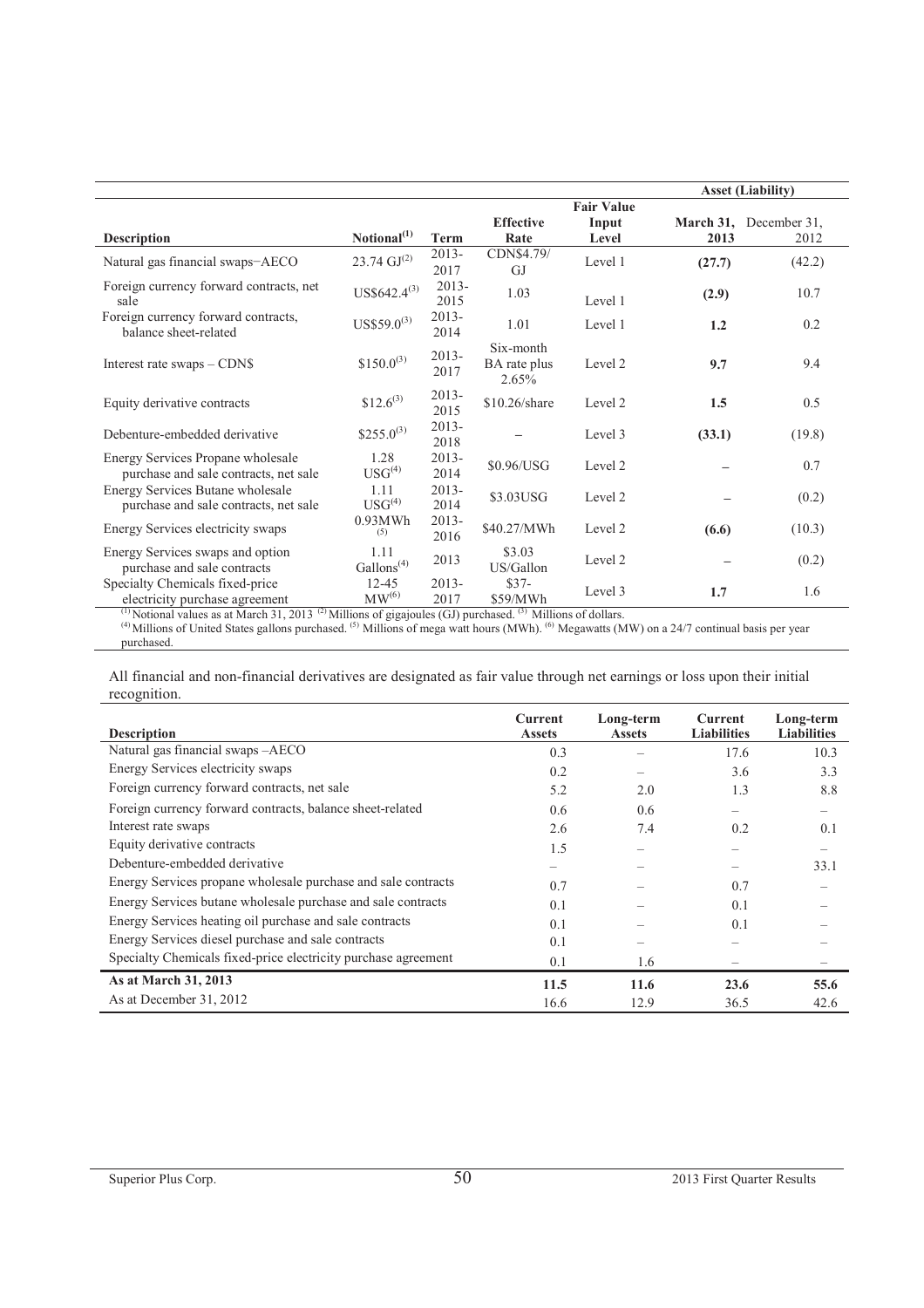|                                                                  | For the three months ended     |                                                    |                         | For the three months ended                  |
|------------------------------------------------------------------|--------------------------------|----------------------------------------------------|-------------------------|---------------------------------------------|
| <b>Description</b>                                               | <b>Realized</b><br>gain (loss) | March 31, 2013<br><b>Unrealized</b><br>gain (loss) | Realized<br>gain (loss) | March 31, 2012<br>Unrealized<br>gain (loss) |
| Natural gas financial swaps - AECO                               | (7.7)                          | 14.5                                               | (14.5)                  | (2.6)                                       |
| Energy Services electricity swaps                                | (1.6)                          | 3.6                                                | (3.7)                   | (6.8)                                       |
| Foreign currency forward contracts, net sale                     | 0.1                            | (13.6)                                             | 1.5                     | 6.8                                         |
| Foreign currency forward contracts, balance sheet-related        |                                | 1.0                                                |                         | (0.3)                                       |
| Interest rate swaps                                              |                                | 0.3                                                |                         | (2.7)                                       |
| Equity derivative contracts                                      |                                | 1.0                                                |                         |                                             |
| Energy Services propane wholesale purchase and sale<br>contracts |                                | (1.0)                                              |                         |                                             |
| Energy Services propane purchase and sale contracts              |                                | 0.4                                                |                         |                                             |
| Energy Services butane wholesale purchase and sale<br>contracts  |                                | 0.2                                                |                         |                                             |
| Energy Services heating oil purchase and sale contracts          | 0.7                            | 0.2                                                | (2.2)                   | 1.1                                         |
| Energy Services diesel purchase and sale contracts               |                                | 0.1                                                |                         |                                             |
| Specialty Chemicals fixed-price power purchase<br>agreements     |                                | 0.1                                                | (0.7)                   |                                             |
| Total (losses) gains on financial and non-financial              |                                |                                                    |                         |                                             |
| derivatives                                                      | (8.5)                          | 6.8                                                | (19.6)                  | (4.5)                                       |
| Foreign currency translation of senior secured notes             |                                | (1.8)                                              |                         | 2.2                                         |
| Change in fair value of debenture embedded derivative            |                                | (13.3)                                             |                         | (0.1)                                       |
| Total realized and unrealized losses                             | (8.5)                          | (8.3)                                              | (19.6)                  | (2.4)                                       |

Realized gains (losses) on financial and non-financial derivatives and foreign currency translation gains (losses) on the revaluation of Canadian domiciled US-denominated working capital have been classified on the statement of net earnings based on the underlying nature of the financial statement line item and/or the economic exposure being managed.

The following summarizes Superior's classification and measurement of financial assets and liabilities:

|                                                              | <b>Classification</b>                                                         | <b>Measurement</b>  |
|--------------------------------------------------------------|-------------------------------------------------------------------------------|---------------------|
| <b>Financial Assets</b>                                      |                                                                               |                     |
| Cash and cash equivalents                                    | Loans and receivables                                                         | Amortized cost      |
| Trade and other receivables                                  | Loans and receivables                                                         | Amortized cost      |
| Derivative assets                                            | <b>FVTNE</b>                                                                  | Fair Value          |
| Notes and finance lease receivables                          | Loans and receivables                                                         | Amortized cost      |
| <b>Financial liabilities</b>                                 |                                                                               |                     |
| Trade and other payables                                     | Other liabilities                                                             | Amortized cost      |
| Dividends and interest payable                               | Other liabilities                                                             | Amortized cost      |
| Borrowing                                                    | Other liabilities                                                             | Amortized cost      |
| Convertible unsecured subordinated debentures <sup>(1)</sup> | Other liabilities                                                             | Amortized cost      |
| Derivative liabilities                                       | <b>FVTNE</b>                                                                  | Fair Value          |
| $(1)$ m $(e + 1 + e)$<br>1.11111.11                          | $-1$ , $-1$ , $-1$ , $-1$ , $-1$ , $-1$<br>$\sqrt{2}$ 1 $\sqrt{2}$ $\sqrt{2}$ | $1 \cdot 2 \cdot 1$ |

 $<sup>(1)</sup>$  Except for derivatives embedded in the related financial instruments that are classified as FVTNE and measured at fair value.</sup>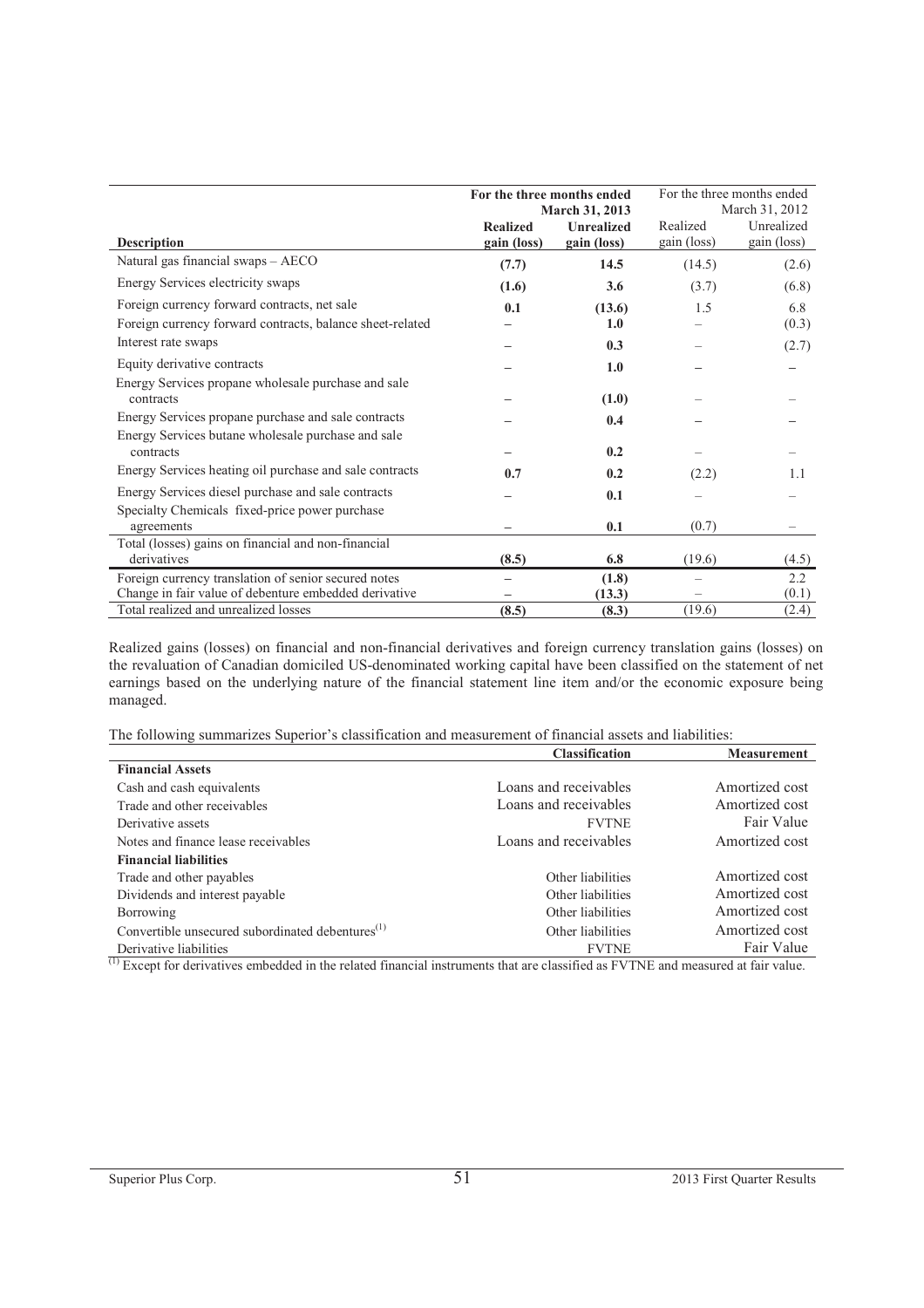#### **Non-Derivative Financial Instruments**

The fair value of Superior's cash and cash equivalents, trade and other receivables, notes and finance lease receivables, trade and other payables, and dividends and interest payable approximates their carrying value due to the short-term nature of these amounts. The carrying value and the fair value of Superior's borrowing and debentures is provided in Notes 10 and 11.

#### **Financial Instruments – Risk Management**

#### *Market Risk*

Financial derivatives and non-financial derivatives are used by Superior to manage its exposure to fluctuations in foreign currency exchange rates, interest rates and commodity prices. Superior assesses the inherent risks of these instruments by grouping derivative and non-financial derivatives related to the exposures these instruments mitigate. Superior's policy is not to use financial derivative or non-financial derivative instruments for speculative purposes. Superior does not formally designate its derivatives as hedges and, as a result, Superior does not apply hedge accounting and is required to designate its financial derivatives and non-financial derivatives as fair value through net earnings or loss. Details on Superior's market risk policies are consistent with those disclosed in Superior's 2012 annual consolidated financial statements.

#### *Credit Risk*

Superior utilizes a variety of counterparties in relation to its derivative and non-financial derivative instruments in order to mitigate its counterparty risk. Superior assesses the credit-worthiness of its significant counterparties at the inception and throughout the term of a contract. Superior is also exposed to customer credit risk. Energy Services deals with a large number of small customers, thereby reducing this risk. Specialty Chemicals, due to the nature of its operations, sells its products to a relatively small number of customers. Specialty Chemicals mitigates its customer credit risk by actively monitoring the overall credit-worthiness of its customers. Energy Services has minimal exposure to customer credit risk as local natural gas and electricity distribution utilities have been mandated, for a nominal fee, to provide Energy Services with invoicing, collection and the assumption of bad debt risk for residential customers. Energy Services actively monitors the credit-worthiness of its commercial customers. Overall, Superior's credit quality is enhanced by its portfolio of customers which is diversified across geographical (primarily Canada and the United States) and end-use (primarily commercial, residential and industrial) markets.

Allowances for doubtful accounts receivables are reviewed by Superior at each balance sheet date. Superior updates its estimate of the allowance for doubtful accounts based on the evaluation of the recoverability of trade receivables with each customer, taking into account historical collection trends of past due accounts and current economic conditions. Trade receivables are written-off once it is determined they are not collectable.

Pursuant to their respective terms, trade receivables, before deducting an allowance for doubtful accounts, are aged as follows:

|                            | March 31, | December 31, |
|----------------------------|-----------|--------------|
|                            | 2013      | 2012         |
| Current                    | 264.3     | 243.1        |
| Past due less than 90 days | 101.5     | 108.2        |
| Past due over 90 days      | 10.7      | 11.8         |
| Trade receivables          | 376.5     | 363.1        |

The current portion of Superior's trade receivables is neither impaired nor past due and there are no indications as of the reporting date that the debtors will not make payment.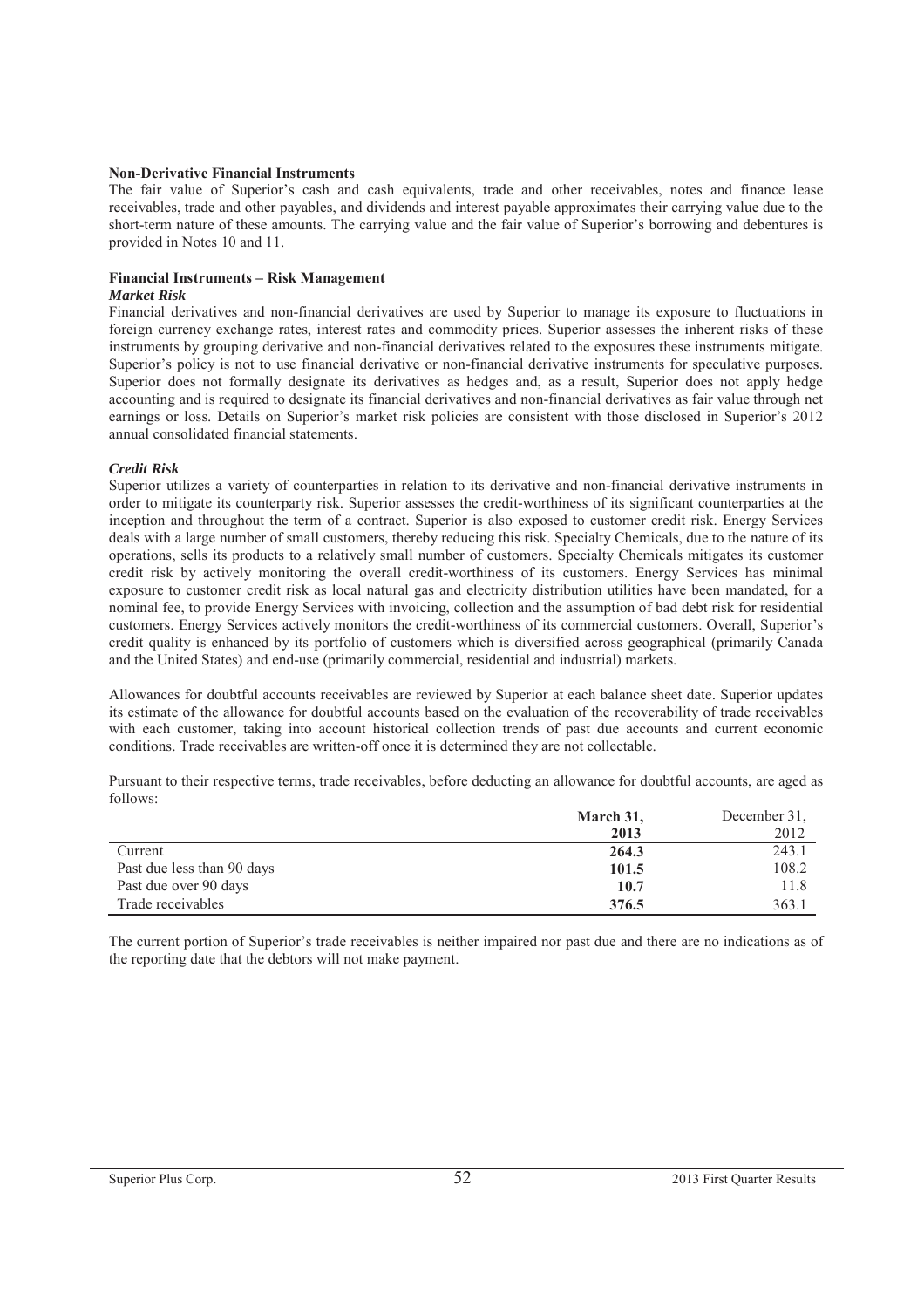Superior's trade receivables are stated after deducting a provision of \$7.0 million as at March 31, 2013 (December 31, 2012 − \$7.2 million). The movement in the provision for doubtful accounts was as follows:

|                                                                 | March 31, | December 31, |
|-----------------------------------------------------------------|-----------|--------------|
|                                                                 | 2013      | 2012         |
| Allowance for doubtful accounts, at the beginning of the period | (7.2)     | (20.8)       |
| Impairment losses recognized on receivables                     | (1.0)     | (3.9)        |
| Amounts written off during the period as uncollectible          | 1.2       |              |
| Allowance for doubtful accounts at the end of the period        | (7.0)     |              |

#### *Liquidity Risk*

Liquidity risk is the risk that Superior cannot meet a demand for cash or fund an obligation as it comes due. Liquidity risk also includes the risk of not being able to liquidate assets in a timely manner at a reasonable price.

To ensure it is able to react to contingencies and investment opportunities quickly, Superior maintains sources of liquidity at the corporate and subsidiary levels. The main sources of liquidity are cash and other financial assets, the undrawn committed revolving-term bank credit facility, equity markets and debenture markets.

Superior is subject to the risks associated with debt financing, including the ability to refinance indebtedness at maturity. Superior believes these risks are mitigated through the use of long-term debt secured by high-quality assets, maintaining debt levels that in management's opinion are appropriate, and by diversifying maturities over an extended time. Superior also seeks to include in its agreements terms that protect it from liquidity issues of counterparties that might otherwise impact liquidity.

Superior's contractual obligations associated with its financial liabilities are as follows:

|                                               |        |                          |       |       |       | 2018 and          |        |
|-----------------------------------------------|--------|--------------------------|-------|-------|-------|-------------------|--------|
|                                               | 2013   | 2014                     | 2015  | 2016  | 2017  | <b>Thereafter</b> | Total  |
| Borrowing                                     | 56.9   | 48.6                     | 251.8 | 158.3 | 2.1   | 0.9               | 518.6  |
| Convertible unsecured subordinated            |        |                          |       |       |       |                   |        |
| debentures                                    | 24.7   | 67.5                     |       | 72.1  | 167.8 | 144.3             | 476.4  |
| US\$ foreign currency forward sales contracts |        |                          |       |       |       |                   |        |
| (US\$)                                        | 144.0  | 218.1                    | 169.3 | 117.4 | 52.8  |                   | 701.6  |
| US\$ foreign currency forward purchases       |        |                          |       |       |       |                   |        |
| contracts (US\$)                              | (32.2) | (27.2)                   | -     |       |       |                   | (59.4) |
| CDN\$ natural gas purchases                   | 15.3   | 3.6                      | 0.8   | 0.4   | 0.2   |                   | 20.3   |
| CDN\$ butane purchases                        | 1.0    |                          |       |       |       |                   | 1.0    |
| CDN\$ propane purchases (CDN\$)               | 2.0    | 0.1                      | 0.1   |       |       |                   | 2.2    |
| US\$ propane purchases (US\$)                 | 1.0    | $\overline{\phantom{a}}$ |       |       |       |                   | 1.0    |
| Fixed-price electricity purchase commitments  |        | 17.7                     | 17.7  | 17.7  | 17.7  |                   | 70.8   |

Superior's contractual obligations are considered normal-course operating commitments and do not include the impact of mark-to-market fair values on financial and non-financial derivatives. Superior expects to fund these obligations through a combination of cash flow from operations, proceeds on revolving term bank credits and proceeds on the issuance of share capital. Superior's financial instruments' sensitivities as at March 31, 2013 are consistent with those disclosed in Superior's 2012 annual consolidated financial statements.

#### **13. Income Taxes**

Consistent with prior periods, Superior recognizes a provision for income taxes for its subsidiaries that are subject to current and deferred income taxes, including United States income tax and Chilean income tax.

Total income tax expense, comprised of current taxes and deferred taxes for the three months ended March 31, 2013 was \$15.8 million, compared to \$6.1 million in the comparative period. For the three months ended March 31, 2013 and March 31, 2012, deferred income tax expense from operations in Canada, the United States and Chile was \$15.4

**2018 and**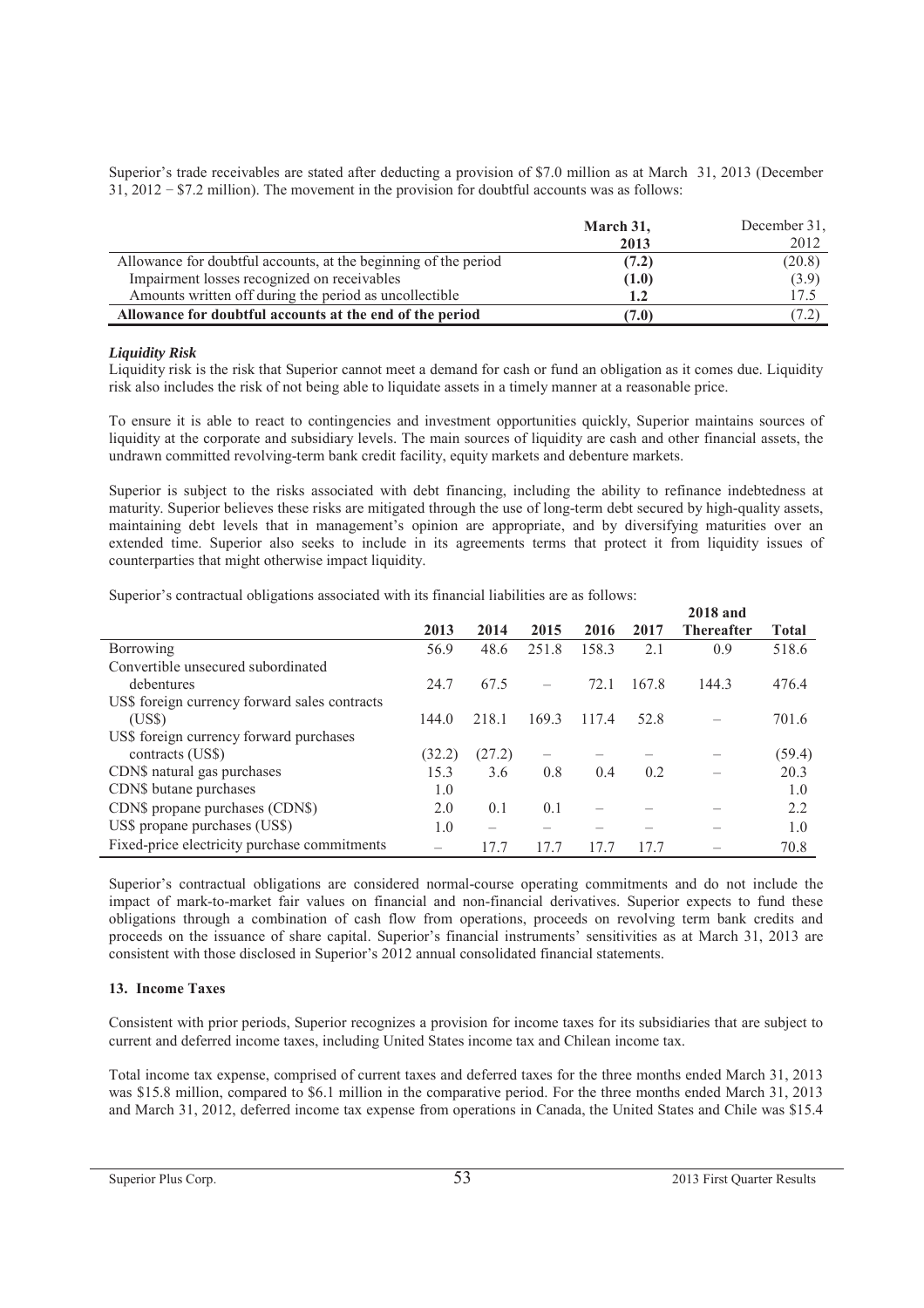million and \$5.9 million, respectively, which resulted in a corresponding total net deferred income tax asset of \$283.8 million at March 31, 2013.

On April 2, 2013, Superior received a Notices of Reassessment for Superior's 2009 and 2010 taxation years reflecting the CRA's intent to challenge the tax consequences of Superior's corporate conversion transaction (Conversion) which occurred on December 31, 2008. The CRA's position is based on the acquisition of control rules, in addition to the general anti-avoidance rules in the Income Tax Act (Canada). The table below summarizes Superior's estimated tax liabilities and payment requirements associated with the received and anticipated Notices of Reassessment.

|                      |                        | 50% of the Taxes |                      |
|----------------------|------------------------|------------------|----------------------|
| <b>Taxation Year</b> | Taxes Payable $(1)(2)$ | Payable $(1)(2)$ | <b>Payment Dates</b> |
| 2009/2010            | \$13.0                 | \$6.5            | Paid in April 2013   |
| 2011                 | $$10.0^{(3)}$          | \$5.0            | Q <sub>2</sub> 2013  |
| 2012                 | \$10.0 <sup>(3)</sup>  | \$5.0            | Q3 2013              |
| 2013                 | \$20.0 $^{(3)}$        | \$10.0           | Q3 2014              |
| Total                | \$53.0                 | \$26.5           |                      |

(1)In millions of dollars (2)<br>Includes estimated interest and penalties. (3)<br>Estimated based on Superior's previously filed tax returns and the midpoint of Superior's 2013 outlook.

Superior has 90 days from the initial Notice of Reassessment to prepare and file a Notice of Objection which would be reviewed by the CRA's appeals division. Superior anticipates filing a Notice of Objection in the next 30 days. After 90 days if the CRA has not responded or settled the Notice of Objection with Superior, then an application can be made to the Tax Court of Canada. Superior anticipates that if the application proceeds in the Tax Court of Canada a decision could be rendered by the end of fiscal 2014. If a decision of the Tax Court of Canada were to be appealed, the appeal process could reasonably be expected to take an additional 2 years. If Superior receives a positive decision then any taxes, interest and penalties paid to the CRA will be refunded plus interest and if Superior is unsuccessful then the remaining 50% of the taxes payable noted above will have to be remitted.

The impact of the Notice of Reassessment on Superior's tax position has been considered by management however its best estimate of the most likely outcome has not changed. In the event that the CRA is successful in this case, Superior's pools at risk is the \$1,013.0 million recognized as part of the Conversion.

### **14. Total Equity**

Superior is authorized to issue an unlimited number of common shares and an unlimited number of preferred shares. The holders of common shares are entitled to dividends if, as and when, declared by the Board of Directors: to one vote per share at meetings of the holders of common shares; and upon liquidation, dissolution or winding up of Superior to receive pro rata the remaining property and assets of Superior, subject to the rights of any shares having priority over the common shares, of which none are outstanding.

Preferred shares are issuable in series with each class of preferred share having such rights as the Board of Directors may determine. Holders of preferred shares are entitled, in priority to holders of common shares, to be paid ratably with holders of each other series of preferred shares the amount of accumulated dividends, if any, specified to be payable preferentially to the holders of such series upon liquidation, dissolution or winding up of Superior. Superior does not have any preferred shares outstanding.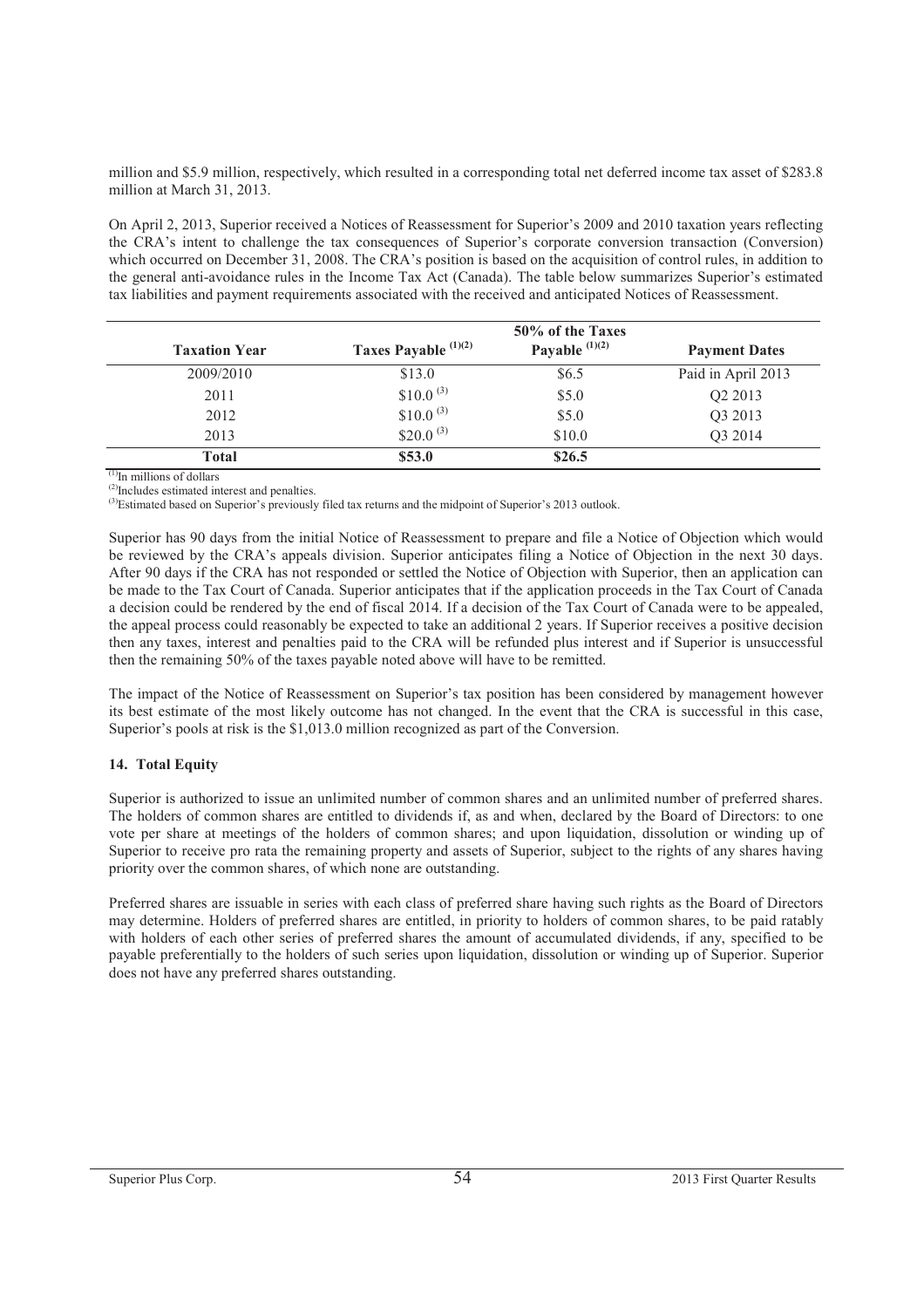|                                                            | Issued Number of |        |
|------------------------------------------------------------|------------------|--------|
|                                                            | Common Shares    | Total  |
|                                                            | (Millions)       | Equity |
| Total equity, December 31, 2012                            | 112.8            | 383.0  |
| Net earnings                                               |                  | 31.4   |
| Other comprehensive income                                 |                  | 12.5   |
| Option value associated with the redemption of convertible |                  |        |
| debentures                                                 |                  | (0.4)  |
| Shares issued under Dividend Reinvestment Plan             | 0.3              | 3.6    |
| Issuance of common shares                                  | 13.0             | 137.8  |
| Dividends declared to shareholders <sup>(1)</sup>          |                  | (17.6) |
| Total equity, March 31, 2013                               | 126.1            | 550.3  |

 $<sup>(1)</sup>$  Dividends to shareholders are declared at the discretion of Superior. During the three months ended March 31, 2013, Superior paid dividends of</sup> \$16.9 million or \$0.13 per share (March 31, 2012 – \$16.7 million or \$0.15 per share).

|                                                                         | March 31,<br>2013 | December 31,<br>2012 |
|-------------------------------------------------------------------------|-------------------|----------------------|
| Accumulated other comprehensive loss before reclassification            |                   |                      |
| <b>Currency translation adjustment</b>                                  |                   |                      |
| Balance at the beginning of the period                                  | (22.8)            | (13.8)               |
| Unrealized foreign currency gains (losses) on translation of foreign    |                   |                      |
| operations                                                              | 7.8               | (9.0)                |
| Balance at the end of the period                                        | (15.0)            | (22.8)               |
| <b>Actuarial defined benefits</b>                                       |                   |                      |
| Balance at the beginning of the period                                  | (25.3)            | (31.4)               |
| Actuarial defined benefit gains                                         | 6.1               | 7.2                  |
| Income tax expense                                                      | (1.4)             | (1.1)                |
| Balance at the end of the period                                        | (20.6)            | (25.3)               |
| Total accumulated other comprehensive loss before reclassification      | (35.6)            | (48.1)               |
| Amounts reclassified from accumulated other comprehensive loss          |                   |                      |
| <b>Accumulated derivative gains (losses)</b>                            |                   |                      |
| Balance at the beginning of the period                                  | (6.0)             | (6.0)                |
| Reclassification of derivative gains previously deferred <sup>(1)</sup> |                   |                      |
| Balance at the end of the period                                        | (6.0)             | (6.0)                |
| Total amounts reclassified from accumulated other comprehensive loss    | (6.0)             | (6.0)                |
| Accumulated other comprehensive loss at the end of the period           | (41.6)            | (54.1)               |

(1) The reclassification of derivative gains previously deferred are included in unrealized losses on derivative financial instruments on the statement of net earnings.

### **Other Capital Disclosures**

### **Additional Capital Disclosure**

Superior's objectives when managing capital are: (i) to maintain a flexible capital structure to preserve its ability to meet its financial obligations, including potential obligations from acquisitions; and (ii) to safeguard its assets while maximizing the growth of its businesses and returns to its shareholders.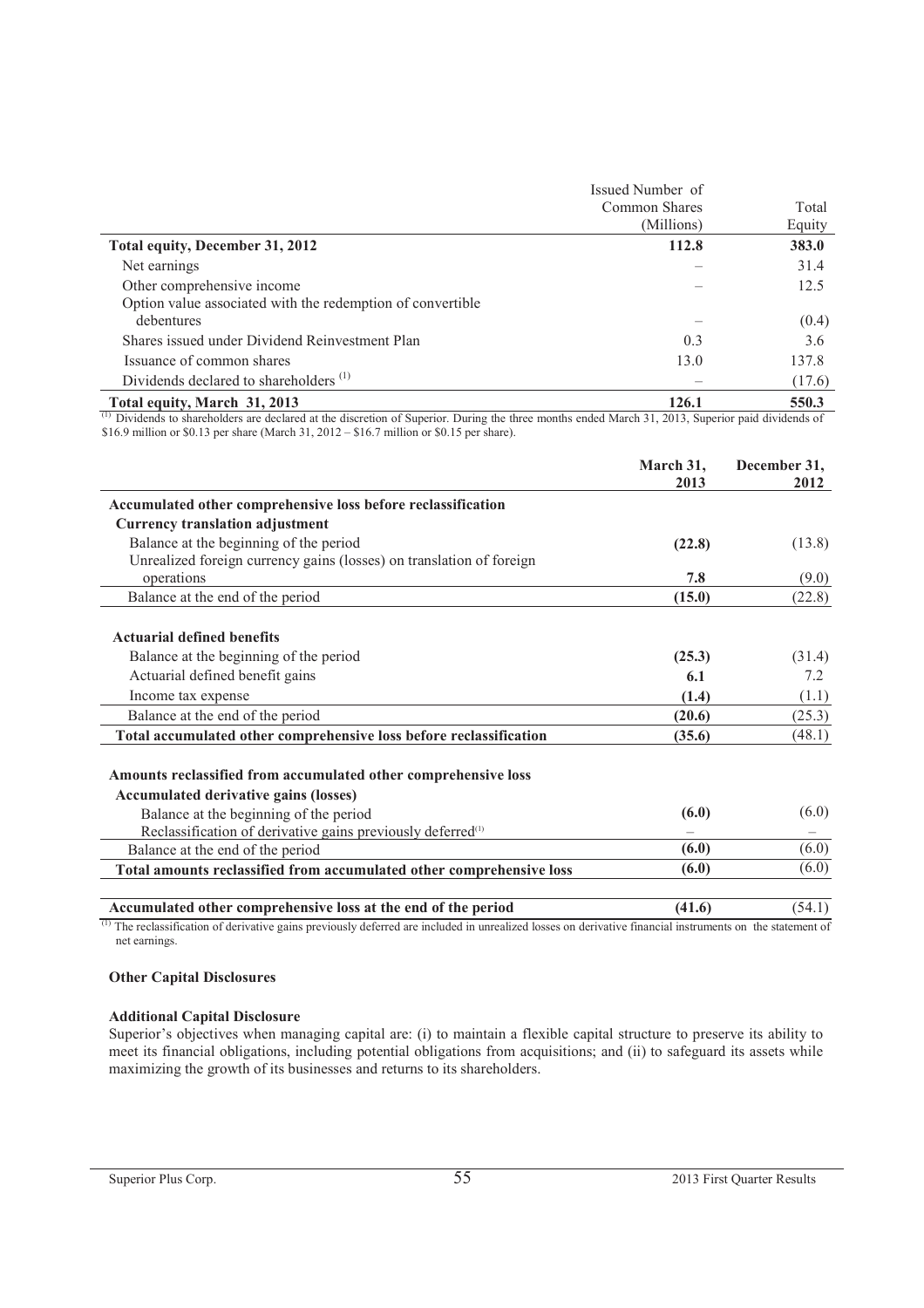In the management of capital, Superior includes shareholders' equity (excluding accumulated other comprehensive loss) current and long-term debt, convertible debentures, securitized accounts receivable and cash and cash equivalents.

Superior manages its capital structure and makes adjustments in light of changes in economic conditions and nature of the underlying assets. In order to maintain or adjust the capital structure, Superior may adjust the amount of dividends to Shareholders, issue additional share capital, issue new debt or convertible debentures, or issue new debt or convertible debentures with different characteristics.

Superior monitors its capital based on the ratio of senior debt outstanding to net earnings before interest, taxes, depreciation, amortization and other non-cash expenses (EBITDA), as defined by its revolving term credit facility, and the ratio of total debt outstanding to EBITDA. Superior's reference to EBITDA as defined by its revolving term credit facility may be referred to as compliance EBITDA in its other public reports.

Superior is subject to various financial covenants in its credit facility agreements, including senior debt, total debt to EBITDA ratio and restricted payments test which are measured on a quarterly basis. As at March 31, 2013 and December 31, 2012 Superior was in compliance with all of its financial covenants.

Superior's financial objectives and strategy related to managing its capital as described above remained unchanged from the prior fiscal year. Superior believes that its debt to EBITDA ratios are within reasonable limits, in light of Superior's size, the nature of its businesses and its capital management objectives.

### **Financial Measures utilized for bank covenant purposes**

#### *Compliance EBITDA*

Compliance EBITDA represents earnings before interest, taxes, depreciation, amortization and other non-cash expenses calculated on a 12 month trailing basis giving pro forma effect to acquisitions and divestitures and is used by Superior to calculate its debt covenants and other credit information. Compliance EBITDA is not a defined performance measure under IFRS. Superior's calculation of compliance EBITDA may differ from similar calculations used by comparable entities.

| As at                                                                           | <b>March 31, 2013</b> | December 31, 2012 |
|---------------------------------------------------------------------------------|-----------------------|-------------------|
| Total shareholders' equity                                                      | 550.3                 | 383.0             |
| Exclude accumulated other comprehensive loss                                    | 41.6                  | 54.1              |
| Shareholders' equity excluding accumulated other comprehensive loss             | 591.9                 | 437.1             |
|                                                                                 |                       |                   |
| Current borrowing $^{(1)}$                                                      | 56.9                  | 59.7              |
| Borrowing <sup>(1)</sup>                                                        | 461.7                 | 579.9             |
| Less: Senior unsecured notes                                                    | (150.0)               | (150.0)           |
| Consolidated secured debt                                                       | 368.6                 | 489.6             |
| Add: Senior unsecured notes                                                     | 150.0                 | 150.0             |
| Consolidated debt                                                               | 518.6                 | 639.6             |
| Current portion of convertible unsecured subordinated debentures <sup>(1)</sup> | 24.7                  | 50.0              |
| Convertible unsecured subordinated debentures <sup>(1)</sup>                    | 466.7                 | 491.5             |
| Total debt                                                                      | 1,010.0               | 1,181.1           |
| Total capital                                                                   | 1,601.9               | 1,618.2           |

The capital structure of Superior and the calculation of its key capital ratios are as follows:

<sup>(1)</sup> Borrowing and convertible unsecured subordinated debentures are before deferred issuance costs and option value.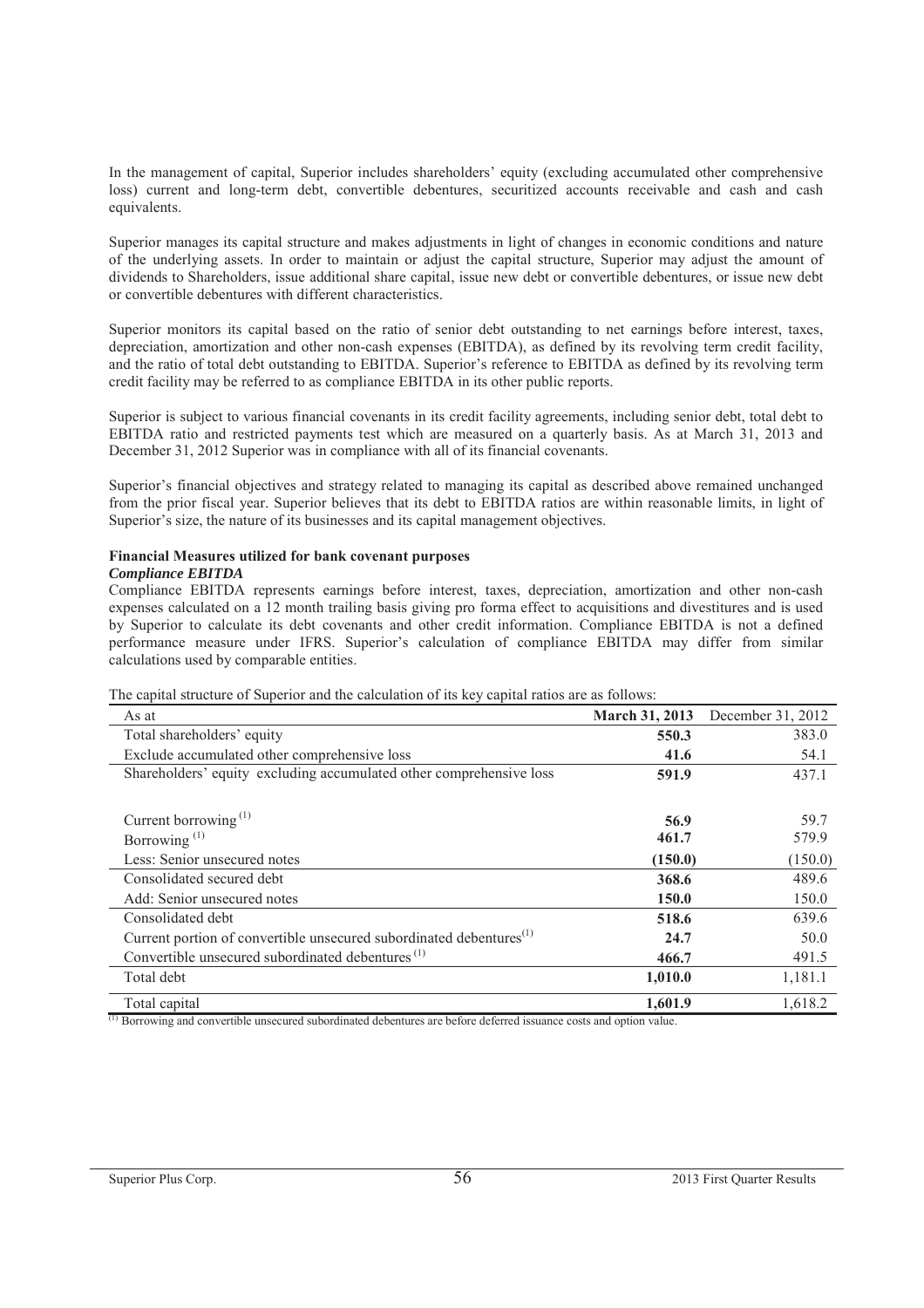| <b>Twelve months ended</b>                                     | <b>March 31, 2013</b> | December 31, 2012 |
|----------------------------------------------------------------|-----------------------|-------------------|
| Net earnings                                                   | 93.5                  | 90.0              |
| Adjusted for:                                                  |                       |                   |
| Finance expense                                                | 74.7                  | 77.6              |
| Realized gains on derivative financial instruments included in |                       |                   |
| finance expense                                                | 2.2                   | 2.2               |
| Depreciation of property, plant and equipment                  | 42.1                  | 42.4              |
| Depreciation and amortization included in cost of sales        | 44.3                  | 44.9              |
| Losses on disposal of assets                                   | 1.0                   | 1.0               |
| Amortization of intangible assets                              | 21.1                  | 23.5              |
| Impairment of property, plant and equipment                    | 4.7                   | 4.7               |
| Income tax expense                                             | 18.7                  | 9.0               |
| Unrealized gains on derivative financial instruments           | (26.2)                | (32.1)            |
| Pro-forma impact of acquisitions                               | 0.1                   |                   |
| <b>Compliance EBITDA</b> (1)(2)                                | 276.2                 | 263.2             |

<sup>(1)</sup> EBITDA, as defined by Superior's revolving-term credit facility, is calculated on a trailing 12-month basis taking into consideration the proforma impact of acquisitions and dispositions in accordance with the requirements of Superior's credit facility. Superior's calculation of EBITDA and debt to EBITDA ratios may differ from those of similar entities.

EBITDA and debt to EBITDA ratios may differ from those of similar entities. (2) The twelve months ended December 31, 2012 has been restated for the impact of adopting IAS 19 *Employee Benefits, amendments* on January 1, 2013. Refer to Note 2.

|                                                | March 31, | December 31, |
|------------------------------------------------|-----------|--------------|
|                                                | 2013      | $2012^{(1)}$ |
| Consolidated secured debt to Compliance EBITDA | 1.3:1     | 1.9:1        |
| Consolidated debt to Compliance EBITDA         | 1.9:1     | 2.4:1        |
| Total debt to Compliance EBITDA                | 3.7:1     | 4.5:1        |

<sup>(1)</sup>The compliance ratios has been restated for the impact of adopting IAS 19 *Employee Benefits, amendments* on January 1, 2013. Refer to Note 2.

#### **15. Net Earnings per Share**

|                                                | Three months ended | Three months ended |
|------------------------------------------------|--------------------|--------------------|
|                                                | March 31,          | March 31,          |
|                                                | 2013               | 2012               |
| Net earnings per share computation, basic      |                    |                    |
| Net earnings for the period                    | 31.4               | 27.9               |
| Weighted average shares outstanding (millions) | 113.7              | l 11.1             |
| Net earnings per share, basic                  | \$0.28             | \$0.25             |

|                                                   | Three months ended<br>March 31, | Three months ended<br>March 31, |
|---------------------------------------------------|---------------------------------|---------------------------------|
|                                                   | 2013                            | 2012                            |
| Net earnings per share computation, diluted $(1)$ |                                 |                                 |
| Net earnings for the period                       | 34.1                            | 34.7                            |
| Weighted average shares outstanding (millions)    | 128.0                           | 142.0                           |
| Net earnings per share, diluted                   | \$0.27                          | \$0.24                          |

 $\frac{(1)}{(1)}$  The following convertible debentures have been excluded from this calculation as they were anti-dilutive; 5.85% convertible debentures due October 2015, 6.00% convertible debentures due June 2018, and the 7.50% convertible debentures due December 2014.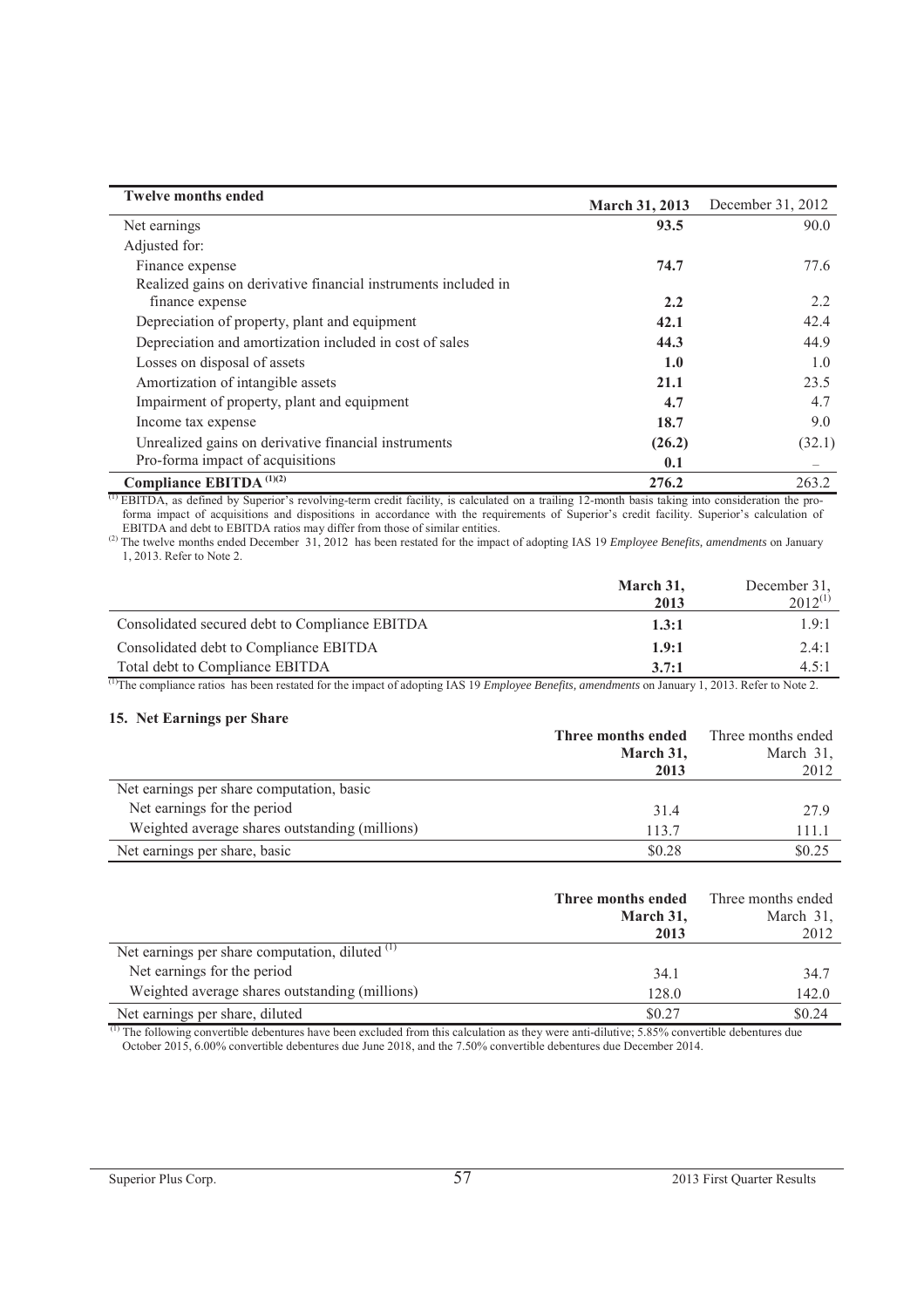## **16. Supplemental Disclosure of Non-Cash Operating Working Capital Changes**

|                                     | Three months ended Three months ended<br>March 31,<br>2013 | March 31,<br>2012 |
|-------------------------------------|------------------------------------------------------------|-------------------|
| Changes in non-cash working capital |                                                            |                   |
| Trade receivables and other         | (26.1)                                                     | 40.5              |
| Inventories                         | 40.1                                                       | 28.1              |
| Trade and other payables            | (19.8)                                                     | (31.8)            |
| Other                               | 1.7                                                        | (2.4)             |
|                                     | (4.1)                                                      | 34.4              |

## **17. Supplemental Disclosure of Condensed Consolidated Statement of Comprehensive Income**

|                                                           | Three months ended | Three months ended |
|-----------------------------------------------------------|--------------------|--------------------|
|                                                           | March 31,          | March 31,          |
|                                                           | 2013               | 2012               |
| <b>Revenues</b>                                           |                    |                    |
| Revenue from products                                     | 1,028.2            | 1,040.4            |
| Revenue from the rendering of services                    | 15.2               | 15.9               |
| Rental revenue                                            | 5.5                | 5.3                |
| Construction contract revenue                             | (0.5)              | 2.6                |
| Realized gains on derivative financial instruments        | 1.5                | 1.7                |
|                                                           | 1,049.9            | 1,065.9            |
| Cost of sales (includes products and services)            |                    |                    |
| Cost of products and services                             | (778.0)            | (795.5)            |
| Depreciation of property, plant and equipment             | (10.3)             | (10.9)             |
| Realized losses on derivative financial instruments       | (8.5)              | (21.4)             |
|                                                           | (796.8)            | (827.8)            |
|                                                           |                    |                    |
| Selling, distribution and administrative costs            |                    |                    |
| Other selling, distribution and administrative costs      | 67.8               | 85.4               |
| Employee future benefit expense                           | 1.5                | 1.5                |
| Employee costs                                            | 95.5               | 74.9               |
| Depreciation of property, plant and equipment             | 10.3               | 10.6               |
| Amortization of intangible assets                         | 4.5                | 6.3                |
| Losses on disposal of assets                              | 0.4                | 0.4                |
| Realized (gains) losses on the translation of U.S.        |                    |                    |
| denominated net working capital                           | (0.9)              | 1.2                |
|                                                           | 179.1              | 180.3              |
|                                                           |                    |                    |
| <b>Finance expense</b><br>Interest on borrowing           | 8.2                | 9.2                |
| Interest on convertible unsecured subordinated debentures | 7.9                | 9.2                |
|                                                           | 0.9                |                    |
| Interest on obligations under finance leases              |                    | 1.3                |
| Gain on debenture redemption                              | (0.2)              |                    |
| Unwinding of discount on debentures, borrowing and        |                    |                    |
| decommissioning liabilities                               | 1.7                | 1.7                |
|                                                           | 18.5               | 21.4               |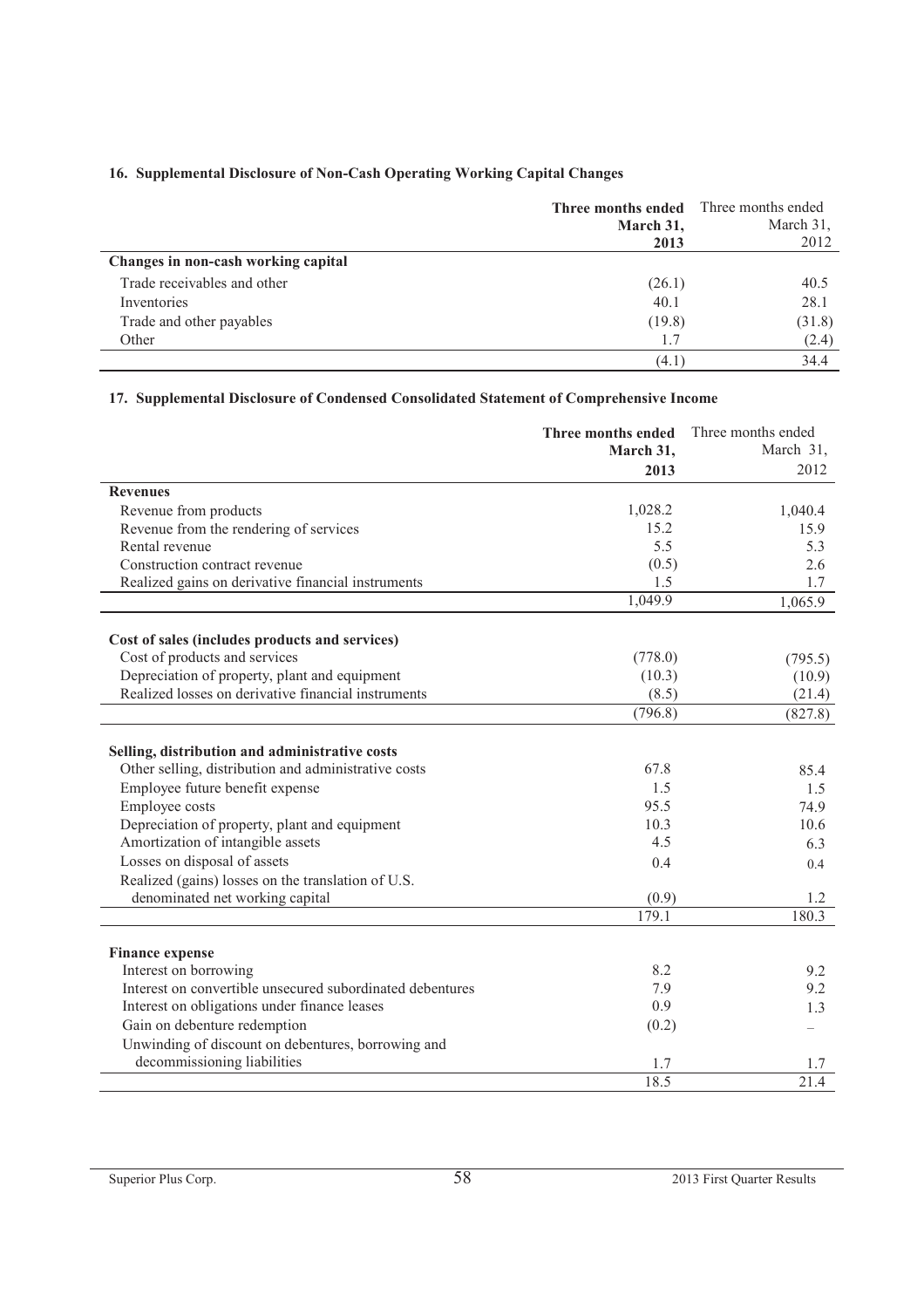#### **18. Related Party Transactions**

Transactions between Superior and its subsidiaries, which are related parties, have been eliminated on consolidation and are not disclosed in this note.

For the three months ended March 31, 2013, Superior incurred \$0.1 million (March 31, 2012 − \$0.1 million) in legal fees respectively, with Norton Rose Canada LLP, a related party with Superior as a member of Superior's Board of Directors is a Partner at the law firm.

#### **19. Reportable Segment Information**

Superior has adopted IFRS 8 Operating Segments, which requires operating segments to be identified on the basis of internal reports about components of the Company that are regularly reviewed by the chief operating decision-maker in order to allocate resources to the segments and to assess their performance. Segment revenues reported below represents revenues generated from external customers.

|                                                   |                 |                  | <b>Construction</b> |        |                        |
|---------------------------------------------------|-----------------|------------------|---------------------|--------|------------------------|
|                                                   | Energy          | <b>Specialty</b> | <b>Products</b>     |        | <b>Total</b>           |
| For the three months ended March 31, 2013         | <b>Services</b> | <b>Chemicals</b> | <b>Distribution</b> |        | Corporate Consolidated |
| <b>Revenues</b>                                   | 719.7           | 143.7            | 186.5               |        | 1,049.9                |
| Cost of sales (includes product and services)     | (566.2)         | (89.2)           | (141.4)             |        | (796.8)                |
| <b>Gross Profit</b>                               | 153.5           | 54.5             | 45.1                |        | 253.1                  |
| <b>Expenses</b>                                   |                 |                  |                     |        |                        |
| Selling, distribution and administrative costs    | 99.3            | 31.9             | 41.7                | 6.2    | 179.1                  |
| Finance expense                                   | 0.8             | 0.1              | 0.1                 | 17.5   | 18.5                   |
| Unrealized (gains) losses on derivative financial |                 |                  |                     |        |                        |
| instruments                                       | (17.9)          | (0.1)            |                     | 26.3   | 8.3                    |
|                                                   | 82.2            | 31.9             | 41.8                | 50.0   | 205.9                  |
| Net earnings (loss) before income taxes           | 71.3            | 22.6             | 3.3                 | (50.0) | 47.2                   |
| Income tax expense                                |                 |                  | $\qquad \qquad -$   | (15.8) | (15.8)                 |
| <b>Net Earnings (Loss)</b>                        | 71.3            | 22.6             | 3.3                 | (65.8) | 31.4                   |

| For the three months ended March 31, 2012         | Energy<br><b>Services</b> | <b>Specialty</b><br><b>Chemicals</b> | <b>Construction</b><br><b>Products</b><br><b>Distribution</b> |        | <b>Total</b><br><b>Corporate Consolidated</b> |
|---------------------------------------------------|---------------------------|--------------------------------------|---------------------------------------------------------------|--------|-----------------------------------------------|
| <b>Revenues</b>                                   | 747.6                     | 134.1                                | 184.2                                                         |        | 1,065.9                                       |
| Cost of sales (includes product and services)     | (604.9)                   | (82.7)                               | (140.2)                                                       |        | (827.8)                                       |
| <b>Gross Profit</b>                               | 142.7                     | 51.4                                 | 44.0                                                          |        | 238.1                                         |
| <b>Expenses</b>                                   |                           |                                      |                                                               |        |                                               |
| Selling, distribution and administrative costs    | 99.3                      | 34.8                                 | 42.2                                                          | 4.0    | 180.3                                         |
| Finance expense                                   | 1.0                       | 0.1                                  | 0.3                                                           | 20.0   | 21.4                                          |
| Unrealized (gains) losses on derivative financial |                           |                                      |                                                               |        |                                               |
| instruments                                       | 7.6                       |                                      |                                                               | (5.2)  | 2.4                                           |
|                                                   | 107.9                     | 34.9                                 | 42.5                                                          | 18.8   | 204.1                                         |
| Net earnings (loss) before income taxes           | 34.8                      | 16.5                                 | 1.5                                                           | (18.8) | 34.0                                          |
| Income tax expense                                | $\hspace{0.05cm}$         | $\qquad \qquad$                      |                                                               | (6.1)  | (6.1)                                         |
| <b>Net Earnings (Loss)</b>                        | 34.8                      | 16.5                                 | 1.5                                                           | (24.9) | 27.9                                          |